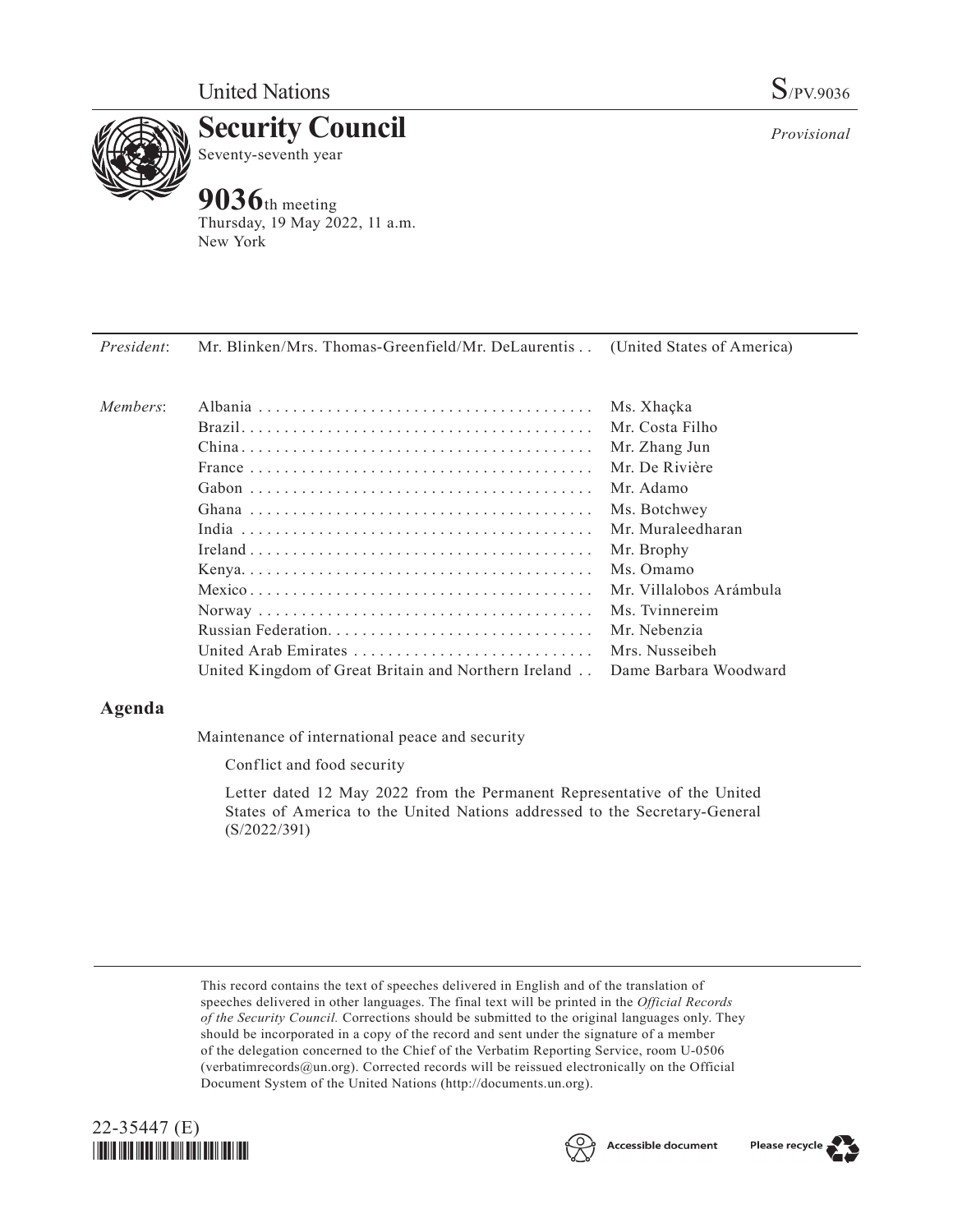*The meeting was called to order at 11.05 a.m.*

#### **Adoption of the agenda**

*The agenda was adopted.*

#### **Maintenance of international peace and security**

#### **Conflict and food security**

## **Letter dated 12 May 2022 from the Permanent Representative of the United States of America to the United Nations addressed to the Secretary-General (S/2022/391)**

**The President**: Let me start by very warmly welcoming the Secretary-General and the distinguished ministers and other high-level representatives here with us today. Their presence underscores the importance of the subject matter that is under consideration.

Before each participant is a list of speakers who have requested to participate in today's open debate in accordance with rules 37 and 39 of the Security Council's provisional rules of procedure, as well as the previous practice of the Council in that regard. We propose that they be invited to participate in this meeting

In accordance with rule 39 of the Council's provisional rules of procedure, I invite the following briefers to participate in this meeting: Mr. Qu Dongyu, Director-General of the Food and Agriculture Organization of the United Nations; Mr. David Beasley, Executive Director of the World Food Programme; and Ms. Sara Menker, Founder and Chief Executive Officer of Gro Intelligence.

The Security Council will now begin its consideration of the item on its agenda.

I wish to draw the attention of Council members to document S/2022/391, which contains the text of a letter dated 12 May 2022 from the Permanent Representative of the United States of America to the United Nations addressed to the Secretary-General, transmitting a concept note on the item under consideration.

I now give the floor to His Excellency Secretary-General António Guterres.

**The Secretary-General**: When war is waged, people go hungry. Some 60 per cent of the world's undernourished people live in areas affected by conflict. No country is immune. In April, the World

Food Programme and its partners distributed food and cash to more than 3 million Ukrainians. Until March, their country was feeding the world with abundant supplies of food.

I thank the United States Government for focusing on this crucial issue during its presidency of the Security Council.

Last year, most of the 140 million people suffering from acute hunger around the world lived in just 10 countries: Afghanistan, the Democratic Republic of the Congo, Ethiopia, Haiti, Nigeria, Pakistan, South Sudan, the Sudan, Syria and Yemen. Eight of those countries are on the agenda of the Council.

Let there be no doubt: when the Council debates conflict, it debates hunger. When it makes decisions about peacekeeping and political missions, it makes decisions about hunger. And when its members fail to reach consensus, hungry people pay a high price.

### (*spoke in French*)

At the most basic level, armed conflict creates hunger, as fighting destroys farms and factories, drives people away from harvesting their crops, causes shortages and drives up prices. Today the impact of conflicts is magnified by the climate crisis and economic insecurity, which has been compounded by the pandemic. Consequently, decades of progress in combating hunger are being undone. I saw that with my own eyes when I visited the Sahel two weeks ago.

The Niger, for example, faces armed extremist groups and cross-border incursions extending from Mali to Nigeria. Only 6 per cent of its population is fully vaccinated against coronavirus disease. While the Niger is ranked at the bottom of the Human Development Index, it is also among the 10 countries most vulnerable to the climate crisis. The number of people who face acute food insecurity in the Niger has more than doubled over the past two years and, unless there is an immediate response, that number could reach 4 million this year. The Niger and its neighbours are in urgent need of a coordinated large-scale international effort to strengthen the links among peace, humanitarian action, adaptation to the impacts of climate change and sustainable development.

#### (*spoke in English*)

To help respond to this growing crisis, I am pleased to announce today that we are releasing \$30 million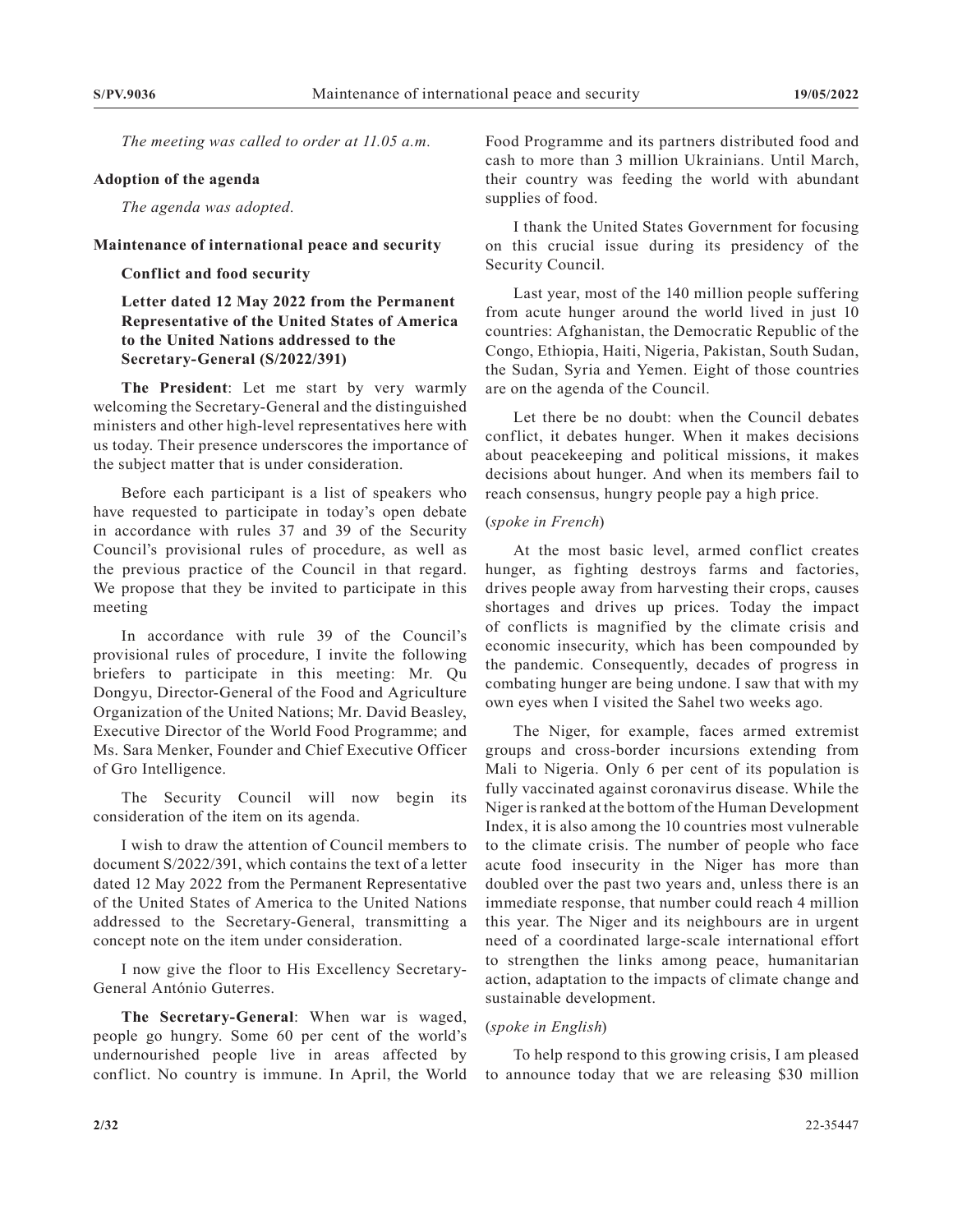from the Central Emergency Response Fund to meet the urgent food security and nutrition needs in the Niger, Mali, Chad and Burkina Faso. But it is a drop in the ocean. It brings the funding channelled through the Central Emergency Response Fund to the Sahel since the start of the year to almost \$95 million.

I am also deeply concerned about the food security situation in the Horn of Africa, which is suffering its longest drought in four decades. More than 18 million people are affected, and the World Food Programme (WFP) has warned that millions in Somalia will be facing famine within months. The perilous state of food security in Ethiopia and Somalia is compounded by continued conflict and deep insecurity. Around the world, 49 million people in 43 countries are at emergency levels of hunger, known as Integrated Phase Classification (IPC)  $4 -$  just one step away from famine. In other words, they are facing starvation and doing anything they can to survive. As always, women and girls are the worst affected, which is reflected in rising rates of trafficking, forced marriage and other abuses. More than half a million people in Ethiopia, South Sudan, Yemen and Madagascar are already at IPC level 5, meaning in catastrophic or famine conditions.

The war in Ukraine is now adding a frightening new dimension to that picture of global hunger. Russia's invasion of its neighbour has effectively ended its food exports. Price increases as high as 30 per cent for staple foods are threatening people in countries across Africa and the Middle East, including Cameroon, Libya, Somalia, the Sudan and Yemen. I discussed the deeply troubling situation with the leaders of Senegal, the Niger and Nigeria during my most recent visit. They confirmed that we are on the brink of a perfect storm that threatens to devastate people and economies.

Our humanitarian operations are gearing up to help, backed by a proven record of success. Humanitarian agencies and their partners helped to bring six counties in South Sudan back from the brink of famine last year. Over the past six years of conflict in Yemen they also ensured that the worst outcomes did not materialize, with food aid reaching more than 10 million people per month in 2021. But humanitarians too are suffering from the impact of rising prices. In East Africa, the cost of food assistance increased by 65 per cent on average in the past year. The WFP has already been forced to reduce its support to 8 million hungry people in Yemen.

I believe there are four actions that countries can take now in order to break the deadly dynamic of conflict and hunger. First, they should invest in political solutions to end conflicts, prevent new ones and build sustainable peace. Most important of all, we need to end the war in Ukraine. I call on all Council members to do everything in their power to silence the guns and promote peace in Ukraine and everywhere else.

Secondly, international humanitarian law, as reflected in resolution 2417 (2018), specifies that goods and supplies that are essential to civilians' survival — including food, crops and livestock — must be protected. It also states that humanitarians must have unimpeded access to civilians in need. The Council has a critical role to play in demanding adherence to international humanitarian law and pursuing accountability when the law is breached. I urge it to take maximum action to fulfil that role.

Thirdly, the interconnected risks of food insecurity, energy and financing require far greater coordination and leadership. There is enough food for everyone in the world. The issue is distribution, and it is deeply linked to the war in Ukraine. I established the Global Crisis Response Group on Food, Energy and Finance in March to provide data and analysis and to propose solutions. The Group immediately recommended lifting all food export restrictions, releasing strategic reserves and allocating surpluses to countries in need.

As I said at yesterday's Global Food Security Call to Action ministerial meeting, any meaningful solution to global food insecurity requires the reintegration of Ukraine's agricultural production and Russia and Belarus's food and fertilizer production into world markets, despite the war. We are working to find a package deal that will enable Ukraine to export food not only by train but also through the Black Sea, while bringing Russian food and fertilizer production to world markets without restrictions. That will require the goodwill of all the countries concerned.

Fourthly, donors must fund humanitarian appeals in full. Almost halfway into 2022, our global humanitarian response plans are just 8 per cent funded. In global terms, those are minuscule amounts. I urge everyone to demonstrate the same generosity that has been shown to Ukraine to all other countries in need. Official development assistance is more necessary than ever. Diverting it to other priorities is not an option when the world is on the brink of mass hunger. Indeed,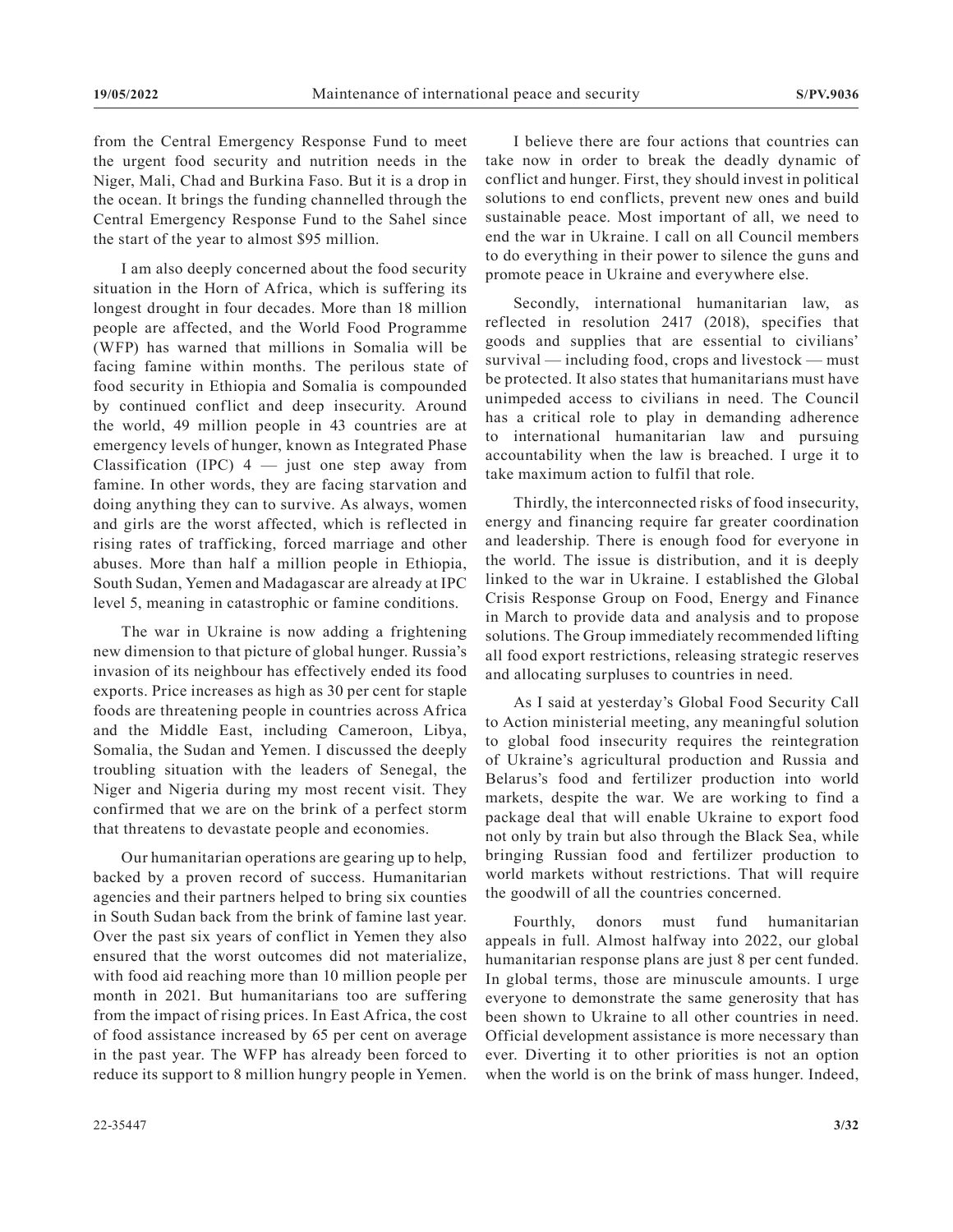the deep connections between conflict and hunger mean that generosity is not just an act of altruism. Feeding the hungry is an investment in global peace and security.

In our world of plenty, I will never accept the death from hunger of a single child, woman or man. Neither should the members of the Council.

**The President**: I thank the Secretary-General for his briefing.

I now give the floor to Mr. Beasley.

**Mr. Beasley**: I would like to thank the Secretary-General for his comments.

When the Nobel Committee awarded the World Food Programme the 2020 Peace Prize, it was clearly a message to the world that food security is critical to peace and stability all over the world. What we are seeing now is an extraordinary destruction of the values that we hold so dear — feeding the poor and helping those in need around the world.

Before the Ukraine crisis struck, I had been saying to leaders around the world that we were facing an unprecedented storm, a perfect storm caused by conflict, climate change and the coronavirus disease (COVID-19) pandemic. Just when we thought it could not get any worse, the situation in Ethiopia worsened. Once again, we thought it could not get any worse, but then the situation in Afghanistan worsened. Then, when we really did think things could not get any worse, we had Ukraine. And as the Secretary-General alluded to, that comes in addition to areas that are struggling with droughts and famine knocking on the door, such as the Sahel, the Horn of Africa and more — I could go in a ring of fire around the world. In terms of those marching towards starvation, the numbers have escalated, from 80 million to 135 million before COVID-19 and then, because of COVID-19, 135 million became 276 million. Because of the Ukrainian crisis, that number will rise to 323 million at least.

What is extremely troubling is that of those 276 million people marching towards starvation, struggling to find food on a daily basis and living from hand to mouth every day, there are 49 million in 43 countries, as the Secretary-General very clearly stated, who are knocking on famine's door. If we overlay those 49 million people in those 43 countries along with economic indices because of economic deterioration over time, including the droughts, we begin to see the 43 countries that could very well be destabilized and face famine that would result not just in deaths, but in unrest and mass migration.

We are truly facing an unprecedented crisis. Food prices are our number-one problem right now, as a result of the perfect storm in 2022, but in 2023 the problem is very likely to be food availability. When a country like Ukraine, which grows enough food for 400 million people, is out of the market, it creates market volatility, which we are now seeing. In 2007 and 2008, we all witnessed what happens when pricing gets out of control. More than 40 nations had to deal with political unrest, riots and protests. We are already seeing riots and protests taking place as we speak in Sri Lanka, Indonesia, Pakistan and Peru. We have already seen destabilizing dynamics in the Sahel, in Burkina Faso, Mali and Chad. Those are only signs of things to come. We have enough historical experience to understand the consequences when we fail to act. When a nation that is the breadbasket of the world becomes a nation with the longest breadlines in the world, we know that we have a problem.

As the Secretary-General clearly stated, we are now reaching approximately 4 million people inside Ukraine. In fact, we are scaling up to 900,000 people on cash-based transfers as we speak, which will put liquidity back into the marketplace, but that does not solve the problem outside Ukraine. That is why we must get those ports running. We must empty the silos so that we can help stabilize the food crisis we are facing around the world.

More than 36 nations receive 50 per cent or more of their grain from that region. When we consider those nations, in addition to the 43 nations I mentioned, coupled with other economic indices and debt because of the coronavirus disease, we begin to see why the world is very fragile. We must therefore respond. Truly, failure to open the ports in the Odesa region will be a declaration of war on global food security and will result in famine, destabilization and mass migration around the world.

Many here today have been out in the field and have talked to the poorest of the poor. I have had more mothers tell me "Mr. Beasley, my children have not been fed in two weeks", "My husband had to join an extremist group just to stay alive", "We have to migrate" or "We have to choose between heating oil and cooking oil". When a mother has to choose between her child freezing to death or starving her child to death,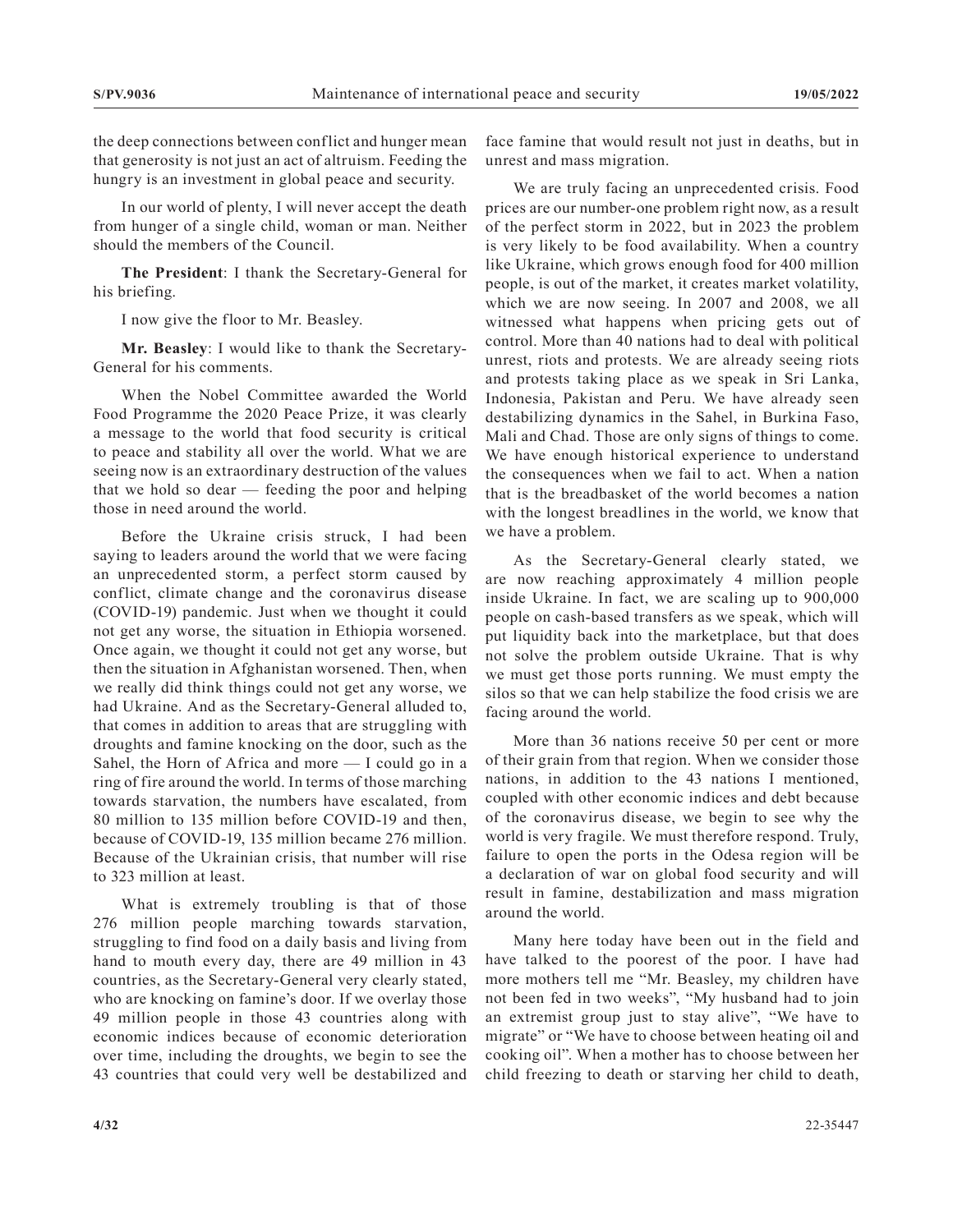something is wrong, especially when there is so much wealth on the planet today — more than \$430 trillion worth of wealth.

The problem will only get worse because production around the world will decrease. We have all been talking to ministers of agriculture and leaders to maximize production as fast as we can. How do we get fertilizers back out into the marketplace? The African Development Bank provided some statistics the other day that were frightening. Africa alone would need more than \$2 billion worth of new fertilizer because of the costs, if it can get it at all, because smallholder farmers rely on it. That would mean a loss of approximately \$11 billion worth of food production in Africa alone, which is already struggling because of that perfect storm we are talking about.

It is time that we and the leaders of the world do everything that we can to bring the markets to stability, because things will get worse. Nonetheless, I have hope. We averted famine. We averted destabilization over the past many years because many in the Chamber stepped up. We delivered, and we can do that again. There are things that have to happen, such as opening the ports, stabilizing the markets and increasing production around the world. We will get through this storm, but we must act. We must act with urgency, and that must be today.

**The President**: I thank Mr. Beasley for his briefing.

I now give the floor to Mr. Qu Dongyu.

**Mr. Qu Dongyu**: The Food and Agriculture Organization of the United Nations (FAO) deeply appreciates the opportunity to speak to the Security Council on this important topic and the continued attention placed on the issue of conflict and food security.

Two years ago, I briefed the Council on the multiple risks facing global food security at the start of the pandemic (see S/2020/340). Today we gather again for people, peace, prosperity and the planet to discuss several overlapping crises in the area of food security, such as health security, climate change, food insecurity, the coronavirus disease (COVID-19) pandemic and conflict.

Worldwide, prosperity is being reversed. There is less food security, less health security, less income and greater inequality. My message today is more relevant than ever before. Agriculture is one of the keys to lasting peace and security.

Over the past five years, we have seen yet another spike in the global level of acute hunger. According to the G*lobal Report on Food Crises*, released on 4 May this year, in 2021 approximately 40 million more people experienced acute food insecurity as compared to 2020, thereby bringing the total to 193 million people in 53 countries and territories. Worryingly, the projection is for further deterioration through 2022, including in places with catastrophic food insecurity. There is a risk of famine in Yemen, Somalia, South Sudan and Afghanistan.

FAO has stepped up its efforts to strengthen agrifood systems, save lives and protect the agricultural livelihoods of the world's most vulnerable. From our cutting-edge analysis, normative work, global and national policy guidance and life-saving aid, FAO helps people, communities and Governments cope with growing uncertainty. Yet more needs to be done together.

Conflict remains the single-greatest driver of hunger. Between 2018 and 2021, the number of people in crisis situations in countries in which conflict was the main driver of acute food insecurity increased by a staggering 88 per cent, to just over 139 million people.

As the world began to recover from COVID-19, another conflict with far-reaching effects broke out. The war in Ukraine revived concerns about historically high food and energy prices and their impact across the world. The war has disrupted exports and logistics and seriously affected food availability. Ukraine and the Russian Federation together export 30 per cent of the cereals and 67 per cent of the sunflower seeds in the world. The increase in energy and fertilizer prices is putting the next global harvest at risk. According to our most recent scenarios, it could increase chronic undernourishment by an additional 18.8 million people by 2023.

We are neighbours on this small planet-village. What happens to one affects us all. FAO will continue to fully align with the Secretary-General's call to end the war, restore peace and save lives. We must strengthen the humanitarian-development-peace nexus. We must analyse the root causes of acute food insecurity, including conflict and climate change, and apply those lessons to our actions. FAO does that through our Integrated Phase Classification analysis, which is widely accepted, our co-leadership of the Global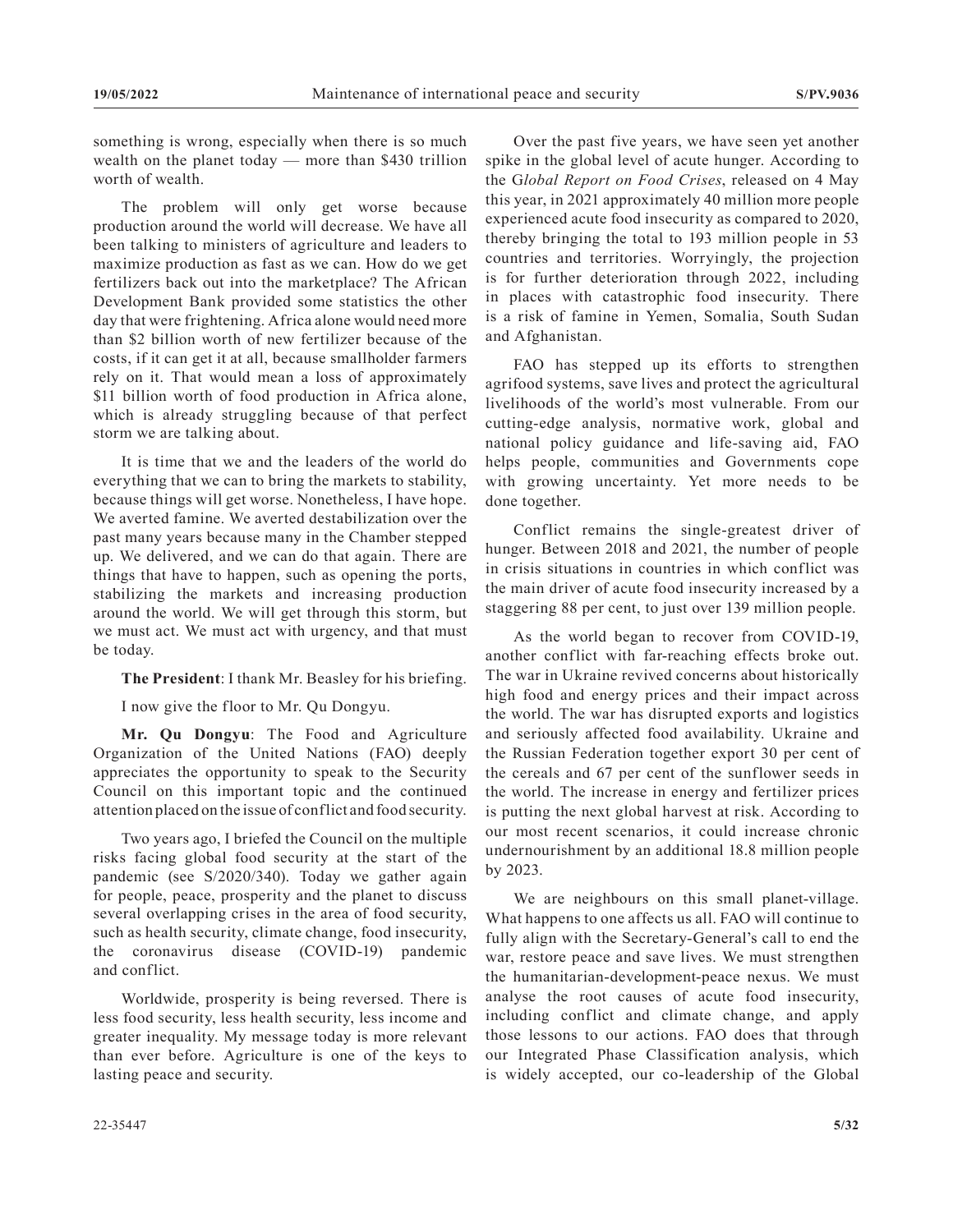Network Against Food Crises and our co-leadership of the Global Food Security Cluster.

We must prevent the acceleration of acute food insecurity trends in the coming months and years. Food production at the country level must be expanded. We need to provide cash and critical inputs for cereal and vegetable production and to protect livestock with treatments, vaccinations, feed and water. Agrifood supply chains and value chains must be strengthened with the engagement of the public and private sector in support of smallholder farmers and households. That is what FAO has been doing in Ukraine, Afghanistan and other countries. In 2021, FAO reached more than 30 million people worldwide with emergency agricultural assistance and resilience-building programmes. For example, in Afghanistan we reached 3 million people, including with wheat cultivation packages, which cost just \$160 each and meet the staple cereal requirements for a family of seven for an entire year. In local markets, the cost of the same amount of food is six times higher. Our support helped livestock farmers increase milk production equivalent to a level that would enable every Afghan child to have one glass of milk a day for at least five months. In Ethiopia, despite access challenges, the seeds and planting materials provided by FAO and agriculture cluster partners enabled local farmers to produce 900,000 tons of food — five times more than the humanitarian and commercial food supplies that entered the region.

Yet despite the critical importance of agriculture to food availability and access in crisis contexts, only 8 per cent of total funding for the humanitarian food security sector goes to agriculture. We must protect people, agrifood systems and economies against future shocks. To prevent conflicts from worsening food insecurity, we must increase sustainable productivity, strengthen capacities to deliver relevant services and commodities and provide access to innovative financial tools and digital services. Members urgently need to transform their agrifood systems so that they are more efficient, inclusive, resilient and sustainable, in order to achieve better production and nutrition, a better environment and a better life, leaving no one behind.

In the past three months I have been to Bangladesh, where farmers are using innovation to improve their rice yields. Earlier this month, I travelled to Azerbaijan to see young farmers, who are producing seven tons per hectare of winter wheat, using a new variety of wheat and irrigation systems and appropriate fertilizer. The yield

this year has doubled. Yesterday I met Mr. Villalobos Arámbula, the Minister of Agriculture and Rural Development of Mexico, where the corn yields in some provinces have doubled through the use of new corn varieties, new fertilizer and irrigation. So there is great potential. I sincerely hope that States will continue to provide the necessary aid to mitigate food insecurity globally, allocate new resources to sustain agricultural production in challenging contexts and recognize and support the role of agriculture in food security and peace and the contributions of international organizations such as FAO, the International Fund for Agricultural Development and the World Food Programme. Based on my professional knowledge and experience, I believe we can feed the world sufficiently and sustainably with our existing tools if we all play our part.

In this great country of America, irrigated land can produce two times more than land that is unirrigated and naturally rain-fed. Only 18 of per cent of arable land in this country is irrigated. In Asia, it is 48 to 60 per cent; in Europe, it is 12 per cent; in Africa, it is only 3 per cent; and in Latin America, it is about 20 per cent. I therefore strongly encourage all States and partners represented here to improve their water management and irrigation systems. Yields depend not on God alone but rather on our technology and investment in infrastructure. That is why we need to unleash the potential of innovation, science and responsible investment. For so many years, in both developed and developing countries, investment in agriculture in rural areas has been left behind. I strongly recommend that Mr. Blinken and others look at those issues, such as soy and other bigger issues. We need at least 10 to 20 years of looking at soy science. With quality soy seeds, the seed yield can improve by 20 to 30 per cent. That is similar to the yields with hybrid rice, where we see 30 to 50 per cent increases, and hybrid corn, which can have increases between 30 and 40 per cent. Mr. Villalobos is an expert breeder. The technology is there. The tools are there. We need a strong political commitment and responsible investment. We must work together with the private sector and get every key partner on board. That is why we must stress the importance of hand-in-hand initiatives.

States can put policies in place that both increase productivity and protect natural resources. We always say that we should produce more and better with less, but less what? Is it less impact, less input or less negative impact on the environment? The solution is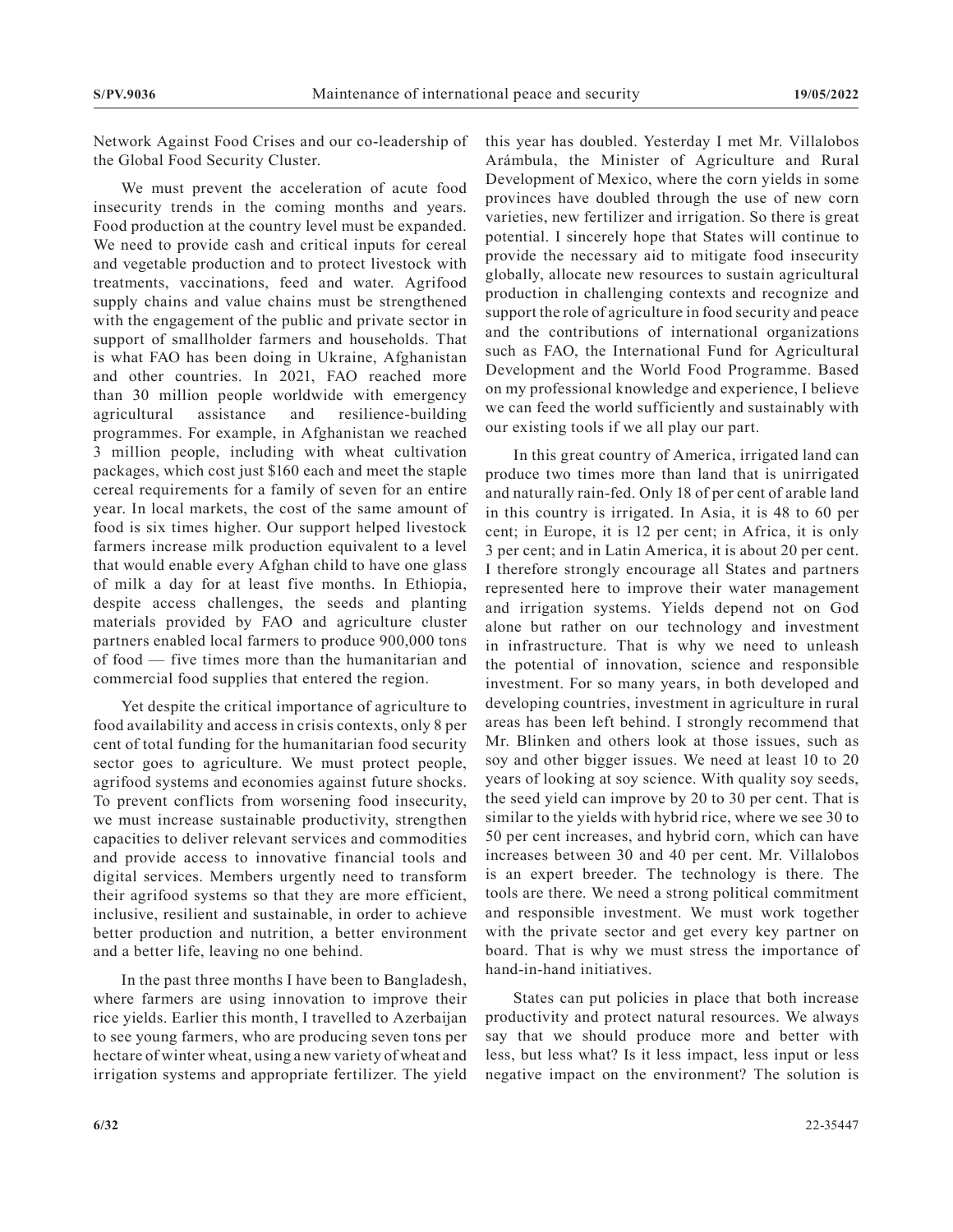technology and good policies and management. We can invest more in innovation and new technologies, especially water management, irrigation systems and high-quality agricultural inputs, including fertilizer, and in more transparent market information systems. Agricultural systems provide food, feed, fibre and biofuels, including biogas. So agriculture not only provides food, feed, fibre crops and biofuels, which are truly renewable sources of energy, it also supports the future of people on this small planet — the farmers.

On 19 May 1943, our predecessors convened the first United Nations Conference on Food and Agriculture in Hot Springs, Virginia, in the United States. Was it destiny? Was it a coincidence? What is today's date? Today is 19 May. Seventy-nine years later, let us recall that our founders saw that FAO had a vital role to play in the quest for peace. They wrote,

"[t]he Food and Agriculture Organization is born out of the need for peace as well as the need for freedom from want. The two are interdependent. Progress towards freedom from want is essential to lasting peace."

Much has changed since then, 79 years later, but one thing remains a constant. The world needs enough food, good food and better food for all. Investing in our agrifood systems is more relevant than ever. Let us work together effectively and coherently.

I learned from the Secretary-General when he switched from English to French. Now I will say my final words in Chinese. There are six official United Nations languages, so I wrote a special poem for the President.

#### (*spoke in Chinese*)

The mountain is high, and people depend on food to survive. We must remain united, working together, to serve the millions of people around the world.

**The President**: I thank Mr. Qu Dongyu for his briefing.

I now give the floor to Ms. Menker.

**Ms. Menker**: I thank you, Mr. President, for inviting me to address the Security Council. It is an honour to be here today to highlight and reaffirm that food security is in fact national security and global stability.

Before I share some data-driven insights on the state of our global food systems, let me tell the Security Council a little bit about Gro Intelligence. Gro is a company founded to help tackle two of the greatest challenges we face as humankind — food security and climate change. We are a global company with offices in Nairobi, Singapore and New York. Our team comes from over 40 countries that range from Ethiopia, where I am from, to Russia, Nigeria, India, the United States, China and Ukraine. We are a company of domain experts in software infrastructure, climate science, agronomy, trading and financial markets. We combine that with world-class engineering and artificial-intelligence talent. We work with large and small companies, financial institutions and Governments.

I come here today to share insights from our data, with the underlying hope that all of us here with the power to change the course of history will choose to do so.

I want to start by explicitly saying that the Russia-Ukraine conflict did not start a food security crisis. It simply added fuel to a fire that was long  $burning$  — a crisis whose tremors we detected long before the coronavirus disease pandemic exposed the fragility of our supply chains. I share that because we believe it is important for everyone to understand that, even if the war were to end tomorrow, our food security problem would not go away anytime soon without concerted action.

Now on to the statistics. Gro Intelligence estimates show that price increases in major food crops year-todate have made an additional 400 million people food insecure. There are few food and security statistics shared, so I wanted to define that by saying that we are talking here about the number of people living on \$3.59 a day. That is a broader standard, but it is a march towards starvation. To put it into perspective, that is equivalent to the number of people that China has taken out of poverty over the past 20 years. In five months we have undone 20 years of progress.

Furthermore, our economic-shock models show that year-to-date changes in prices of agricultural products have already affected some economies by 3 to 5 per cent of their gross domestic product. Countries disproportionately affected are in regions such as North Africa and the Middle East, the Horn of Africa and West and Central Asia. And it can get much worse. Data shows that the food security challenges we are facing will last several years.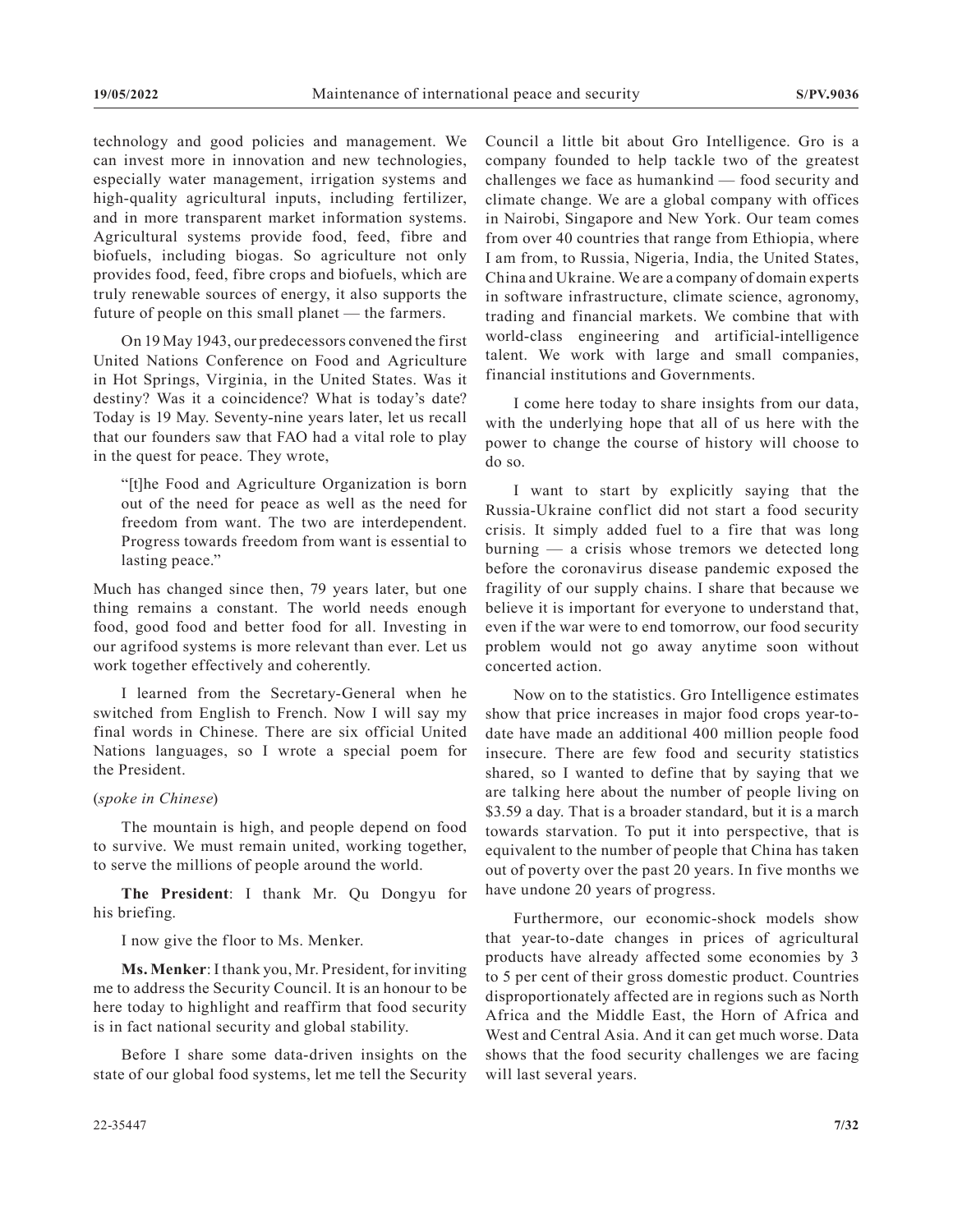There are five major challenges occurring simultaneously that are each, individually, extraordinary — lack of fertilizer, climate disruptions, record low inventories in cooking oils, record low inventories of grains and logistical bottlenecks that have already started to unravel decades of global economic progress. Without substantial, immediate and aggressive coordinated global actions, we stand the risk of allowing extraordinary amounts of both human suffering and economic damage. This is not cyclical, this is seismic. It is a once-in-a-generation occurrence that can dramatically reshape the geopolitical era.

Now let us move to the five challenges.

The first is fertilizer. Global fertilizer prices have nearly tripled year-on-year, and quadrupled over the past two years, because of supply shocks driven by logistical bottlenecks, restrictions on natural gas, which impact the ability to produce fertilizer, sanctions and export restrictions amid the Russia-Ukraine war. That risks significant crop-yield reductions in key producing regions such as Brazil, the United States and Western Europe later this year and next year, severely impacting global food security and inflation for the next 3 to 5 years, at a minimum.

The second challenge is climate. Global drought conditions for wheat are the worst in over 20 years. Major breadbaskets such as the United States and Brazil, the world's two largest exporters of agricultural products, are also experiencing extreme droughts. For example, Brazil's cropland soil moisture is at a 20 year low. Major grain importers in the Middle East and Africa are also experiencing record droughts. In short, both major importers and major exporters are experiencing exceptional drought conditions.

The third challenge is cooking oils. The price of traditionally cheap palm oil nearly tripled in the past two years, driven by increased biofuels demand, drought in regions that produce alternative cooking oils, such as Brazil and Canada, record import demand from China and the loss of nearly 75 per cent of global sunflower oil exports due to the Russia-Ukraine war. The recent export ban in Indonesia, the world's largest palm-oil producer, which is responsible for 60 per cent of global production, has added significant upward price pressure to vegetable oils.

The fourth challenge is grains. Official government agency estimates from around the world put wheat inventories at 33 per cent of annual consumption.

Verifiable data from public and private sources that our company organizes and then builds statistical models to connect the dots between them on our platform show that global wheat inventories are in fact closer to 20 per cent, a level not seen since the financial and commodity crisis of 2007 and 2008. We currently have only 10 weeks of global consumption sitting in inventory around the world. Conditions today are worse than those experienced in 2007 and 2008. It is important to note that the lowest grain inventory levels the world has ever seen are now occurring, while access to fertilizers is highly constrained and drought in wheat-growing regions around the world is the most extreme it has been in over 20 years. Similar inventory concerns also apply to corn and other grains. Government estimates are not adding up.

The fifth and final challenge is logistics. Russia and Ukraine used to provide nearly a third of the world's wheat exports and are both among the top five exporters of corn globally. Combined, they used to export 75 per cent of global sunflower-oil supplies. All Ukrainian ports remain closed, making it impossible to move any of Ukraine's harvested grain across its borders. Shifting to rail will move less than 10 per cent of pre-war flow, which is not enough. Russian exports, which also include fertilizer, are limited because of Black Sea maritime hazards.

Any one of the five things I outlined would be considered a major issue in commodity markets. The five combined are truly unprecedented.

I come here today not to specifically offer or provide solutions, as there will be other venues to do so, but rather to X-ray and diagnose the problem for those in this Chamber who have the power to change the course of our history. In a world that is increasingly isolationist, we need to come together. Food is personal, but our agricultural systems are global. There is no version of the world where every country has all the natural resources it needs to survive and thrive.

One key takeaway from our data is how often we see repeated examples of cause and effect, highlighting surprising connections and interdependencies. For example, in the United States, the most self-sufficient country globally, a consumption-weighted basket of food — a grocery basket — has doubled in price since April 2020. Price increases were driven by unprecedented demand around the world alongside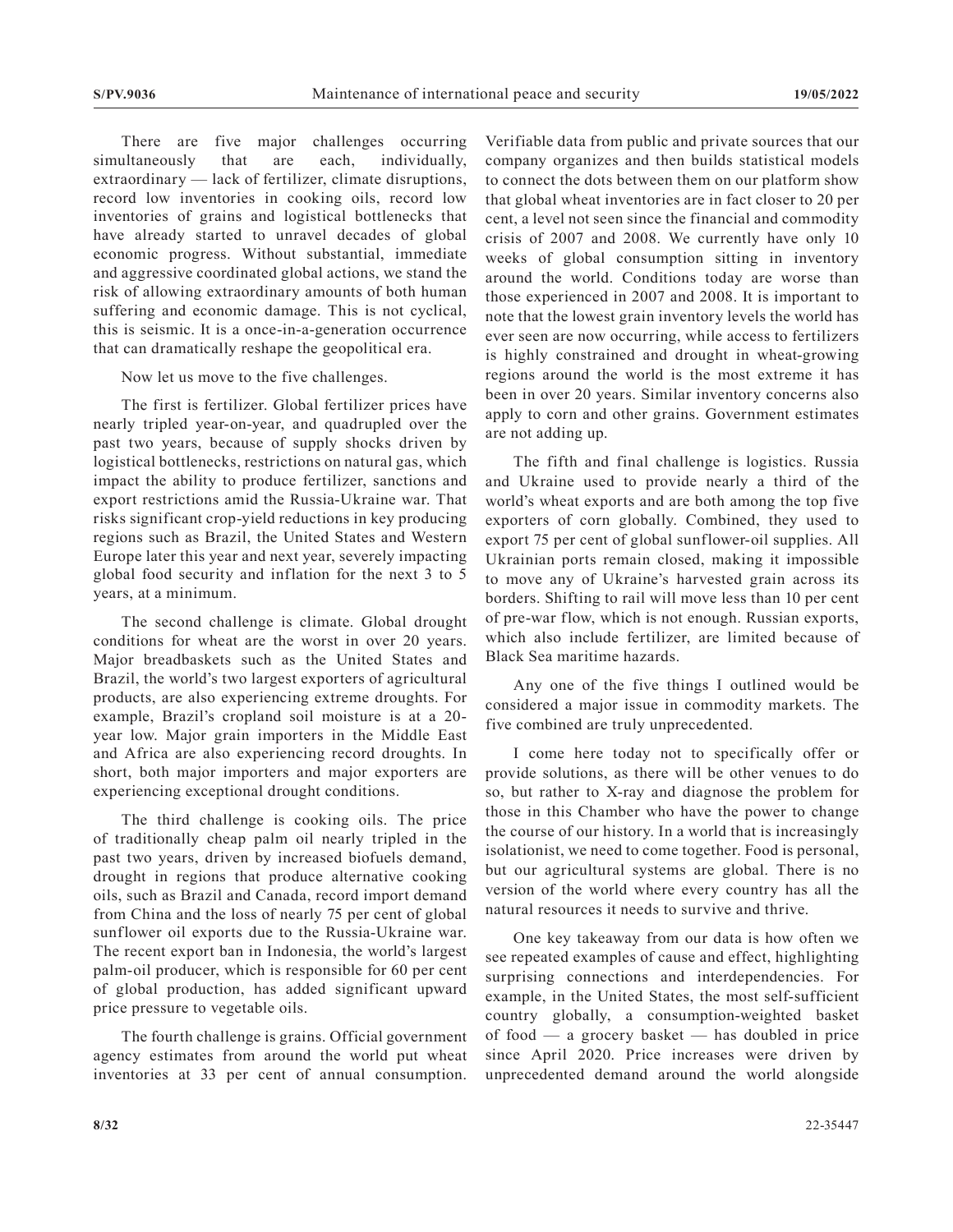climate-related supply-side shocks. We cannot solve food insecurity on a national scale anywhere.

One thing we strongly believe is that we can have a healthy economy and a secure food system without degrading our environment. We have the capability to help everyone feel secure about having enough food.

Data helps us navigate because we are not blind to risks and outcomes related to food security. We cannot say that we did not know. There are positive solutions and approaches that can be proffered and delivered, but they will require coordinated global effort. We are all dependent on one another.

In wrapping up, what does the data tell us about risk and interdependencies? It tells us, not unlike the global financial crisis of 2008, that there are fault lines and tremor-like early-warning signals that seem disconnected at a global level, but are not.

What does the data tell us about hope? It tells us that, while the next few years will likely be difficult as a result of the statistically unusual confluence of the five challenges I shared, we can coordinate a global response, eschew a "to each their own" mentality as to food security and climate risk, be willing to have constructive, albeit difficult, conversations and jointly accept that what we have to address is less of a food shortage and more of a crisis of prioritization.

**The President**: I thank Ms. Menker for her briefing.

I shall now make a statement in my capacity as the Secretary of State of the United States of America.

I thank the Secretary-General, Executive Director David Beasley, Director-General Qu Dongyu and Gro Intelligence Chief Executive Officer Sara Menker. I thank them for their superb briefings to the Council today, which bring powerfully before us the facts and the challenges that we have to meet. I thank them for their work every day on an issue that is truly critical to humankind.

We are meeting at a moment of unprecedented global hunger, fuelled, as we have heard, by climate change and the coronavirus disease, and made even worse by conflict. Indeed, conflicts across the world are increasingly driving this crisis. According to the Food and Agriculture Organization of the United Nations and the World Food Programme, the number of people affected by food insecurity due to conflict rose from about 100 million people in 2020, to 139 million

or so in 2021, to an estimated 161 million in 2022. The World Bank believes that Russia's war in Ukraine could add another 40 million people to that total.

Yesterday ministers from more than 30 countries came together here at the United Nations to address the drivers of and advance solutions to global food insecurity, including by meeting the urgent need for food, for fertilizer and humanitarian financing, investing more in the resilience of agriculture and vulnerable populations. For our part, the United States announced another \$215 million in emergency food assistance to add to our \$2.3 billion in humanitarian food aid since February. I want to thank all the countries that stepped up, and I want to encourage others to join us.

In 2018 the Council adopted resolution 2417 (2018), which condemned the use of starvation of civilians as a tool of war and noted that such a use may constitute a war crime. Yet in the years since the adoption of that resolution, the problem has only grown worse. The Russian Federation's flagrant disregard of that resolution is just the latest example of a Government using the hunger of civilians to try to advance its objectives. It is also another example of how Russia is violating the rules-based international order that is integral to the shared security and prosperity of all States Member of the United Nations, an order that the Council and in particular its permanent members have a responsibility to uphold, defend and strengthen.

In the Council, a few members have repeatedly used language lamenting the suffering caused by this war and calling on all sides to bring it to a stop. Let us not use diplomatic-speak to obfuscate what are simple facts. The decision to wage this war is the Kremlin's and the Kremlin's alone. If Russia stopped fighting tomorrow, the war would end. If Ukraine stopped fighting, there would be no more Ukraine. Russia's unprovoked war of aggression has halted maritime trade in large swaths of the Black Sea; it has made the region unsafe for navigation, trapping Ukrainian agricultural exports, as we have heard, and jeopardizing global food supplies. Since 24 February, Russian naval operations have demonstrated the intent to control access to the north-western Black Sea and the Sea of Azov, to block Ukrainian ports.

Our assessment is that this is a deliberate effort evidenced through a series of actions taken by the Russian Government. On the first day of the invasion, Russia issued an official warning to all members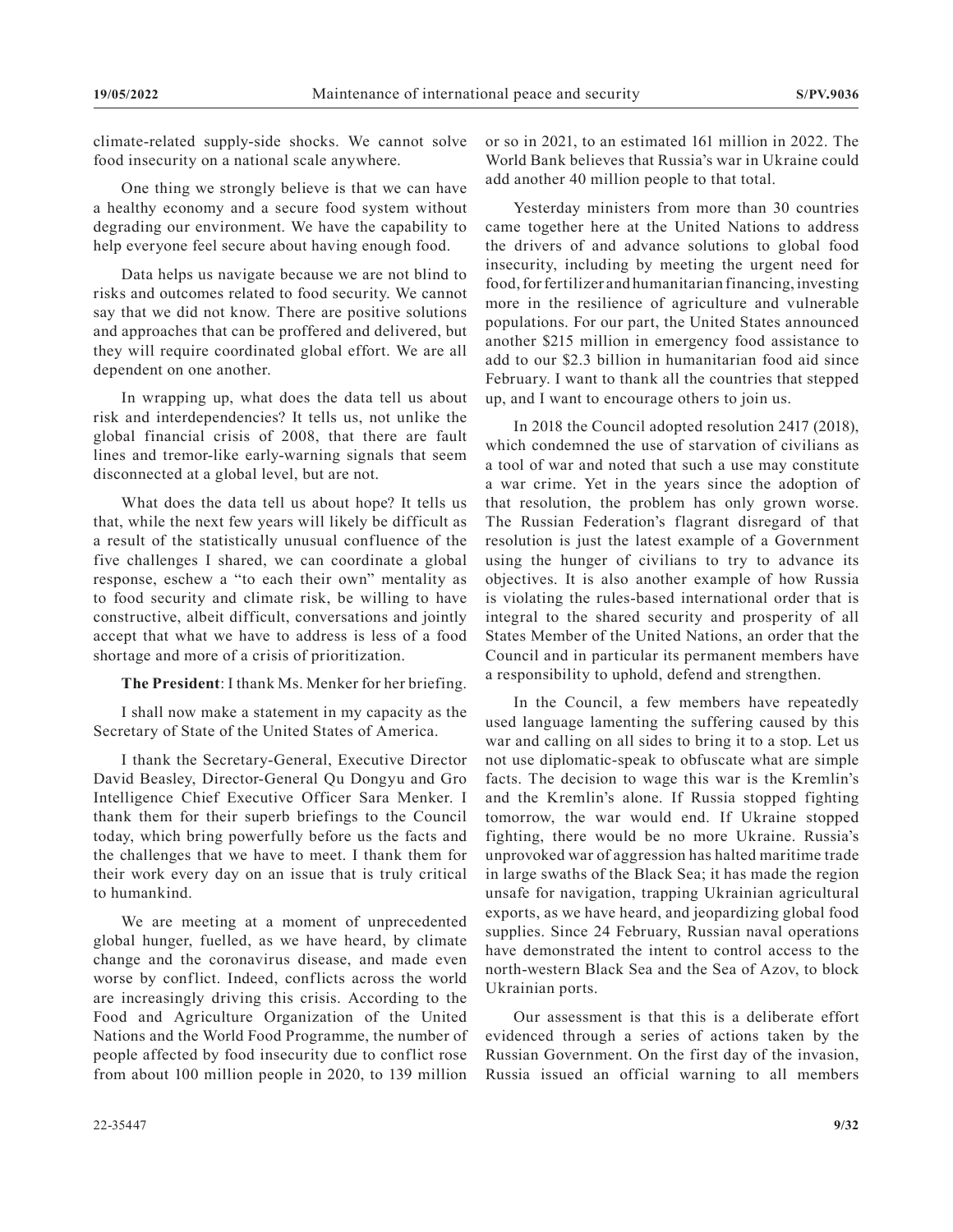that significant areas of the Black Sea were closed to commercial traffic, essentially shutting them down to shipping. Since then, the Russian military has repeatedly blocked safe passage to and from Ukraine by closing the Kerch Strait, tightening its control over the sea of Azov and stationing warships off Ukrainian ports. Russia has struck Ukrainian ports multiple times.

Those and other actions have effectively cut off all commercial naval traffic in and around the port of Odesa. The Russian Federation has mirrored these attacks on land, repeatedly attacking Ukrainian civilian infrastructure that is critical to the production and transport of food, such as water, power and rail lines, destroying Ukrainian grain-storing facilities and stealing stocks of food in the parts of Ukraine that it illegally occupies.

The consequences of those actions have been devastating. The food supply for millions of Ukrainians and millions more around the world has quite literally been held hostage by the Russian military. the World Food Programme recently estimated that a third of all Ukrainians are facing food insecurity, with children, pregnant women and the elderly at heightened risk of malnutrition. In besieged cities such as Mariupol, Russian forces have repeatedly blocked the delivery of food and other life-saving aid to tens of thousands of trapped civilians. A mother who recently escaped from the city talked about the agony of watching her 6-yearold daughter suffer the daily pangs of hunger and being powerless to do anything about it. "I just sobbed", she said, "screaming into a pillow when no one could see". She and her children eventually escaped; countless thousands of others are still trapped.

The Russian Government seems to believe that using food as a weapon will help accomplish what its invasion has not: to break the spirit of the Ukrainian people. Still, Ukrainians are going to great lengths to feed their own people and to feed the world. Farmers in Ukraine continue to risk their lives to produce wheat and other crops. Many have returned to fields that are filled with mines. They wear bulletproof vests and helmets as they harvest.

And, as we have heard already powerfully this morning, it is not only Ukrainians who are suffering as a result of the Russian Government's actions; some 20 million tons of grain sit unused in Ukrainian silos as global food supplies dwindle and prices skyrocket, causing more around the world to experience food

insecurity. That includes countries already under enormous duress. The Secretary-General alluded to a number of them, including Lebanon, which usually gets 80 per cent of its wheat imports from Ukraine, and Somalia, already on the brink of famine even before Russian tanks rolled into Ukraine, and which must now deal with rising wheat and flour costs.

The Russian Federation claims falsely that the international community's sanctions are to blame for worsening the global food crisis. Sanctions are not blocking Black Sea ports, trapping ships filled with food and destroying Ukrainian roads and railways. Russia is. Sanctions are not emptying Ukrainian grain silos and stealing Ukrainian farm equipment; Russia is. Sanctions are not preventing Russia from exporting food and fertilizer. The sanctions imposed by the United States and many other countries deliberately include carve-outs for food, fertilizer and seeds from Russia, and we are working with countries every day to ensure that they understand that sanctions do not prevent the flow of those items. No, the decision to weaponize food is Moscow's and Moscow's alone.

Do not take my word for it. Even Dmitry Medvedev, Deputy Chairman of the Security Council of the Russian Federation and former Russian President, recently said that Russia's agricultural products were its "quiet weapon". He then added, "Quiet, but ominous".

The Council has a unique responsibility to address the current crisis, which constitutes a serious threat to international peace and security. That starts by strongly and unequivocally calling the Kremlin out for its atrocities in Ukraine and for worsening the global food crisis through an unprovoked war of aggression. More concretely, members of the Council and, for that matter, every State Member of the United Nations should press Russia to stop actions that are making the food crisis in Ukraine and around the globe worse than it already was.

Stop blockading the ports in the Black Sea and the Sea of Azov. Allow for the free flow of ships, trains and trucks carrying food out of Ukraine. Stop preventing food and other life-saving supplies from reaching civilians in besieged Ukrainian towns and cities. Stop threatening to withhold foods and fertilizer exports from countries that criticize Russia's war of aggression. All of this is essential to save lives in Ukraine and to save lives around the world.

The Russian Federation is not the only government or organization to exploit food insecurity for its own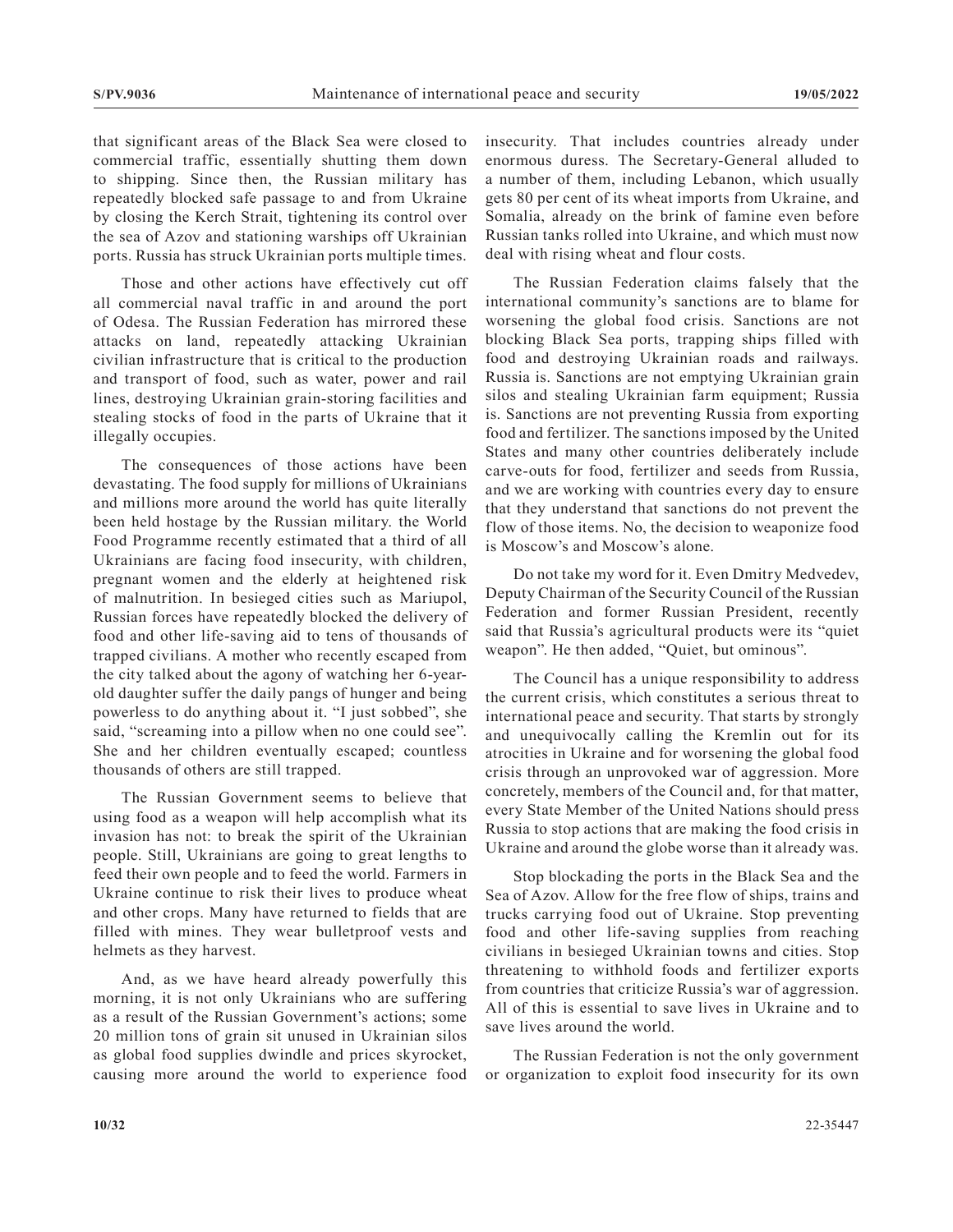cynical ends. South Sudan, armed groups and warring parties have for years blocked humanitarian assistance to civilians. Experts estimate that up to 7 million people will face crisis-levels of food insecurity in their countries this year. In Syria, with the Kremlin's ongoing support, the Al-Assad regime has besieged such communities as eastern Ghouta and caused the widespread starvation of its own people. It also routinely obstructs the cross-border delivery of life-saving humanitarian aid, robbing and even attacking United Nations convoys, as we have discussed repeatedly in the Security Council. The Council must consistently call out governments and armed groups when they use similar tactics, such as attacking the means of food production and distribution, blocking humanitarian aid from reaching those in need and besieging civilian populations.

The United Nations was created with the aim of advancing human rights and preventing atrocities, including the atrocity of using starvation as a weapon against civilians, such as during the siege of Leningrad by the Nazis, during which an estimated 1 million Russians lost their lives, including many who starved to death — among the victims was the one-year-old brother of President Putin — or during the Holodomor, during which millions of Ukrainians died of hunger owing to a Soviet campaign of forced collectivization and terror.

It is on us to prevent this history from repeating itself, to make sure that the past is not prologue. It is simple. The lives of millions of people depend upon it.

I now resume my functions as President of the Council.

I now call on the Minister for Foreign Affairs of Ghana.

**Ms. Botchwey** (Ghana): I would like to thank you and the United States delegation for highlighting the very important subject of armed conflict and food insecurity during your presidency of the Security Council this month. I would also like to thank Secretary-General António Guterres, the World Food Programme Executive Director, the Director-General of the Food and Agriculture Organization of the United Nations, and the founder and Chief Executive Officer of Gro Intelligence for their briefings. We appreciate their useful perspectives on armed conflict and food insecurity.

The Security Council is no stranger to the harrowing reports of starvation and other forms of food insecurity caused by conflict in various parts of the world. Millions of people, especially children, have suffered or perished from food insecurity in the challenging periods of conflict that my own continent has had to endure, especially over the past three decades. The food systems of those countries in conflict usually collapse, with huge consequences for the economy, livelihoods and living standards.

Those impacts were localized, and those of us who lived outside the theatre of war were involved only inasmuch as our conscience compelled us to act, including taking in refugees or by intervention, through peace support operations. Today, however, perhaps the first time since the Second World War, we see the impact of one conflict on food security in every country, every home and on everyone. We experience together the profound anxiety of a global economy in uncharted waters, buffeted by uncertain headwinds.

It is in this context that Ghana welcomes the important contribution that resolution 2417 (2018) makes in acknowledging the interlinkages between conflict and hunger. There is still much to be done to build resilience in food systems and enhance global respect for norms relating to populations' right to food regardless of the state of conflict and to integrate peacebuilding objectives into the creation of resilient food systems, with a backward interlock of food security objectives into peacebuilding programmes and activities.

As we mark the fourth anniversary of the Council's adoption of resolution 2417 (2018) this month, unfolding global events continue to be a rude and painful reminder of the debilitating linkages between armed conflict, hunger and food security. Although the current global food insecurity crisis predates Russia's invasion of Ukraine, the war has clearly exposed the interconnected nature and fragility of global food systems, with serious consequences for global food and nutrition security, particularly for vulnerable countries and populations.

The food crisis that millions of the world's citizens are confronting now, especially in Africa, which is the hardest hit, cannot wait until we have a perfect outcome among all States. What is needed are purposeful actions that support the efforts of developing countries, such as the African Common Position for sustainable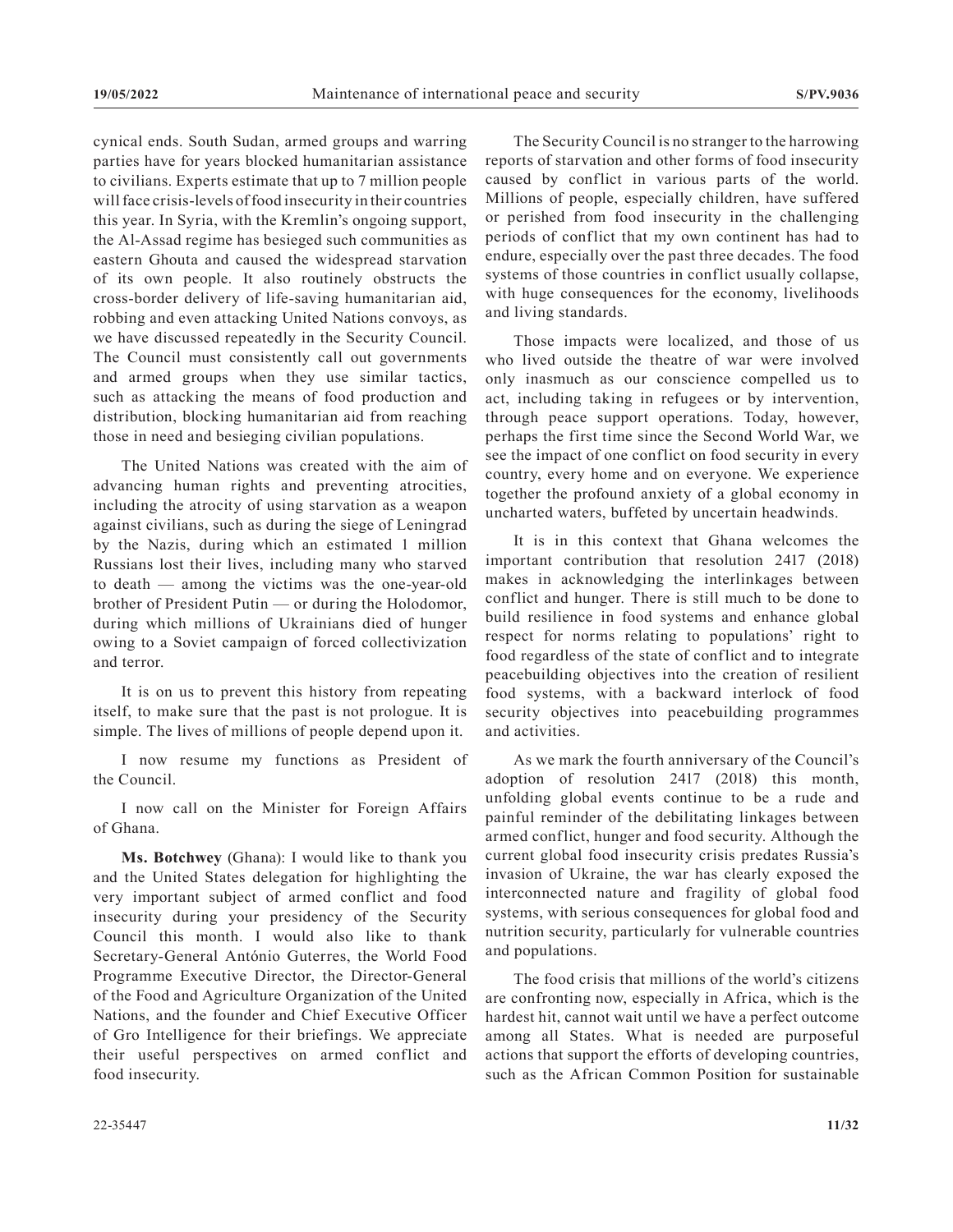food systems. Those actions must focus on building resilience in economies and food systems.

The scale and effectiveness of the efforts of the International Monetary Fund (IMF) and the World Bank in filling the financing gap in Africa in response to the coronavirus disease pandemic through, inter alia, fast-track facilities, contingency emergency financing as well as the IMF's issue of special drawing rights provide a model for addressing short-term shortages and building resilience. It also requires action by the parties to the conflict to facilitate the movement of food and fertilizers through the Black Sea ports and other transportation lanes, and we call on those in a position to do so to act in the interest of international cooperation and the values of our United Nations.

We are encouraged by the role that global humanitarian hubs such as the International Humanitarian City in Dubai and regional humanitarian hubs such as the one in Accra can play in interconnecting humanitarian needs with food availability. The international humanitarian community must deepen their national and regional coordination mechanisms for programming and responding to humanitarian crises and align their interventions with national and regional response plans. Additionally, major donors must cooperate to shift funds out of separate silos to enable integrative work — and also in a manner that does not prioritize food distribution to vulnerable communities over the sustainable approach of helping them to reconstruct their food systems.

In concluding, I would like to stress Ghana's readiness to join any effort aimed at removing export restrictions on excess grains; bringing grains on stream in parts of Eastern Europe, where the present conflict is raging; reactivating global maritime transport, with a priority on food supply; and ensuring that those countries that are experiencing the perfect storm of pandemic and war have the required credit to purchase grains and food supplies. We must do everything in our power to prevent starvation and death anywhere and to restore economic and financial stability for the sake of all our peoples.

**The President**: I now call on the Cabinet Secretary for Foreign Affairs of Kenya.

**Ms. Omamo** (Kenya): I congratulate you, Mr. President, on the able stewardship the United States has shown in leading the Security Council this month. I thank you, Sir, for the invitation to today's important open debate. I also express the gratitude of my delegation for leading insightful conversations on the important subject of food security over the past two days. It takes courage to lead, and we thank you. I also thank the Secretary-General and the other briefers for their insightful remarks. I particularly applaud Sara Menker, whom I know from Kenya. I say, *asante shukran*.

Throughout history, sharp and rapid rises in food prices have often been a root cause of social unrest, political instability and violent conflict. Even today, the price of bread in many countries is a reliable indicator of rising political tensions. The fact that we are having this discussion in the Security Council is proof that the recent rise in food insecurity may lead to heightened threats to international peace and security.

The facts, to say the least, are alarming. In the Horn of Africa, an extreme drought could cause up to 20 million people to go hungry this year, many of whom will be women and children. That emergency is making it more difficult to pursue and sustain peace. It is making entire populations dependent on food aid, and it is becoming part of the conflict dynamics in our region as militants and belligerents exploit the emergency to entrench their control and access to financing.

There is a strong connection between the food shortages in Yemen, Afghanistan, the Sahel and parts of the Horn of Africa and conflict-related instabilities. In Somalia, Al-Shabaab, an Al-Qaida-affiliated terrorist group, last year alone displaced nearly 30,000 people from 42 villages. It imposed blockades in various towns in the Bakool region, leading to shortages of food and essential commodities since early 2021. That weaponization of food is a matter that should be of concern to all of us in the Security Council.

More recently, the war in Ukraine is causing unprecedented global food and energy supply disruptions. With Ukraine and Russia as major global suppliers of wheat, sunflower oil and barley, as well as fertilizer, the conflict-induced disruptions have driven food prices sharply higher.

We commiserate with the people of Ukraine, and we understand their suffering, which is real and deeply regrettable. But we also wish to note that that war is leading to many more victims around the world.

Against that background, Kenya appreciates the Secretary-General's initiative in establishing the Global Crisis Response Group on Food, Energy and Finance.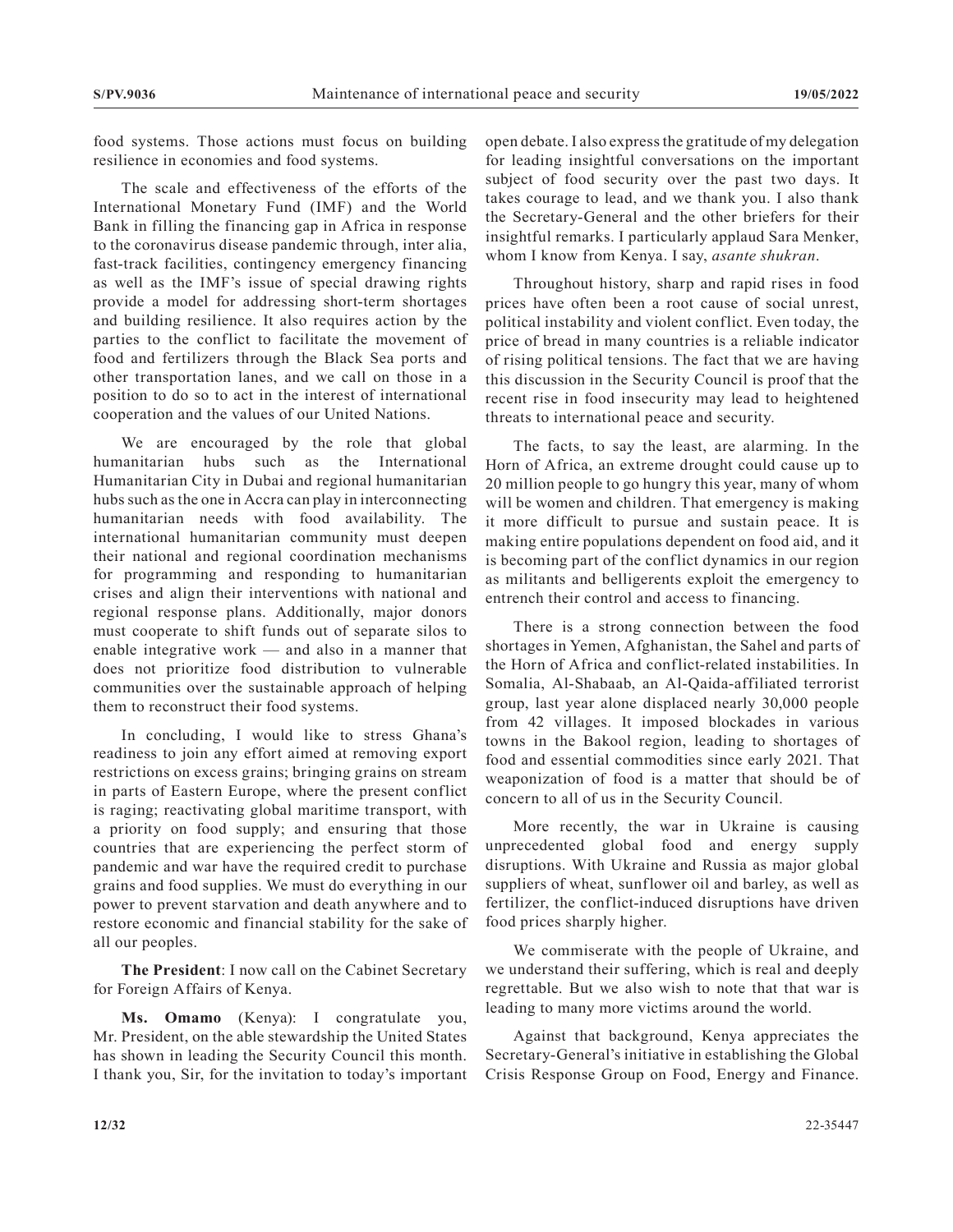Its recommendations offer us a useful starting point in the immediate actions we need to take in response to the immediate pressures that we are facing, particularly in Africa and developing countries. However, we must do more than take short-term actions in the hope of a return to the status quo. That status quo, even before the outbreak of war in Ukraine, was filled with expanding and protracted famines. The status quo must be unacceptable to all of us. We must address it with alacrity through cooperation and through a new kind of multilateralism that uplifts and focuses on the weakest of our peoples.

We need to learn from the coronavirus disease and from the pandemic that it has spawned throughout the world that we need to be taught, and we need to learn that manufacturing capability and production must spread into different regions of the world.

In the same way that the pandemic invites us to seek fundamental change, this food crisis calls for us to reach for bolder solutions. One of the least appreciated and most consequential changes under way should inform this conversation, that is, the impact of population growth in Africa and in the developed world. There is an increasing certainty in the projection that Africa's population may reach 2.5 billion people by 2050. That population will move from rural areas to urban settings, leaving Africa with fewer farmers and fewer hands to produce food. The ability to provide that enormous population with affordable food, decent jobs, security and other public goods means that Africa must have competent States, able to deliver value for their people. Therefore, as we tackle food security, let us tackle the capacity challenges in Africa. Let us build strong States with strong capabilities.

Recognizing that, His Excellency President Uhuru Kenyatta made food security one of his Big Four Agenda items in his second term. That has led to higher investment in the agricultural sector, subsidies for fertilizer for small-scale farmers and a focus on increasing the incomes of farmers through improved market linkages, based on information and communications technology platforms.

There is a great deal more that we need to do in Kenya and to do worldwide, including in Africa, to ensure that food security does not become an existential threat for all of us. The lack of ambition, of innovation and of courage will be the only impediment to finding

solutions for the multiple crises that are beginning to grow throughout the world.

It is for that reason that we look forward to welcoming all those present to the second United Nations Ocean Conference, which Kenya will co-host with Portugal in June this year. That conference will give us an opportunity to harness and integrate the dividends of the oceans into a sustainable and equitable food future. We must use all the food available to humankind. We must use our oceans and our land to increase productivity for our people.

As I conclude, allow me therefore to make some proposals on how we can act together, as I said, in a spirit of change, multilateralism and cooperation so that we can be that generation that answered the historic call to action at a time such as this.

First, let us shift Africa's place in the global trading system. We can no longer solely be the source of raw minerals and cash crops, while importing food to feed the fastest-growing population in the world. We need to modernize our agricultural systems, not only for large-scale famers but also for small, poor rural farmers. Africa must move beyond rain-fed agriculture. We need to build fertilizer factories, seed factories and pesticide factories. We need research institutions. We need to be able to provide our farmers with the knowhow, the data and the will to invest in agriculture.

A large part of that is ensuring that, in addition to feeding domestic demand, agricultural markets in Europe and other wealthier regions must also open their doors to African food products. There must be an end to unnecessary tariffs.

The countries with the largest shareholdings in international financial institutions need to insist on a fundamental shift in financing, enabling agricultural and food systems transformation. That must include climate change financing, with an emphasis on adaptation, to assist those that perpetually suffer from climate shocks.

Secondly, it is essential to build a bridge between humanitarian assistance, development and peacebuilding. Long-term food assistance should actively integrate peacebuilding approaches by prioritizing the humanitarian, development and peace nexus. If we are to improve food security needs, greater cooperation and coordination among actors in humanitarian assistance, development cooperation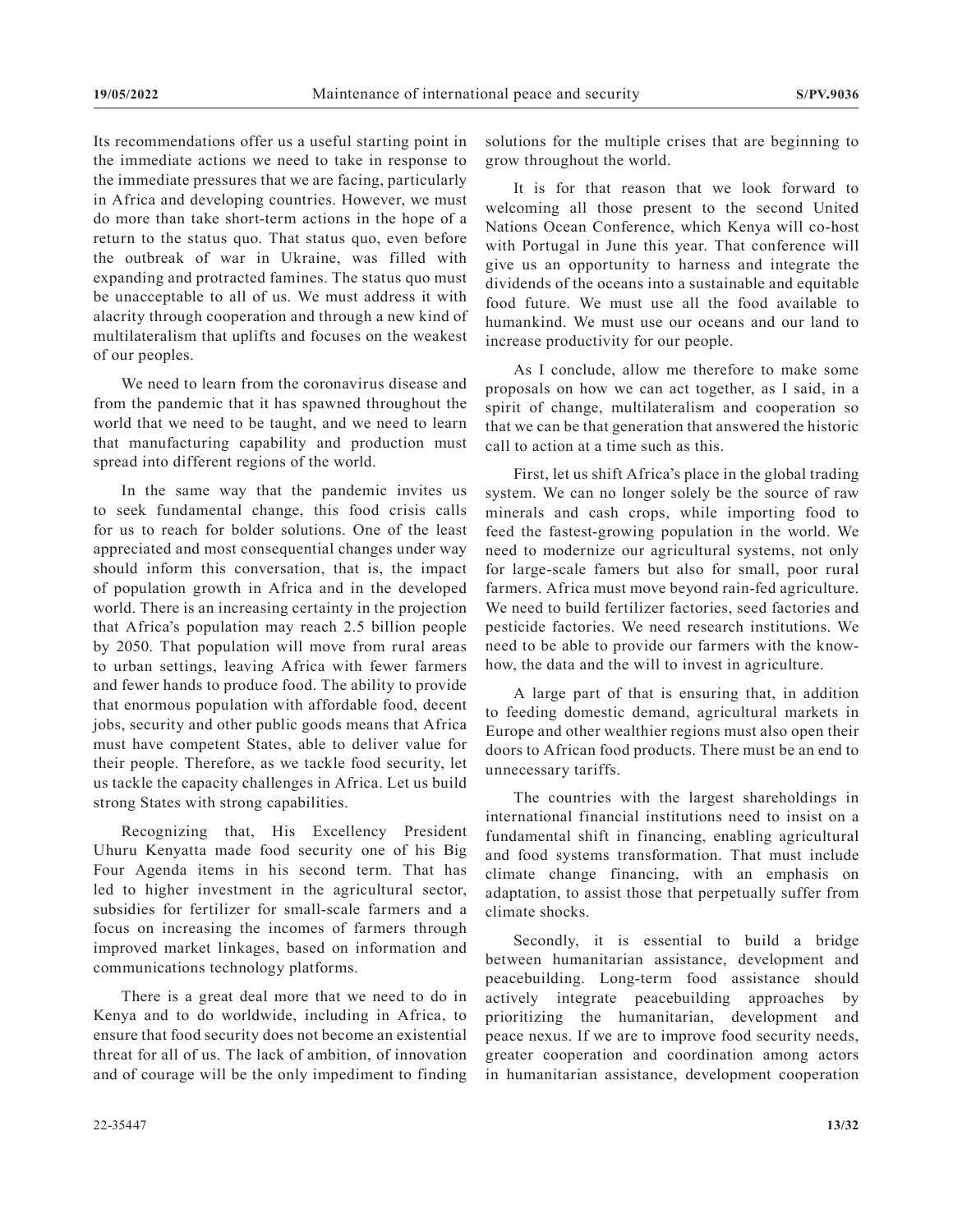and peacebuilding are fundamental. Added to that, the Security Council must demand that all parties to armed conflict comply with their obligations under international humanitarian law by taking constant care to spare civilian objects, including objects necessary for food production and distribution, as well as lifting embargoes and blockades that prevent the movement of food.

Thirdly, local response mechanisms and capacities relating to food crises and conflict need to be better understood and integrated into relief operations, as well as national response strategies.

Fourthly, the international community must unite in upholding the values of market openness, with the understanding that food security is a transnational problem.

Fifthly, it is even more crucial to establish and build on existing global emergency mechanisms that include debt restructuring, debt delay and food aid, given that traditional approaches must not only respond adequately to extreme global food shocks but also build and strengthen nations.

Breaking the link between conflict and hunger and harnessing the potential of food security to contribute to peace demand our collective action and objective collaboration. We must therefore strive to uphold resolution 2417 (2018), because our aspirations for development, security and human progress rest on achieving food security for all.

**The President**: I now call on the Minister for Foreign Affairs of Gabon.

**Mr. Adamo** (Gabon) (*spoke in French*): I commend you, Sir, on taking the initiative to hold this important debate on the close link between conflict and food security, which is an urgent issue with regard to the many countries that are overwhelmed by armed conflicts. I thank the Secretary-General for his informative briefing, and I welcome his commitment to combating hunger and insecurity throughout the world. I also thank Mr. Beasley, Mr. Qu Dongyu and Ms. Menker for their respective briefings.

In unanimously adopting resolution 2417 (2018) on 24 May 2018, the Security Council acknowledged the closely linked relationships of armed conflicts in their role as aggravating factors of food insecurity in the world. Millions of people struggle for access to basic food products, and more than half of them live in countries at war. Access to food is hampered by fighting, which leads to hunger and malnutrition-related diseases.

According to the Food and Agriculture Organization of the United Nations, countries in conflict are six times more likely to suffer from famine, and 23 famine hotspots have been listed worldwide. Whether as a direct result of fighting or its consequent destruction, the massive displacement of people is a major factor in generating food insecurity.

Moreover, in times of armed conflict, civilian infrastructure is often targeted, and the major repercussions concerning the provision of public services, agricultural capacities and production and transport capacities exacerbate food crises. In some cases, hunger is also used as a weapon of war. It is not uncommon for parties to conflict to deliberately destroy food stores, burn fields, destroy food production and distribution infrastructure, block trade routes, impede port activities, poison wells and destroy fields and seed reserves. As a result, displaced persons fleeing combat zones are generally faced with the inability to access sources of subsistence.

In recent years, climate change and, more recently, the coronavirus disease (COVID-19) pandemic have exacerbated the situation for many people in conflict situations, thereby making the challenges on the ground even more complex. Those two factors have exposed the need for greater international cooperation in responding to global challenges. World hunger is one such challenge, as it exacerbates States' vulnerability.

If the link between conflict and hunger is at the heart of the international agenda and is garnering the attention of the international community as a result of the war in Ukraine today, it is because its ramifications pose a threat to global food security and are aggravating the situations in regions, such as the Sahel, that face recurrent food challenges.

The dynamics surrounding the efforts taken in response to the war in Ukraine and the resultant solidarity can be a catalyst for planning ways to prevent, address and attenuate the effects of armed conflict on global food security. The international community must be more resolutely involved in ending the vicious circle and preventing the emergence of new famine hotspots.

Beyond the current dynamics, it is imperative to address the root causes of conflicts and strengthen existing post-conflict prevention and peacebuilding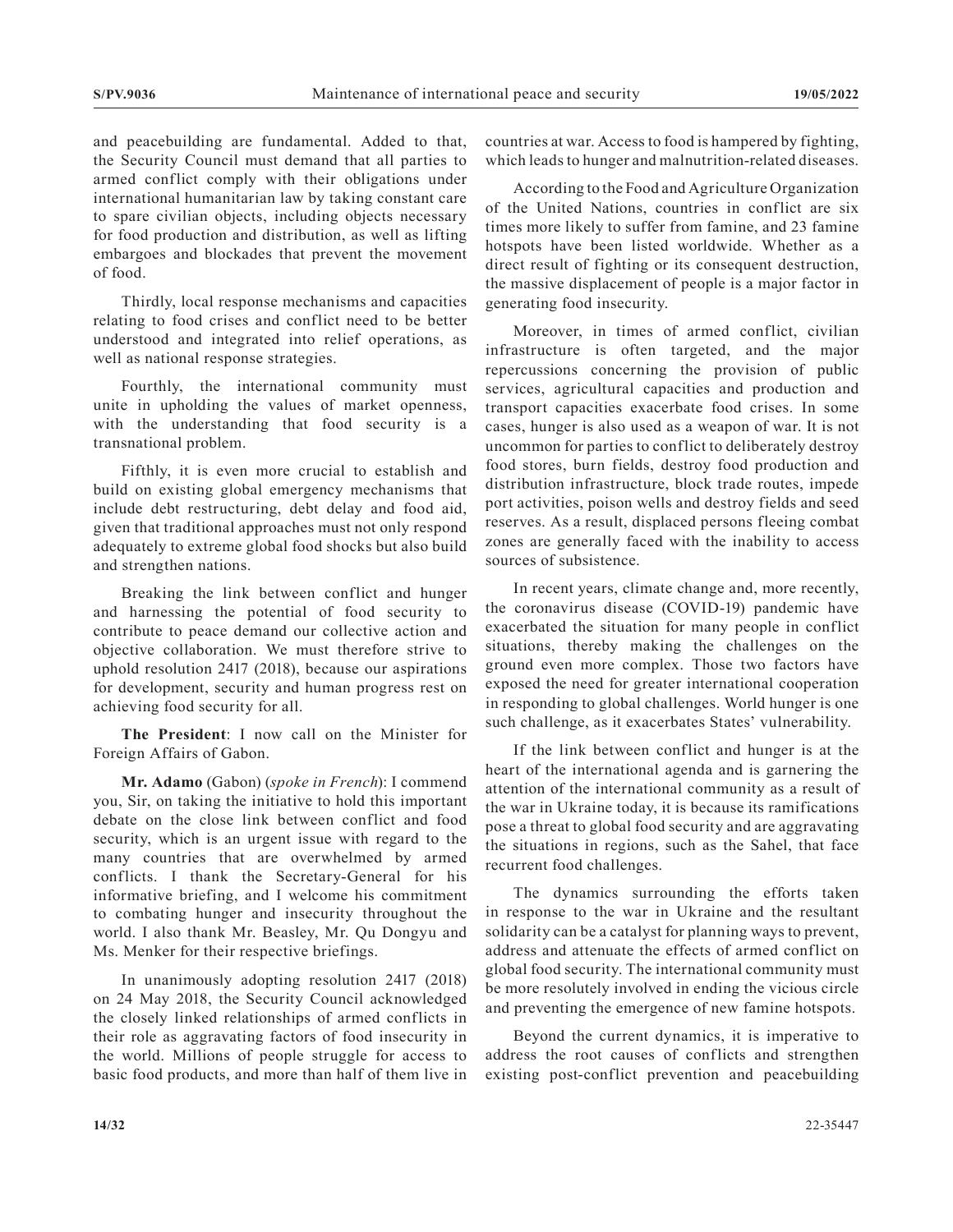mechanisms. Similarly, conflict prevention and resolution must be fully able to integrate the management of food crises into their deployment in accordance with the provisions of resolution 2217 (2015), on hunger and security; resolution 2573 (2021), on the protection of objects indispensable to the survival of the civilian population in times of conflict; and resolution 2417 (2018), which calls on the parties to conflict to allow for the proper functioning of food systems and markets in conflict situations.

Such mechanisms undoubtedly provide an ideal framework for safeguarding food security stocks, including by providing technical support for countries that are considered vulnerable in the areas of reserve storages and the corresponding technologies. It goes without saying that compliance with international humanitarian law and the resolutions I just mentioned, in particular resolution 2417 (2018), on the protection of objects indispensable to the survival of the civilian population in times of conflict, is imperative.

It should be emphasized that States are obliged to allow humanitarian personnel free and unhindered access in delivering humanitarian aid whenever it is necessary to meet urgent food needs, without restrictions or politicization.

My country welcomes the establishment of the Global Crisis Response Group on Food, Energy and Finance to support vulnerable countries that face the potential scope and magnitude of the consequences of war and the ongoing impacts of the COVID-19 pandemic. In order to build on that momentum, specific social actions must be considered within the framework of multilateral responses, in cooperation with United Nations bodies and specialized agencies, financial institutions and regional organizations. They can be an effective response to combat the effects of conflict on food security.

We support the Secretary-General's call for a global ceasefire and his condemnation of actions that target food production infrastructure and restrict humanitarian access.

In conclusion, we call on the international community to further reflect on accountability for the crime of starvation. It is self-evident that starvation and its devastation within the health and social spheres are as destructive as they are dehumanizing.

**The President**: I now call on the Minister for Europe and Foreign Affairs of the Republic of Albania.

**Ms. Xhaçka** (Albania): Let me start by thanking you, Secretary Blinken, for your presence in the Security Council today and your leadership in our work on this crucially important issue. I especially thank the briefers for their insightful presentations.

Yesterday we had an important discussion with the launch of the Roadmap for Global Food Security — Call to Action, which Albania was pleased to join. We highly appreciate your personal contribution, Mr. Blinken, and the United States leadership in focusing the attention of the Security Council on the factors driving food insecurity worldwide. Today's conflicts, long-term crisis and the recurrence of chronic food insecurity are more complex and are lasting longer. It is undeniable that conflict is now the main driver of hunger and food insecurity. As we heard during yesterday's discussion, as well as this morning, the number of people experiencing hunger globally and suffering from food insecurity has been rising since 2014. In countries affected by conflict, civilians continue to be attacked, killed and forcibly displaced. The destruction of civilian infrastructure and other aspects indispensable to the civilian population's survival drastically reduces the ability to produce food and earn income. Conflicts contribute to the deepening of existing inequalities, while two years of the coronavirus disease pandemic, on top of climate change, have made a difficult situation worse. Close to 193 million people are acutely food insecure and in need of urgent assistance across 53 countries. In Yemen, Syria, Afghanistan, the Democratic Republic of the Congo, South Sudan, Haiti and elsewhere, millions of people need food. Millions do not know when they will get their next meal.

Russia's aggression against Ukraine is further exacerbating an already acute global food insecurity situation around the world. The blockade and destruction of critical Black Sea ports and other infrastructure are disrupting the vital supply of food commodities and key agricultural inputs that are critical to global food security. There is food in Ukraine, but it cannot get out of the country. That is unacceptable and must stop. The severe disruption of production and trade, and the rising prices globally of food, fuel, fertilizer and energy as a consequence of the war, are aggravating existing inequalities in the regions affected, endangering food security, worsening existing humanitarian crises and pushing more people into poverty. The war in Ukraine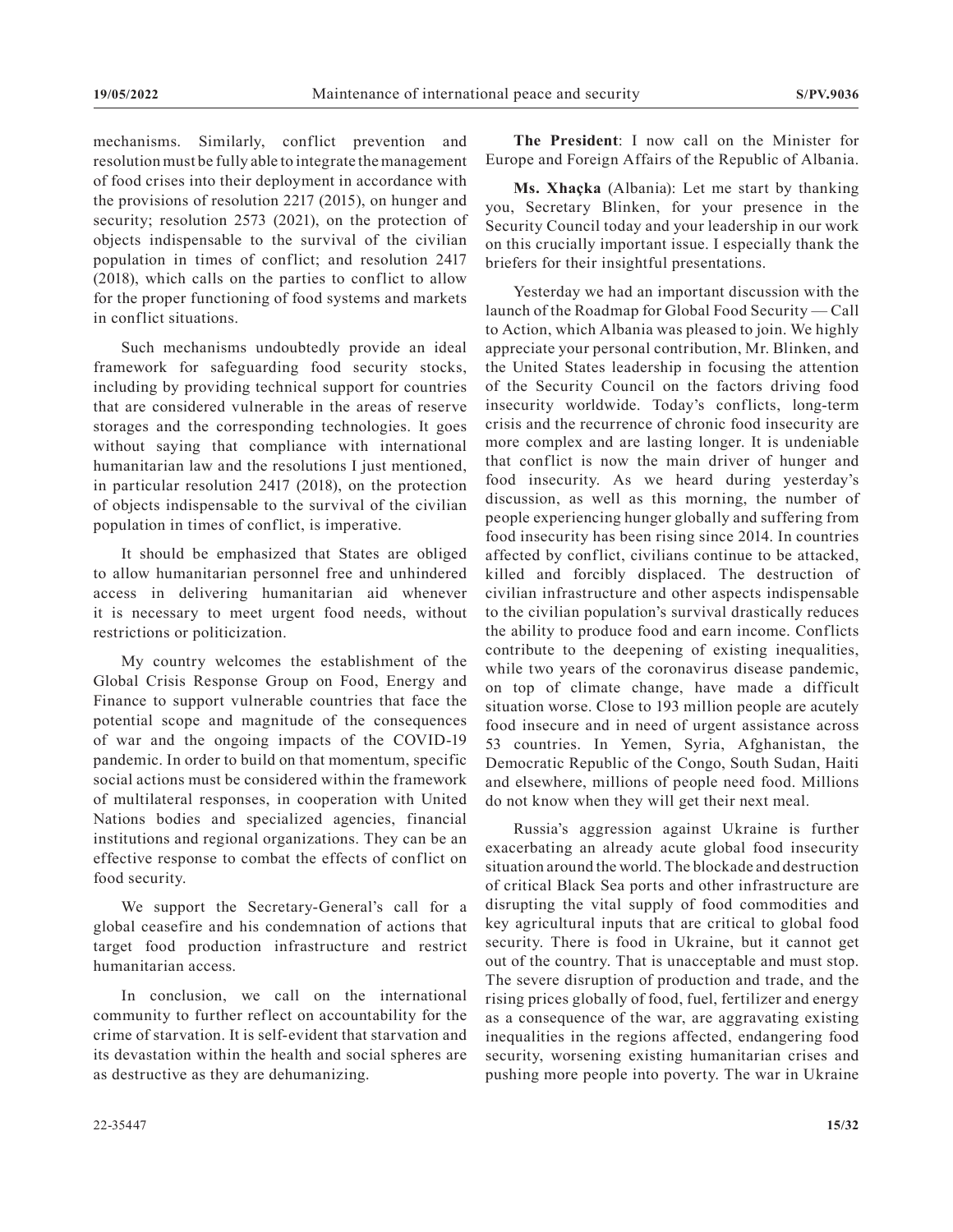could drive as many as 40 million more people into poverty and hunger, and is threatening future global food security. That is a sad reality and the truth.

In its adoption of resolution 2417 (2018), the Security Council recognized that hunger and conflict fuel each other in a vicious cycle and declared that using the starvation of civilians as a method of warfare could constitute a war crime. The resolution is a call to action based on humanitarian principles. It demands the effective implementation of international humanitarian law and accountability for those who violate it. It also emphasizes the importance of humanitarian access as imperative. We have the tools, and we must use them. We advocate for the Security Council to play a more active role in considering and addressing conflictinduced hunger. Early warning and early action lead to prevention. Preventing conflict-induced hunger requires ensuring respect for international humanitarian law on the part of all parties to the conflict. Humanitarian action and respect for international humanitarian law can only mitigate the effects of a conflict on food systems, which is why political solutions to end conflicts are urgently needed.

Tackling food insecurity worldwide requires urgent multilateral action on several key aspects. First, we need to address the causes of food and nutrition crises, as well as the humanitarian, development and longstanding structural problems that make food systems vulnerable. We then need to enhance the sustainability of those systems.

Secondly, there must be a coordinated, multisectoral response through development, humanitarian and peace initiatives in order to reduce the risk of future conflict.

Thirdly, actions through the United Nations system and international financial institutions should lead to investments in sustainable food systems and gender equality. Funding for food security is an important component.

Fourthly, we need better and more timely reporting. The Security Council has a unique ability to demand and secure timely reporting, data and action on situations of food insecurity. In that context, Albania supports establishing a position for a United Nations Special Envoy or focal point on the implementation of resolution 2417 (2018).

No one has to go hungry if we can prevent it. If we want to end hunger and ensure food security, we should all act now to prevent and stop conflicts by choosing peace and development.

**The President**: I now call on the Minister of Agriculture and Rural Development of Mexico.

**Mr. Villalobos Arámbula** (Mexico) (*spoke in Spanish*): Mexico is grateful to the United States, in its capacity as President of the Security Council this month, for convening this open debate, enabling us to highlight the importance of the link between conflict and food security. We also appreciate the briefings by and the presence here today of the Secretary-General of the United Nations, as well as the Executive Director of the World Food Programme, the Director-General of the Food and Agriculture Organization of the United Nations (FAO) and Ms. Sara Menker, as a representative of civil society. I want to thank Mr. Qu Dongyu, Director-General of the FAO, for his references to one of my country's social programmes on fertilizer for small corn producers in Mexico. It is indeed the case that small farmers have doubled their harvest thanks to Mexican fertilizer production. The joint and coordinated work of these agencies is essential to effectively addressing and mitigating the growing impact of the global food security crisis.

While the causes of food insecurity are multidimensional, it is inevitable that armed conflicts — most of which are found on the Security Council's agenda— are a determining factor in initiating or aggravating them, and their consequences are unjustly borne by the civilian population. Unfortunately, there is no shortage of examples, from Africa to the Middle East and, most recently, in Ukraine.

It is unacceptable that in a world of material abundance and natural resources, vast amounts of money are spent to meet superfluous or at any rate non-essential costs while 193 million people across 53 countries are living with food insecurity. And 100 million of them are in those unfortunate circumstances as a result of armed conflict. To take some specific cases, such as in the Horn of Africa, 15 million people there are in a situation of food insecurity. In West Africa and the Sahel, more than 27 million people are experiencing conditions of severe food insecurity, while child malnutrition rates are truly alarming. In Syria, the population suffering from hunger has increased since 2018 and now stands at close to 60 per cent. In our region of Latin America and the Caribbean, Haiti is the most serious case, with half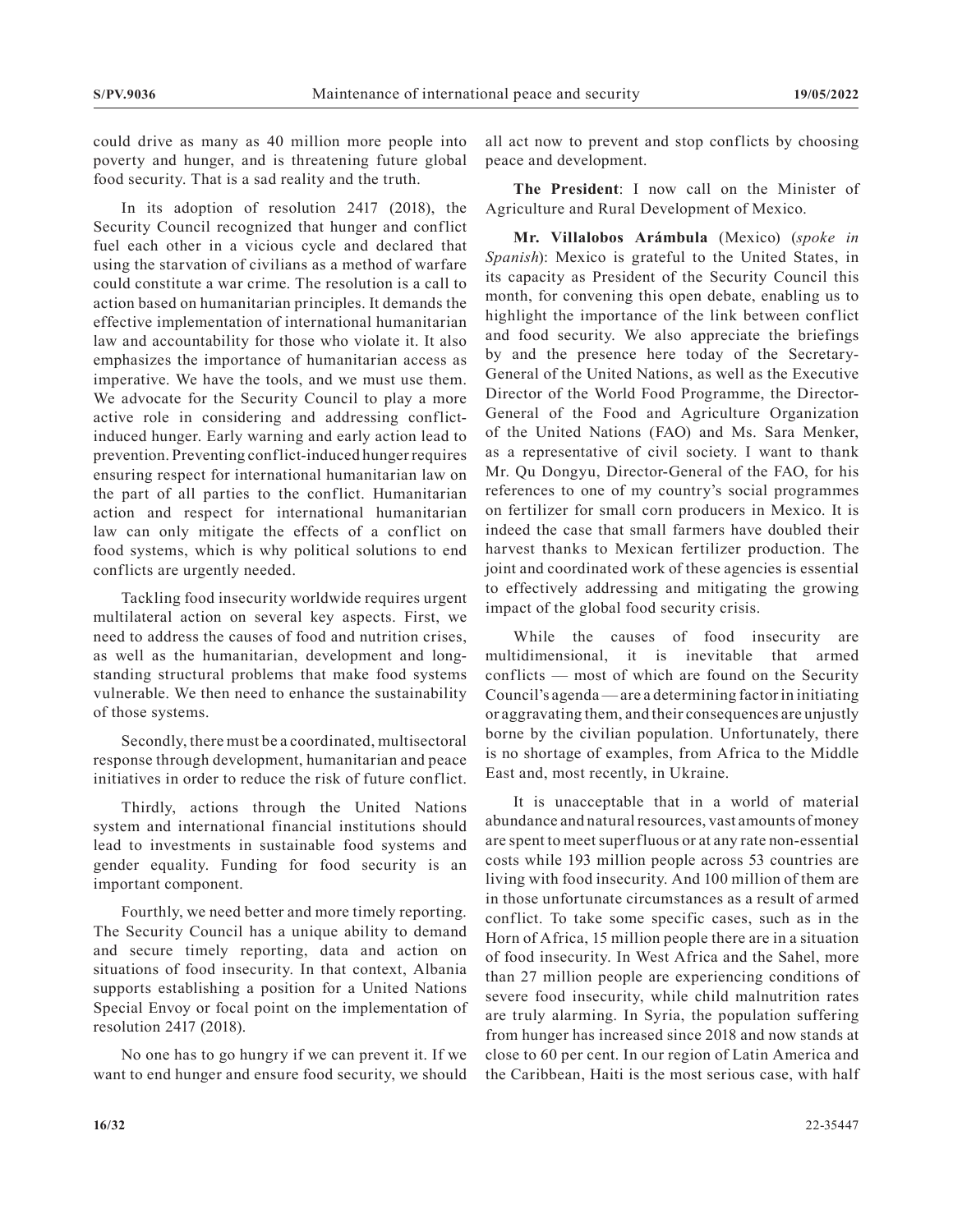of its population in need of food assistance and more than a million in extreme poverty.

It is equally important to recognize that despite the timely food production and distribution efforts of the World Food Programme and FAO, among others, such efforts can fall short due to a lack of economic resources, inputs, the impact of pests and diseases and increases in food, energy and raw material prices. Other problems such as climate change, declines in soil fertility and the coronavirus disease pandemic, as well as a lack of water for agriculture, have a considerable impact on food production and distribution. It is therefore imperative to recognize that the world's food systems are interdependent, and that as we have seen, an armed conflict in one place will sooner or later alter the food system as a whole. Given that interconnectedness, it is important to develop alternatives that do not jeopardize food security in the global context.

The Security Council has tools designed to address those challenges, although much remains to be done to ensure that they are utilized to the full. Resolution 2417 (2018), adopted in 2018, was an important step in responding to the causal links between armed conflict and famine. Food insecurity is a key issue on the international peace and security agenda and requires our immediate and sustained attention. Ending hunger and malnutrition, addressing protracted humanitarian crises, preventing and resolving conflicts and building peace are not separate tasks but complementary aspects of the same challenge. Presidential statement S/PRST/2017/14 also acknowledges the importance and need for the Security Council to be warned by the Secretary-General whenever there is a risk of famine in conflict-affected areas. As an elected member of the Security Council, Mexico reiterates its call for compliance with the provisions of relevant resolutions already adopted.

I would like to underscore the importance of the early-warning mechanisms available to the United Nations system. Humanitarian and development agencies should be able to identify and prevent situations that could lead to famine and its impact on international peace and security. Humanitarian exceptions should also be made in order to facilitate the work of those agencies in such circumstances. If we are to end food insecurity in conflict situations, we must redirect resources and priorities. Rather than increasing our spending on weapons that prolong conflicts and destroy human, animal and plant life, we should

earmark resources for humanitarian action and work chiefly to address the underlying causes of conflicts, as my President said in the Council in November 2021 (see S/PV.8909).

In conclusion, Mexico expresses its commitment to joining all countries with the goal of preventing people from suffering from or dying of hunger in a world with the tools and ability to avoid that fate.

**The President**: I now call on the Minister of International Development of Norway.

**Ms. Tvinnereim** (Norway): I thank Secretary Blinken for organizing today's debate. I would also like to thank Secretary-General Guterres, Executive Director Beasley, Director-General Qu Dongyu and Chief Executive Officer Sara Menker for their sobering briefings.

Let us imagine that 70 per cent of the population of a country needs food assistance — I repeat, 70 per cent. That is the reality in South Sudan. On a recent visit, I saw at first-hand the devastating effects of conflict on food security. That is just one of several examples of the catastrophic effects of conflict on millions of men, women and children. At the same time, the climate crisis is becoming more and more pronounced, affecting livelihoods and multiplying the risks of further conflict.

In adopting resolution 2417 (2018), the Council acknowledged that we must break the vicious cycle of armed conflict and hunger, and that we, the international community, are committed to ending all forms of hunger and malnutrition by 2030. Yet the Russian Federation, a permanent member of the Security Council, has launched an illegal war against another independent country. That unprovoked aggression is a blatant violation of international law and the Charter of the United Nations. It is also an attack on the 2030 Agenda for Sustainable Development. The invasion has exacerbated an already strained global food security situation. It is the Russian war on Ukraine, not targeted sanctions against the aggressor State, that has caused the steep rise in global food prices and food insecurity. The way the war is being conducted is in violation of international humanitarian law. The obligations not to attack civilians or civilian objects necessary for food production are not optional, and neither is the obligation to facilitate full, safe and unimpeded humanitarian access to those in need. We are appalled by reports of starvation as a method of warfare. The perpetrators of those crimes must be held accountable.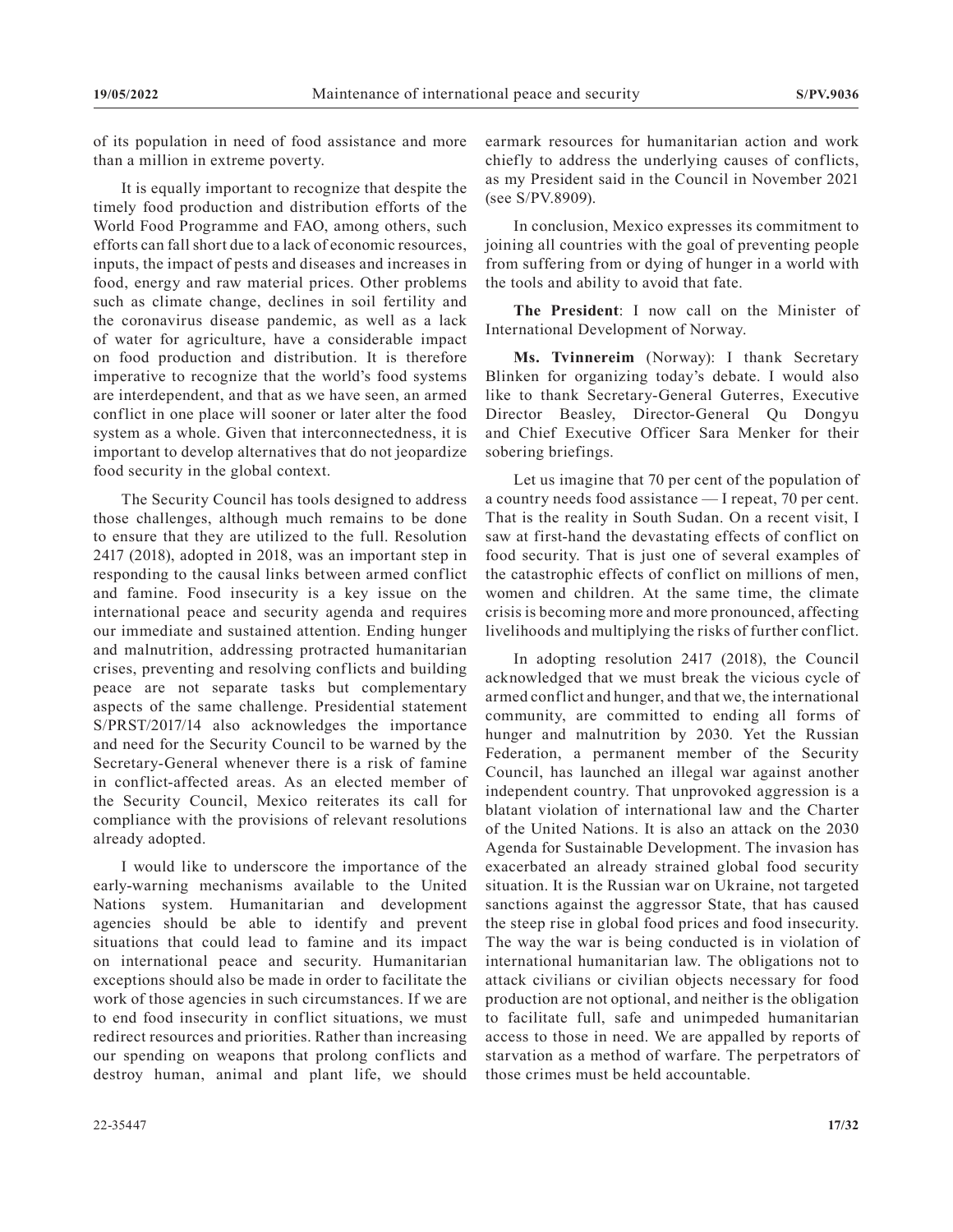Disruptions in food markets and rising prices have the potential to spark unrest and conflict. The Security Council has a clear preventive role to play, in line with resolution 2417 (2018). To end hunger, we must pursue all possible avenues to prevent and resolve armed conflicts, in line with the Council's mandate to maintain international peace and security. Last week, the Food and Agriculture Organization of the United Nations and the World Food Programme jointly presented a report on food crises. The update paints a gloomy picture. The acute global food insecurity situation is expected to deteriorate further. However, we also see examples of how agricultural production can greatly relieve the need for humanitarian aid, even during a conflict, and that gives me hope. In addition to our humanitarian efforts, we must scale up our investments in food production and resilience, both inside and outside conflict zones.

I see small-scale food producers as the backbone of our food systems in all countries. I believe in their ability to work the land and resources in a sustainable way, while providing food for local and regional markets. I grew up on such a farm myself. Small-scale farmers are truly indispensable partners for our collective survival. We need targeted interventions to provide the seed and fertilizers that small-scale farmers need, as well as the tools to enable them to cope with threats they may encounter — conflicts, climate change or other crises. Women and girls have a special role to play in that context. We are food producers, traders, consumers, decision-makers and negotiators. Protecting women and girls from violence, including sexual and genderbased violence, is crucial to eliminating hunger. In many households, food insecurity and poverty prevail when women are hurt.

The sheer number of people on the verge of starvation leaves us no choice but to mobilize now. Norway will invest in resilient food systems, and I am sure that many other donors will do so as well. We must listen to African voices and solutions. I learned a great deal from the briefing given by the Peace and Security Council of the African Union on food security and conflict in Africa. I am pleased to note that the private sector has begun to recognize the value of investing in agriculture. Furthermore, the agricultural sector needs predictability from Governments, efficient United Nations agencies and the constructive involvement of civil society. The war in Ukraine has also exposed Africa's chronic dependence on food imports. That raises the spectre of mass starvation on a continent that

depends on food imports to feed itself. If ever there was a time to drastically raise food production in Africa, it is now.

**Mrs. Nusseibeh** (United Arab Emirates): I would like to begin by joining others in commending the United States and Secretary Blinken for focusing the Security Council's attention on food insecurity at this critical time. The global food insecurity crisis is indeed untenable, and we need to join forces to address the growing supply and distribution challenges. I want to thank the Secretary-General and the briefers for their valuable insights. I was particularly struck by the data presented by Ms. Sara Menker, which sounded a very clear alarm to the Council on how close we collectively are to the brink. As she also said, we all need one another to work through this crisis, and no nation can do that alone. Our agricultural system is truly global.

As a country that imports 90 per cent of its food, the United Arab Emirates sees food security as a top priority both for itself and for our region more broadly. We are deeply concerned about the alarming rise of global food insecurity, driven or exacerbated by conflicts, climate change and the coronavirus disease. As yesterday's call to action reaffirms, we need to act with urgency and at scale, and in concert with other international stakeholders. No country is immune to these shocks. We listened to African leaders yesterday describe how from Cairo to Cape Town, Africa is facing an acute shortage of food that will undermine stability, security and sustainable development. And we all heard Secretary-General Guterres sound the alarm today. Price increases on foodstuffs of up to 30 per cent threaten communities across Africa and the Middle East.

Data from the World Food Programme (WFP) show that before the conflict in Ukraine began, some 276 million people were already in the grip of acute hunger globally, and the WFP now projects that the figure could rise to 323 million in 2022. We cannot ignore the devastating impact on children in particular. According to UNICEF, at least 13.6 million children under five suffer from severe acute malnutrition, resulting in one in five deaths among the age group. The situation is simply untenable and morally unfathomable when juxtaposed against \$430 trillion of wealth on the planet today.

The United Nations Food Price Index also reached an all-time high this year, with an impact on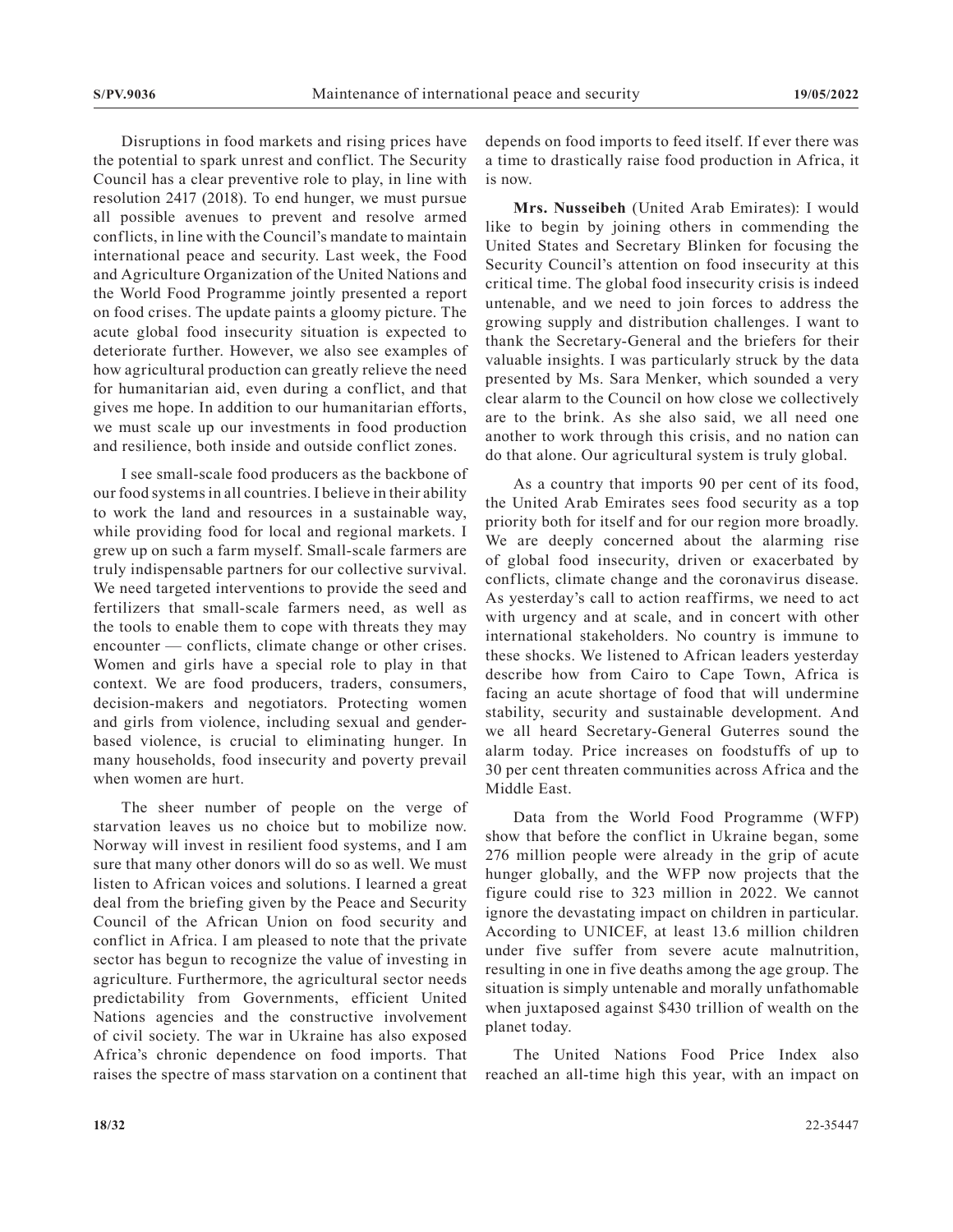Governments, farmers and tens of millions of the world's most vulnerable people. Fertilizer price increases are already undermining future planting seasons, laying the ground for a protracted food security crisis. Risks of large-scale domestic and international migration, criminality, human trafficking and sexual exploitation, domestic unrest and even conflict will continue to grow until the issue is addressed urgently at the global level. The Council has a critical role to play in addressing the intersection of food insecurity and conflict, and we would like to highlight three potential actions that the Council could take that build on resolution 2417 (2018), unanimously adopted four years ago.

First, we already know that food insecurity is both a root cause and an accelerator of conflict, and it has a disproportionate impact on people already living in fragile and conflict-afflicted situations. In that context, we urge continuing to actively call for full respect for international humanitarian law, including where it relates to the rapid and unimpeded passage of impartial humanitarian relief to all those in need, as well as the protection of civilian objects that are critical to ensuring that civilians have sufficient access to food. Additionally, we must continue to ensure that sanctions include the necessary exemptions on food and agricultural inputs critical to communities and do not impact the free flow of essential commodities in any way or impede the passage of impartial humanitarian relief to those in need.

Secondly, the Council should follow up on its many calls for risk mitigation strategies in the context of climate change and other threat multipliers. Last year, the United Arab Emirates was proud to launch the Agricultural Innovation Mission for Climate with the United States and other countries. Many of those strategies ultimately rely on international public financing for food, water and social protection systems in fragile countries. Despite the proven costeffectiveness of those investments, the United Nations Development Programme reports that just \$2 per person of climate finance flows to highly fragile countries. A correction there would be a major contribution to food security and conflict prevention, and the Council's normative endorsement of investment targeting fragile settings would be an important signal for the future allocation of resources.

In the same way that the Group of Seven is working on energy transition packages for coal-consuming countries, it would be timely for a multilateral

Thirdly, the Council should continue to bring attention to and be briefed on the specific gender and age dimensions of food insecurity. That can improve our response, the effectiveness of our actions and support those most disproportionately affected. Furthermore, we need a proper public-private partnership aimed at ensuring women's full, equal and meaningful inclusion and participation to improve food security. Women have a role that is critical to the well-being and resilience of all members of society, particularly during stabilization efforts and in ensuring a sustainable postconflict recovery.

The global level of food insecurity today, and the likelihood of growing needs in the foreseeable future, is a flashing alarm signal for peace and security. It is time for us to come together and commit to taking concrete steps towards securing food for everyone around the world. The Security Council must indeed ensure that our response is commensurate to the global magnitude of the threat.

**Mr. Muraleedharan** (India): Let me begin by congratulating you, Madam President, and the United States delegation on organizing this important open debate on conflict and food security. I thank Secretary-General António Guterres, Mr. David Beasley, Executive Director of the World Food Programme, and Mr. Qu Dongyu, Director-General of the Food and Agriculture Organization, for their useful briefings. I also thank Ms. Sara Menker, Founder and Chief Executive Officer of Gro Intelligence, for sharing her perspectives on the issue.

Ensuring food security, especially for the poor and marginalized, is a challenge that preoccupies Governments in developing countries first and foremost. As the world has been struggling to find ways to emerge from the effects of the coronavirus disease pandemic, the conflict in Ukraine has had a profound impact, with spiralling energy and commodity prices and disruptions in global logistical supply chains. The global South has been adversely affected both by the conflict itself and by the various measures put in place in response. If the conflict does not give way to a meaningful path of dialogue and diplomacy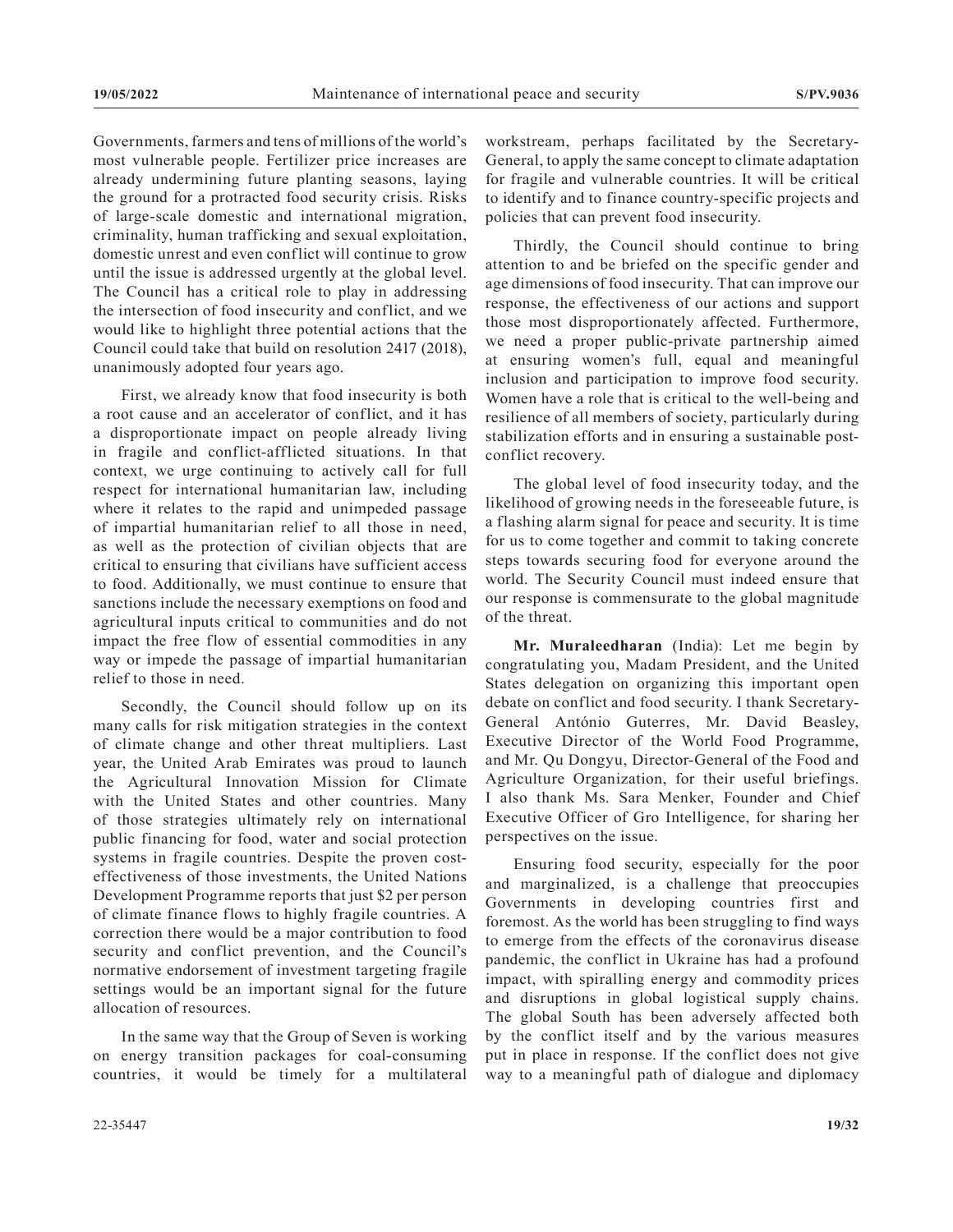immediately, there will be severe repercussions in the global economy that will derail the efforts of the global South to secure food security and eradicate hunger in the run-up to 2030. We are already seeing economies collapse and law-and-order problems increase in some countries, and it will only get worse. It is therefore indeed time to start factoring in the multidimensional impact that this issue is having on the global South, especially in vulnerable developing countries.

The solution to those challenges lies in global collective action. On its own, no single country can handle such complex collateral ramifications. We need to work collectively, and we need to work together. In that context, let me submit the following eight points for the Security Council's consideration:

First, as I said earlier, a solution through dialogue and diplomacy to the conflict in Ukraine must be arrived at without further delay. We have been consistent in calling for an immediate cessation of hostilities and pursuing that path to resolve the issue. In that regard, we reiterate our support to the efforts of the good offices of the Secretary-General.

Secondly, the food security challenges emanating from the Ukraine conflict require us to respond creatively. The growing shortages can be addressed only by going beyond the constraints that currently bind us. In that context, we welcome the Secretary-General's call for exempting the purchases of food by the World Food Programme for humanitarian assistance from food-export restrictions, with immediate effect. But we need to go beyond that to make a real difference.

Third, energy security is also a serious concern given that it has been a key collateral fallout of the conflict. It needs to be addressed by enhancing mutual cooperative efforts, with greater sensitivity to other countries' energy mix and import requirements.

Fourth, a number of low-income societies are today confronted with the twin challenges of rising costs and difficult access to food grains. Even countries like India, which has adequate stocks, have seen an unjustified increase in food prices. It is clear that hoarding and speculation are at work. We cannot allow that to pass unchallenged. As outlined in my statement yesterday, my Government noted the sudden spike in global prices of wheat, which put our food security and that of our neighbours and other vulnerable countries at risk. We are committed to ensuring that such adverse impacts on food security are effectively mitigated and

that the vulnerable are protected from sudden changes in the global market.

In order to manage our own overall food security and support the needs of neighbouring and other vulnerable developing countries, we announced some measures regarding wheat exports on 13 May. Let me reaffirm that those measures allow for exports — once approved — to help countries meet their food security demands. That will be done upon request from the Governments concerned. The policy will ensure that we will truly respond to those most in need.

Fifth, it is necessary for all of us to fully appreciate the importance of equity, affordability and accessibility when it comes to food grains. We already saw how those principles were disregarded in the case of COVID-19 vaccines. Open markets must not become an argument to perpetuate inequity and promote discrimination.

Sixth, we need to avoid linking humanitarian and development assistance with progress in the political process. If donors were to adopt that position, it would serve only to exacerbate food insecurity in conflict situations. There is an urgent need for the donor community to scale up assistance to conflict-affected countries and to ensure that humanitarian agencies receive the necessary funding to fully execute their plans without the politicization of people's basic needs.

Seventh, food assistance alone surely cannot be a long-term sustainable solution to food insecurity. Peacebuilding and development are paramount and must include livelihood support, social-protection programmes and community-based approaches, including investment in agriculture infrastructure and capacity-building in rural development, especially in conflict areas. That calls for a multi-stakeholder approach.

Eighth, armed conflict and terrorism, combined with extreme weather, crop pests, food price volatility, exclusion and economic shocks, can devastate any fragile State, leading to food insecurity, and increase the threat of famine. It is therefore critical to support capacity-building in countries facing those issues, especially with regard to designing, implementing and monitoring policies and programmes related to food.

As the Council may be aware, India is running the world's largest food-based safety-net programme, which has seen a paradigm shift from a welfare to a rights-based approach. In order to achieve targeted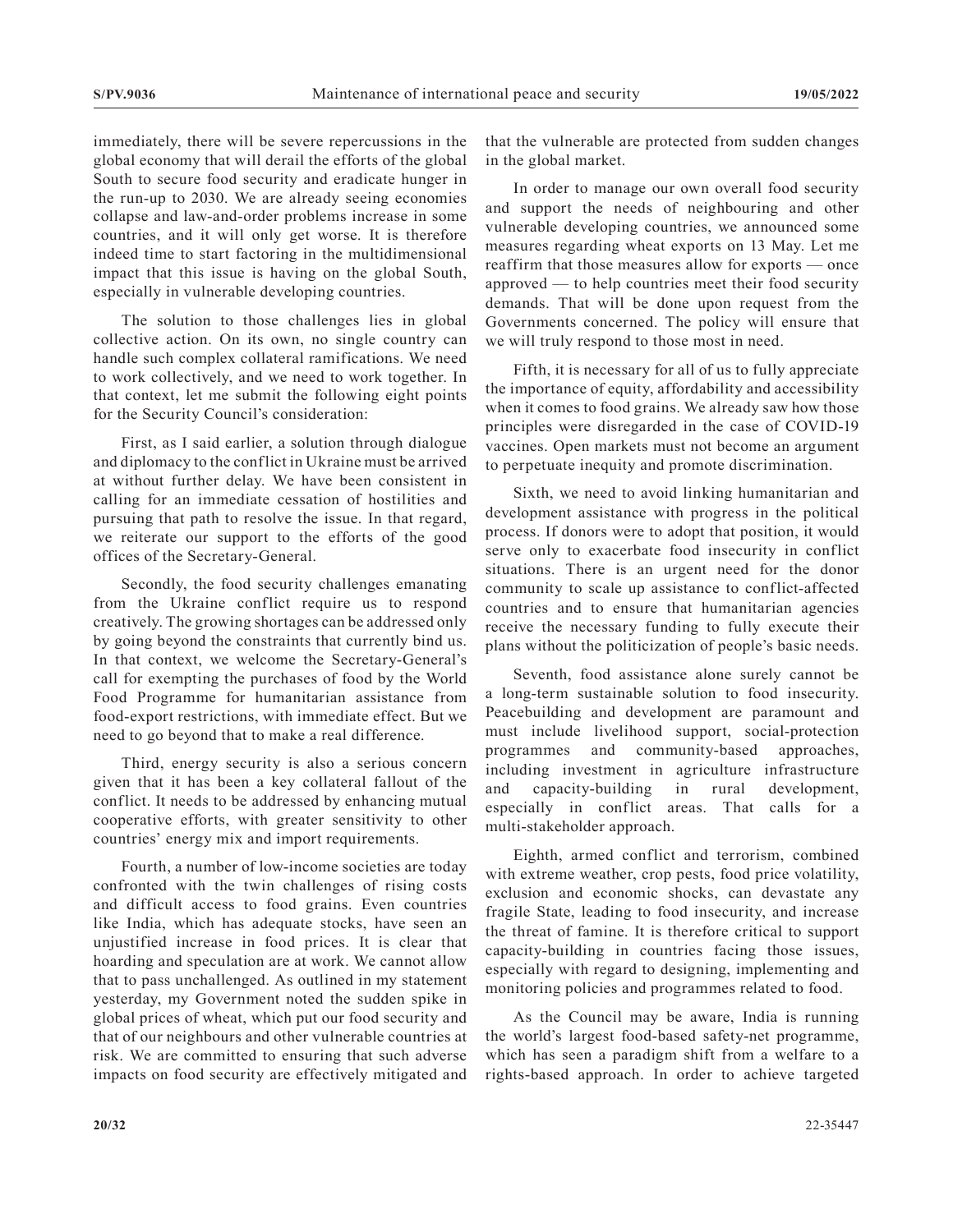delivery during COVID-19, the Government provided food assistance to 800 million people and cash transfers to 400 million people. India's mid-day meal programme continues to tackle undernourishment in school children by ensuring the provision of healthy meals. A nutrition drive has also been launched, especially for vulnerable groups, women and children. Our farm-to-table digital initiatives include farmer's portals, farm-advisory services, online networks of agricultural commodities, price prediction and the use of blockchain technology for quality certification.

Even in the heart of the COVID-19 pandemic, India also provided food aid in the form of thousands of metric tons of wheat, rice, pulses and lentils to several countries, including in our neighbourhood and in Africa, in order to strengthen food security. In view of the deteriorating humanitarian situation in Afghanistan, India has commenced the donation of 50,000 metric tons of wheat to the people of Afghanistan. Similarly, India has continued its humanitarian support for Myanmar, including through a grant of 10,000 tons of rice and wheat. We are also assisting Sri Lanka, including with food aid, through its difficult times. All these initiatives are in keeping with our "neighbourhood first" foreign policy priority and our firm belief in the abiding ethos of *Vasudhaiva Kutumbakam* — the world is one family.

In conclusion, I would like to underscore India remains committed to working with all other Member States and international organizations, including the United Nations, to collectively strengthen global food security, particularly in countries facing conflict situations.

**Mr. Brophy** (Ireland): I would like to thank Secretary Blinken for organizing this debate. Ireland deeply appreciates his leadership in ensuring that conflict and hunger are situated at the heart of the Security Council's work.

Our discussion today could not be timelier. Conflict-induced hunger is present in an increasing number of country situations on the Council's agenda. It demands our urgent attention and action.

Executive Director Beasley, Ms. Menker and Director-General Qu Dongyu could not have been clearer — hunger is on the rise, and conflict is the cause. The statistics and the outlook are grim and difficult to hear. But for the Council to act, to trigger necessary and urgent action, they must be heard by us in the Chamber.

Ireland speaks to both conflict and food security from our own lived experiences, which shape our understanding and sharpen our conviction to act. It is unconscionable that, in our world of plenty, millions are on the brink of starvation. Globally, 193 million people are at crisis levels of food insecurity or worse.

We cannot avoid the difficult reality — conflict is now the biggest driver of hunger. And, by failing to prevent or resolve the conflicts on our agenda, the Council has a responsibility to bear. As members of the Council, we have a duty to look beyond short term political or strategic interests to the men, women and children who are living the reality of the often-dry reports on our agenda. More and more people are dying from avoidable, human-made, conflict induced hunger, and they are doing so on our watch.

Today's discussion is an opportunity to ask how we can meet our responsibility and how to turn our words to action. Let us rise to that opportunity. I wish to share three points.

The first is an obvious one, but it cannot be stated enough — conflict is perpetuating immense humanitarian need and driving global food insecurity. Conflict displaces people, destroys livelihoods, disrupts trade and food supplies, damages infrastructure and impinges access to vital resources.

In Somalia, famine is a terrifying imminent risk. Conflict in northern Ethiopia and a de facto humanitarian blockade has resulted in 80 per cent of Tigray's population living in food insecurity. Hundreds of thousands face starvation. Yet the Council has struggled to find the courage to address this crisis. There are emergency food insecurity levels across many conflict-affected countries, including Mali, Haiti, South Sudan and Afghanistan.

The illegal, unjustified invasion of Ukraine by the Russian Federation has caused immeasurable suffering in Ukraine. However, the consequences for hunger in our interconnected world will be felt far beyond Ukraine's sovereign borders. That senseless act of aggression has now forced millions into acute hunger this year. The potential impact on security and stability across multiple countries is deeply worrying.

Our response, too often, is to address the symptoms, not the disease. We provide the necessary humanitarian assistance to those trapped in conflicts but lack the will or commitment to end them. Unless we take real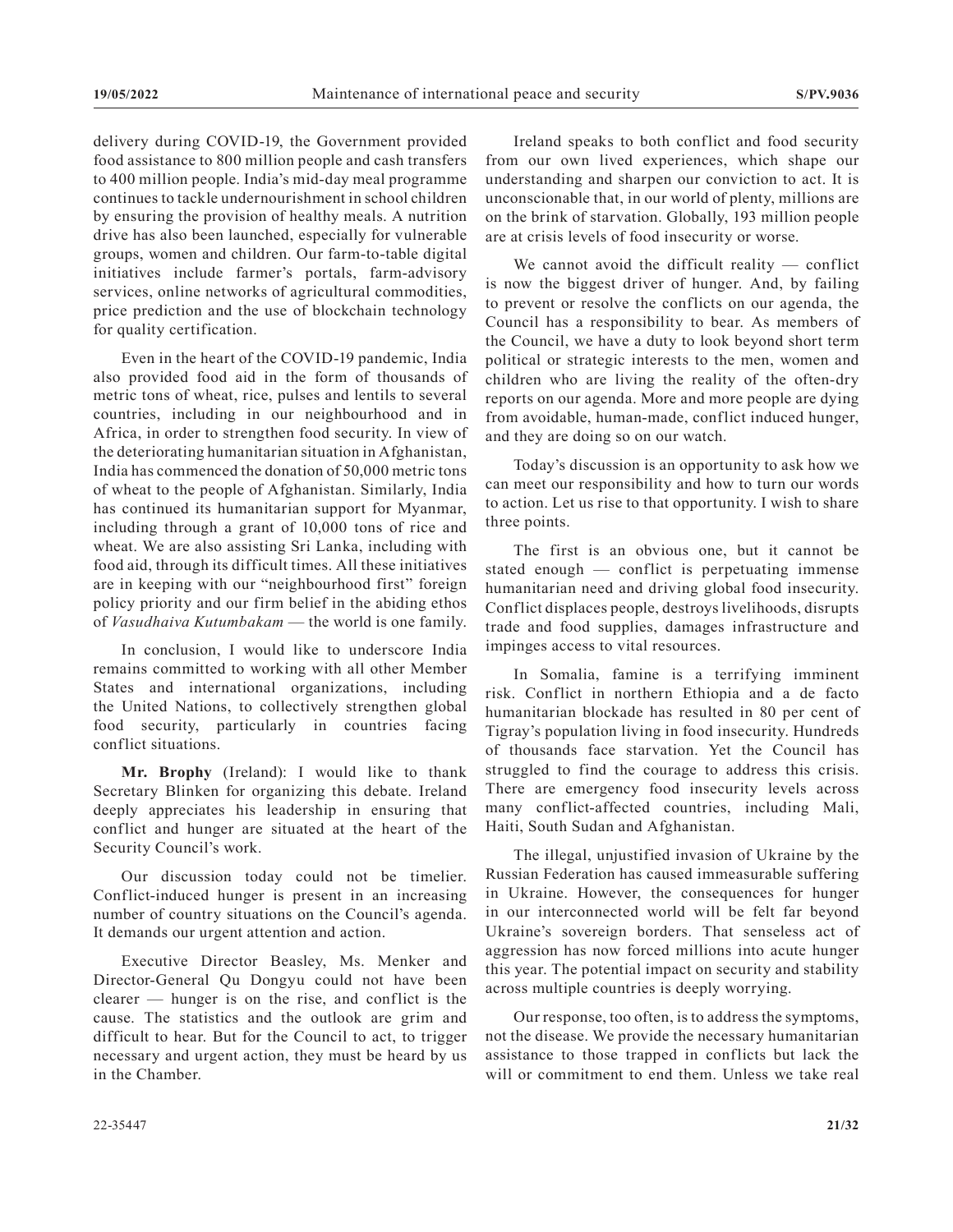steps to end the conflicts on our agenda, our actions do little more than cruelly sustain millions on the edge of survival.

Those conflicts are not unsolvable. War is not inevitable. Ireland knows that from its own experience. However, we need to use all our tools to turn those waging war from the path of violence, so that they embrace dialogue and diplomacy and take the path of peace. It is a path that we can walk with them.

My second point is that we have the tools to address conflict-related hunger, but we are failing to use them. In spite of the unanimous commitment by the Council to counter conflict-driven hunger, the promise of resolution 2417 (2018) is not being realized. We continue to see flagrant violations of international humanitarian law, including starvation brazenly used as a method of warfare, humanitarian access repeatedly impeded, vulnerable populations denied life-saving humanitarian protection and assistance, and accountability for such grievous actions absent.

The war in Ukraine has upended global foodsupply chains. It has tightened the screw on already food-insecure countries such as Yemen. As Executive Director Beasley told the Council previously, the impact of this war is that it is forcing humanitarian agencies to make unconscionable choices — to take food from the mouths of those who are hungry to feed the starving.

The events of the last months have only reinforced the urgency of the call to action of resolution 2417 (2018). We must match our will to act to the severity of the food-insecurity situation deepening on our watch.

My third point is a call to do things differently. The millions upon millions suffering the consequences of conflict-induced food insecurity and the Council's inability to address the crisis shames us all. Reaching emergency and catastrophic levels of food insecurity does not happen overnight. Just how many red flags and alarm bells are needed? What level of suffering will finally spark a response from the Council?

Delivering on early action, as foreseen in resolution 2417 (2018), can prevent food insecurity and famine, especially to safeguard maternal and child health. Our efforts should support interventions to prevent malnutrition in children rather than waiting until they are on the edge of starvation, giving future generations a chance.

Early-warning systems, including data analysis, provide the international community with the means to anticipate food-insecurity crises. That can save lives, protect livelihoods and allow food systems to survive — all the more vital in conflict situations.

In closing, time is running out. Our collective and comprehensive action is needed to reverse the frightening trend of conflict-induced food insecurity. It is needed now. We need to ensure that all parties to armed conflicts comply with their obligations under international humanitarian law, including in relation to humanitarian access. Those who fail to do so must be held accountable, and the Council must assume its responsibility to ensure accountability.

That is what we actually committed to when we unanimously adopted resolution 2417 (2018). We must recognize our failings and the slow pace of progress. That is why Ireland has worked as an informal focal point on conflict and hunger since joining the Council, to bring forward the provisions of the resolution and to try to make them work. Now more than ever we need to summon the political will and honour our commitments.

More importantly, we must have the courage to act to end conflicts and to break the cycle of conflictinduced food insecurity. That is our responsibility; that is our duty. The cost of further political inaction will be devastating — an avoidable and unnecessary human cost. Let us act together and act now.

**Dame Barbara Woodward** (United Kingdom): I join others, Mr. President, in thanking you for having convened the debate today, and I also thank our briefers for their very insightful remarks.

At the start of the year, the United Nations Global Humanitarian Overview warned of unprecedented levels of global food insecurity, driven by a perfect storm of the coronavirus disease, the climate crisis and conflict.

Yemen faces catastrophic levels of food insecurity for the fifth year running. Refugees across the Sahel are suffering from increased violence and reduced humanitarian access, and, in the Horn of Africa, particularly in Ethiopia and Somalia, millions of people affected by conflict are also grappling with the worst drought in 40 years.

Russia ignored that suffering in choosing to invade Ukraine, the breadbasket of the world. Ukraine's food and fertilizer exports were feeding up to 400 million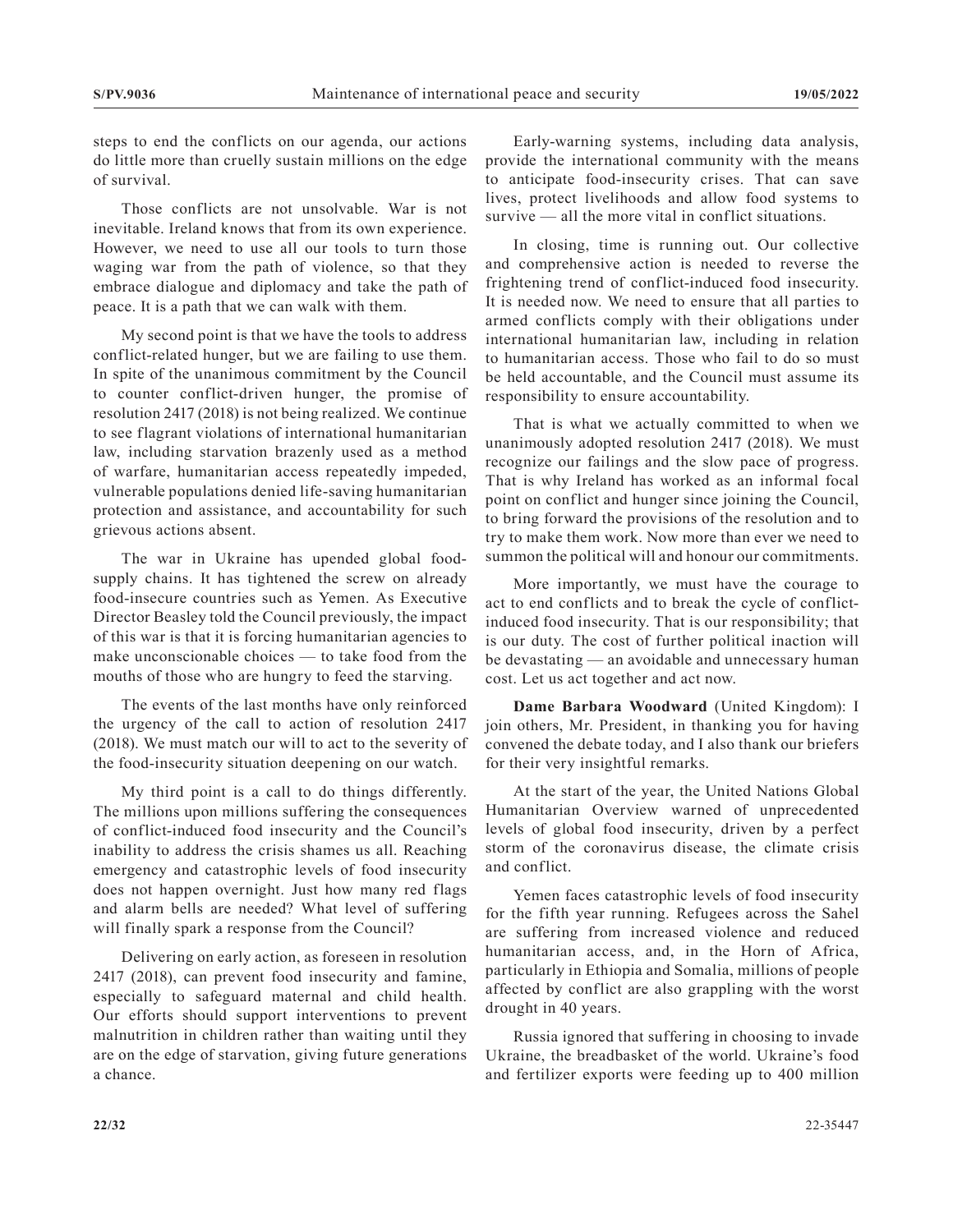people worldwide. And now a critical part of the world's food supply chain is being throttled by Russia. Across the world, 13 million hungry children are already subsisting on a knife edge; of those, 2 million will now face starvation this year.

As our Minister explained yesterday, the United Kingdom fully supports the United States-led Road Map for Global Food Security and the Global Alliance for Food Security launched under Germany's presidency of the Group of Seven. We have the food and the means to help the most vulnerable, but we must act now.

First, the international community must enable the free movement of food. Alongside more than 50 members of the World Trade Organization (WTO), the United Kingdom has committed to keeping food and agricultural markets open, predictable and transparent. All WTO members must prohibit export restrictions on food bought for the World Food Programme.

Secondly, it is vital that we strengthen global resilience to prevent future famine risks. As we set out in the United Kingdom's international development strategy, which we launched this week, the United Kingdom will support the most vulnerable countries with more than \$3.5 billion of humanitarian aid in the next three years.

British International Investment — the United Kingdom's development finance institution — will scale up high-quality and sustainable investments, including in the food and agricultural sector. The World Bank must deliver swiftly on its plans to strengthen fragile economies by distributing \$170 billion over the next 15 months.

Finally, actors on the ground need to live up to their responsibilities under international humanitarian law. We will continue to pursue accountability for those using starvation as a weapon of war.

This human-made global crisis requires a collective global response. The United Kingdom stands in solidarity with vulnerable countries and will play its part. Russia must now play hers: end the conflict and the global shocks it is inflicting on the world's poorest.

**Mr. Nebenzia** (Russian Federation) (*spoke in Russian*): We welcome the participation at today's meeting of the Secretary-General, Mr. António Guterres, the Director-General of the Food and Agriculture Organization of the United Nations (FAO). Mr. Qu Dongyu, and the Executive Director of the World Food Programme (WFP), Mr. David Beasley. We thank them for their briefings. We also note the participation of a great number of distinguished representatives of various States Members of the United Nations at today's meeting.

Recently, the most obvious trend in the evolution of the political culture in Western States has been the effort to blame Russia for everything. Since the beginning of our special military operation in Ukraine, we have noted almost a quantum leap in the allegations suggesting that Moscow is guilty of everything.

The stories connected with food security have been one of the main areas of accusation levelled at Russia. Today's meeting is an eloquent illustration of this. Listening to my colleagues, it would seem to be that we want to starve everyone to death and that only they and Ukraine allegedly care about how to save the lives of the hungry. The picture might be pretty, but it is an absolutely false one.

Let us recall that the threat of a world food crisis did not arise this year, and the possibility of hunger on a biblical scale and a perfect storm were mentioned by a participant in today's meeting, namely, the Executive Director of the World Food Programme, Mr. David Beasley, in 2020. At that time, 155 million people in 55 countries were facing critical food-security threats, and among the reasons given for that were conflict, extreme weather events and economic turmoil.

We regret the fact that our colleagues from the Western members of the Security Council did not dare to comment on the root causes of the food and other crises in such other countries as Afghanistan, Iraq, Libya or Syria.

Estimates of the number of people potentially at risk of hunger today are 193 million people. On 10 May, on behalf of the Global Crisis Response Group on Food, Energy and Finance, the Secretary-General the United Nations Conference on Trade and Development, Ms. Rebeca Grynspan, said that there was no problem of physical deficit of food in the world, but that the issue was the system of distribution.

Experts on the grain markets added that a factor in this regard is also the rapid increases in price, and that is nothing new. According to data from stock markets, the year-on-year growth in the price of wheat in 2021 alone came to 25 per cent, and, by February of this year,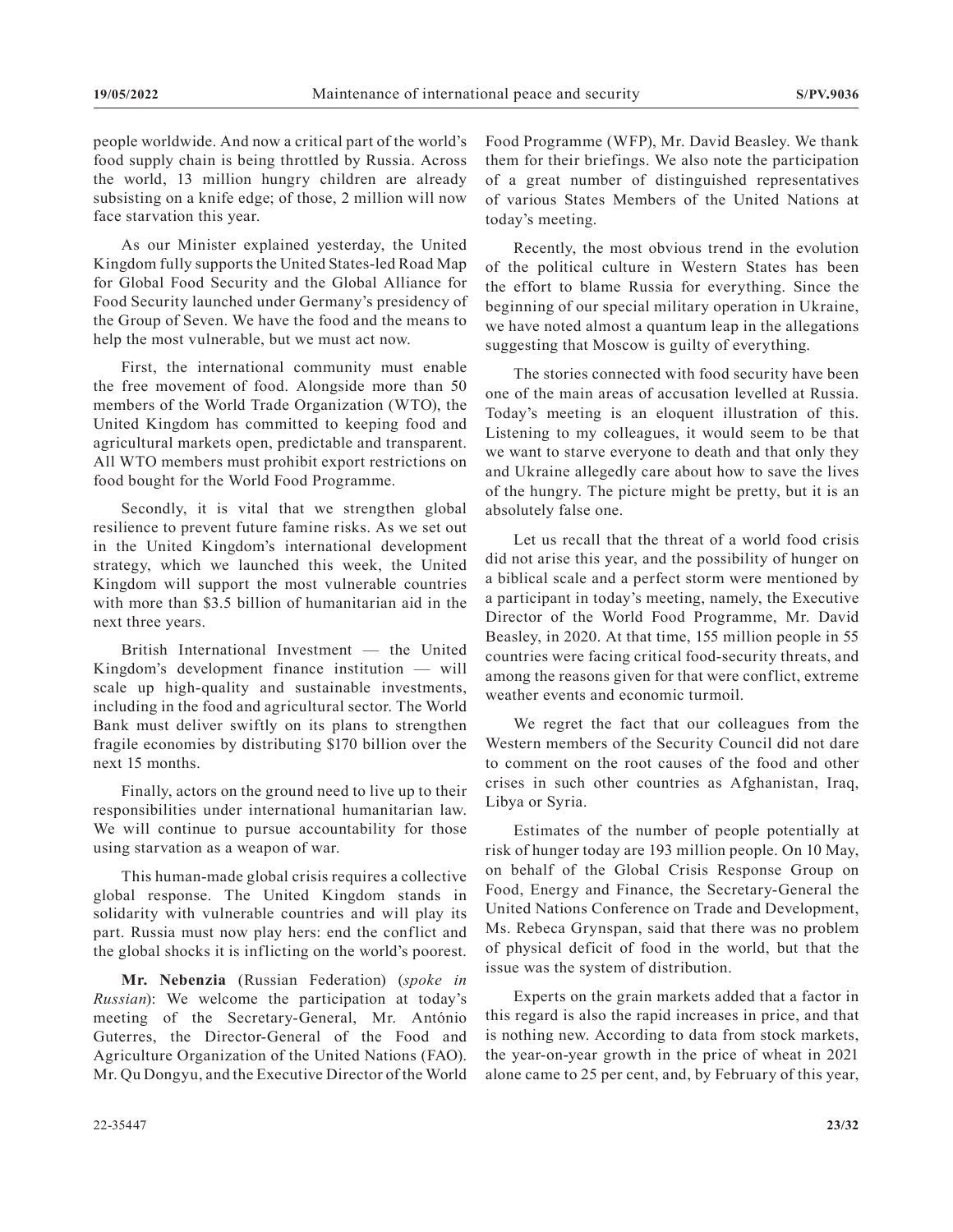prices were 60 per cent higher than the average for the last five years.

Among the reasons for this situation, leading experts first and foremost indicated the consequences of the coronavirus disease pandemic in terms of disruption to the supply chains, as well as more expensive freight and insurance. There was also the issue of the anti-crisis financial investment in the economies, where the United States, the European Union (EU) and Japan spent more than \$8 trillion, which drove up demand and led to a rise in inflation.

Against this background, we also have the already existing trade wars and the long-standing conflict in the regulation of the agricultural markets. As a result, the stored stocks of food were at their lowest levels for the last 5 to 10 years, which drove up food prices as well as related costs.

Western countries, however, also arrogated to themselves all of the trade flows, which worsened a situation that was already difficult for developing countries dependent on imports. There is an important factor in this regard, and that is the very rapid transition to green energy that is being forced on the whole world instead of a thought-out gradual energy transition as well as the open politicization of energy cooperation by some countries. The outcome, then, is the unreasonable rejection of energy projects and the sharp increase in the price of energy products. The price for oil on stock markets in 2020 to 2022 increased by more than 22 per cent, and that means gas oil for agricultural machines and petrol for transporting agricultural products, and it also covers electricity for the food industry.

There was also a record increase in the price of gas. In December 2021, the spot price of gas crossed the psychological barrier of \$2,000 for 1000 cubic meters, and this is despite the fact that Russia had increased its supply. The direct consequence of this was the unprecedented increase in prices for mineral fertilizers as early as December 2021. The prices for urea and nitrates increased three-and-a-half to four-fold, and for other forms of fertilizer two-and-a-half to three-fold. An increase in the price of fertilizer means an increase in the price of grain.

A significant part of the problem was the speculation on Western futures markets on food products, which also led to an increase in the prices of commodities, including wheat, maize and pulses. In addition, we also should not forget about the difficult weather situation in recent years, for example, in the United States, Canada, Australia and France.

As you can see, Mr. President, none of these key factors were Russia's fault, and but these factors did lay the foundation for the current situation in agricultural markets. Nonetheless, we did not hear about these issues in the statements of our Western colleagues almost at all, and of course they did not mention the unilateral illegal economic sanctions that are suffocating a whole range of countries.

All that they have harped on about today is that they think that the special military operation in Ukraine by Russia is threatening the whole world with hunger, but everything that happened before that, and which I mentioned, according to the logic of our Western colleagues, simply amounts to nothing and does not play any role. It is clear that this kind of bare-faced lying and fabricating might have an effect on an unsuspecting public, but certainly not on serious experts.

The truth is that they got carried away by their futile attempts to break the back of the Russian economy at all costs and to isolate our country. I am not talking in this regard about the inevitable destructive consequences for their own economies. Ultimately, we cannot do anything about their obsessive endeavour to shoot themselves in the foot or even in both feet.

The consequences of these policies in their internal markets are something they will have to answer for to their own taxpayers and their own voters. What I am talking about in this regard is that in the context of this proxy war with Russia in Ukraine that they are actively inflating , what they are doing is they are in essence taking the whole of the developing world hostage and they are pushing it towards hunger.

Whatever they say in this Chamber, they are the only ones who can do change this situation, and I will explain why. They assert that allegedly Russia is preventing agricultural products from being taken out of Ukraine by sea. However, the truth is that it is Ukraine, and not Russia, that continues to block 75 foreign vessels from 17 countries in the ports of Mykolaiv, Kherson, Chornomorsk, Mariupol, Ochakov, Odesa and Yuzhne, and it is also Ukraine that has mined the waters of the Black Sea.

In this case, how can we talk about getting grain out of the country? Every day, the Russian armed forces open humanitarian corridors that represent a safe path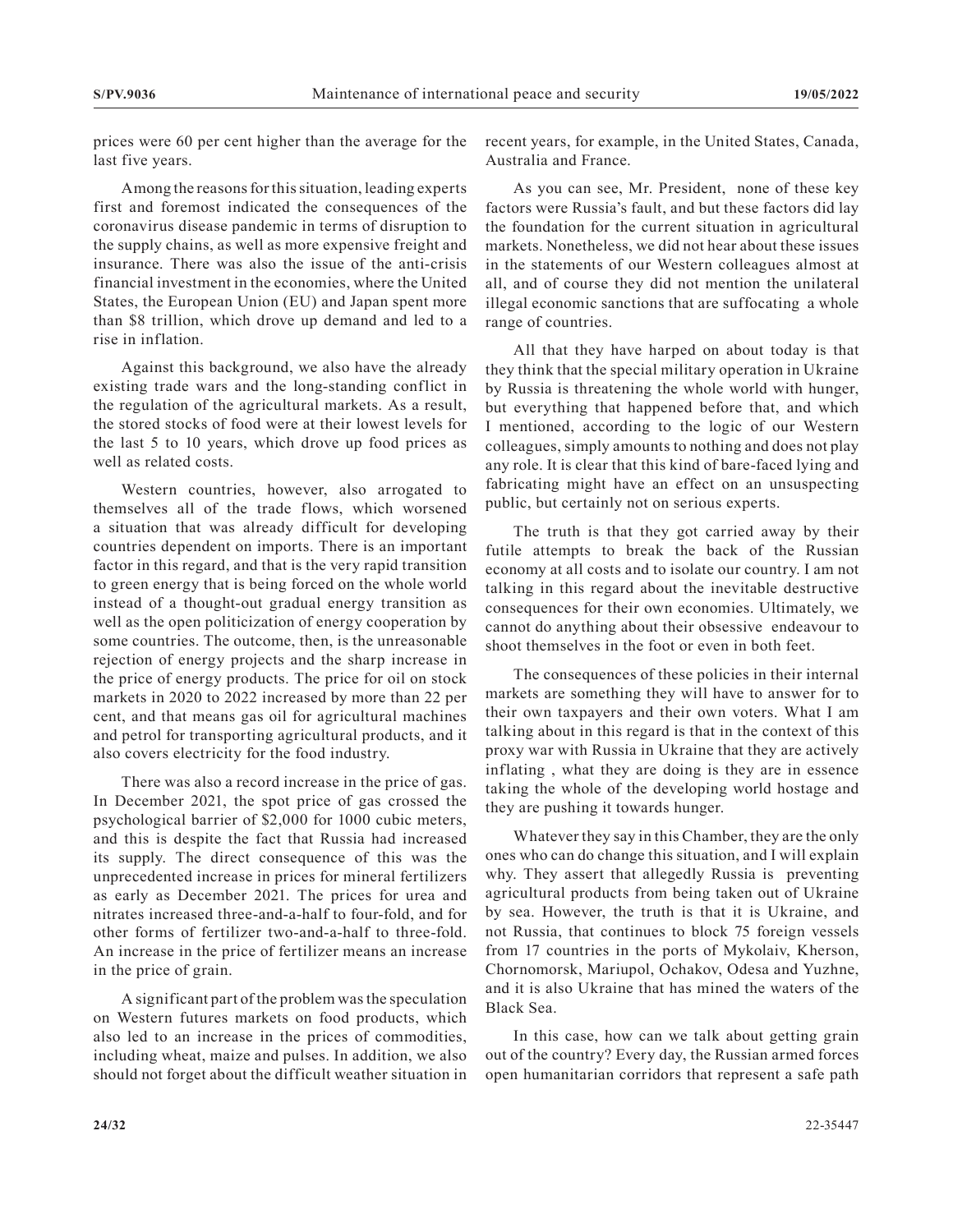for the movement of vessels to the south-west, from the territorial waters of Ukraine. However, Kyiv continues to try and worm out of working with the representatives of foreign States that are owners of these vessels to provide a safe exit for these blockaded vessels to an assembly area. There is also a danger for navigation and infrastructure from unanchored Ukrainian mines floating along the coasts of the Black Sea States.

Russia is doing all that it can to guarantee safe civilian navigation in the Black Sea and the Sea of Azov. We communicate that information to the United Nations leadership every day. As you can see, Mr. President, Ukraine is not undertaking any such efforts, and it is clear that without resolving this issue, we cannot talk about exporting grain from Ukraine by sea.

Under these conditions, a positive role could be played by deliveries of agricultural products and fertilizers from Russia and Belarus.

In such conditions the deliveries of agricultural products and fertilizers from Russia and Belarus could play a positive role. However, there arose another artificial barrier in terms of our exports, which was created by the Western countries themselves — the illegal, unilateral coercive measures imposed by them on both our countries. They were damaging the agricultural sector even before the recent events in Ukraine. After 24 February this year, true mayhem started. A total of more than 10,000 sanctions have been imposed on our country alone so far. The result has been the disruption of transport routes, a logistics crisis, threats of delays and bans on Russian ships entering ports, problems with freight and insurance and restrictions on international commercial transactions, to name but a few issues. At the same time, the difficulties with bank payments hurt not only vulnerable private importers, but also humanitarian agencies. The WFP is also said to have been affected. That is to say nothing of the sanctionsrelated threats to our energy sector by the West, which continue to destabilize the markets.

One should not mention the so-called sanctions exemptions that appeared due to Western farmers' dependence on Russian and Belarusian fertilizers. Banks and companies intimidated by sanctioning Governments are still forced to overcomply, which delays or often scuttles transactions altogether. International experts, including FAO analysts, also see other risks from the sanctions, including potential difficulties with deliveries of goods related to agricultural production to Russia, which could have an impact on the next harvest.

Nevertheless, I would like to affirm that our country continues to be a responsible supplier of both food and energy. Secretary of State Antony Blinken cited the Deputy Chairman of Russia's Security Council, Dmitry Medvedev, but distorted the essence of his statement. He omitted that Mr. Medvedev was talking about not delivering food to unfriendly States that imposed sanctions on us. There are no such States among those that are exposed to the risk of food insecurity. They are our friends, and we will supply food to them, just as Mr. Medvedev said. We are expecting a record wheat harvest this year. In that regard, we can offer 25 million tons of grain for export through the Novorossiysk port from 1 August until the end of the year. Other purchases can also be discussed, taking into account the fact that from June to December potential exports of fertilizers will be at least 22 million tons. But if countries do not want to lift their sanctions of their own accord, why do they blame us for the food crisis? Why should the poorest countries and regions suffer from their irresponsible geopolitical games? In such circumstances, attempts to shift the blame for this situation onto us without justification are not just absurd, but also offensive. I would like to ask David Beasley about the situation with regard to WFP procurement of Russian food and its delivery to countries in need in the context of the above-mentioned sanctions.

I also have to mention the situation with regard to Ukrainian grain. According to Ukrainian media even before the Russian special military operation in that country began, Ukraine fulfilled between 60 and 90 per cent of its export potential for the 2021-2022 marketing year, depending on the type of crop. At the same time, most of the available food-grade wheat — about 13 million tons — had been exported as early as by the end of 2021, which, according to the Ukrainian press, caused a shortage and an increase in bread prices. There should be more corn reserves. However, its main buyers are not at all susceptible to food security risks; rather, it is countries of the European Union that buy more than a third of the supplies. In that context, the appeals that we have heard from a number of Western officials for the accelerated export of grain from Ukraine are frankly bewildering.

I will not address the obvious prospect of starvation in that country. It is up to the Kyiv authorities to think about that. Another reasonable question arises: where do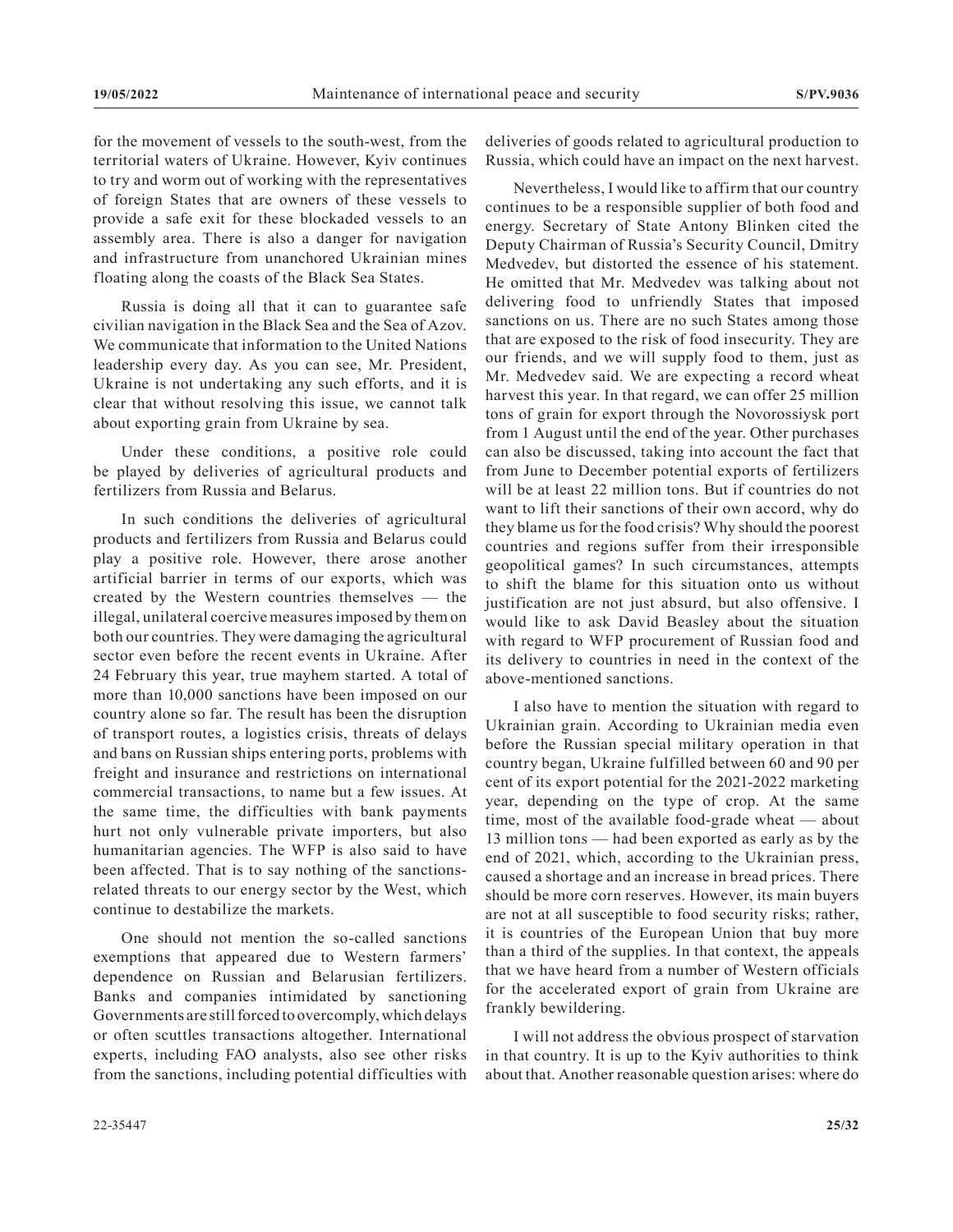these supplies go and what do they have to do with food security in the world? I would again like to ask David Beasley if there have been any humanitarian shipments of Ukrainian grain through WFP since February? As far as we know, there have not. Yet, if we believe the statements of Western politicians and the media, grain is actively being shipped out of the country, both by train and by barge on the Danube. Where is it going? We have a reasonable suspicion that the grain is not going to the starving people of the global South but is being poured into the granaries of European countries. That, we understand, is how Ukraine is paying for weapons supplied by the West. Something similar has already happened in the history of Ukraine. In February 1918, German and Austrian troops entered Ukrainian territory, ostensibly for protection against Soviet Russia, in agreement with the Government of its Central Council. In return, Kyiv undertook to supply Berlin and Vienna with food, resulting in 37,000 wagons of provisions being dispatched.

I would appreciate it if our Western colleagues, in particular the United States of America and the EU, would publicly refute the theory about grain in exchange for weapons, put forward by many experts today, and, at the same time, explain in what way these supplies actually help to strengthen the global food security that they claim to be so concerned about.

In conclusion, I would like to comment on two statements by the Secretary of State, who accused Russia of blockading Mariupol and starving people there and compared it with the blockade of Leningrad. There is a great deal of evidence from Mariupol residents themselves that the Azov fighters were taking food away from them in the well-known Nazi tradition. Our military was supplying humanitarian aid at great personal risk, but our opponents remain deaf to those testimonies.

Finally, the United States is calling for collective action and mentioned yesterday's meeting of some ministers on the food crisis. That is very indicative of the United States desire to foster coalitions of interests instead of multilateralism, where decisions can be made that the United States needs, instead of seeking the compromises that everyone needs.

**Mr. De Rivière** (France) (*spoke in French*): I thank the Secretary-General, Mr. Beasley, Mr. Qu Dongyu and Ms. Menker for their briefings.

The figures speak for themselves: the year 2022 will mark a dark record in terms of the number of people who are food insecure due to conflict, the coronavirus disease pandemic and climate change. The Sahel and Lake Chad regions, South Sudan, the Horn of Africa, Yemen, Syria and Afghanistan are the most affected.

However, Russia's war of aggression against Ukraine is also a war against global food security. It is contributing to the increased risk of famine in the world.

Russia tries to make us believe, again just now, that it is the sanctions adopted against it that are destabilizing global food security. But let us be clear: there are no sanctions against the food sector. Russia is solely responsible.

It is Russia's unjustified and unjustifiable war that is preventing Ukraine from exporting its agricultural output, disrupting global supply chains and driving up prices, jeopardizing the accessibility of agricultural products for the most vulnerable. It is the continuation of the fighting that threatens farming in Ukraine and the upcoming harvests.

The most urgent and effective response to the global food crisis is an immediate cessation of hostilities and of the Russian aggression, as well as the withdrawal of Russian troops from Ukrainian territory.

Food exports by sea must resume from Ukrainian ports, which are today blocked due to the war. We call on Russia to provide the necessary guarantees to that effect. France supports the efforts of the Secretary-General to allow the export of such goods, as well as the initiatives of the European Union to allow their transport by land.

International cooperation must be strengthened in order to counter the risks of famine and prevent the disastrous effects of this war. That is why France fully supports the initiative launched by the Secretary-General through the United Nations Global Crisis Response Group on Food, Energy and Finance.

That is also why, in its capacity as President of the Council of the European Union, France launched the Food and Agriculture Resilience Mission initiative, endorsed by the European Council. It aims to better regulate markets, guarantee the delivery of aid to the most vulnerable countries and promote sustainable food systems. We call on all interested public and private stakeholders to join the initiative.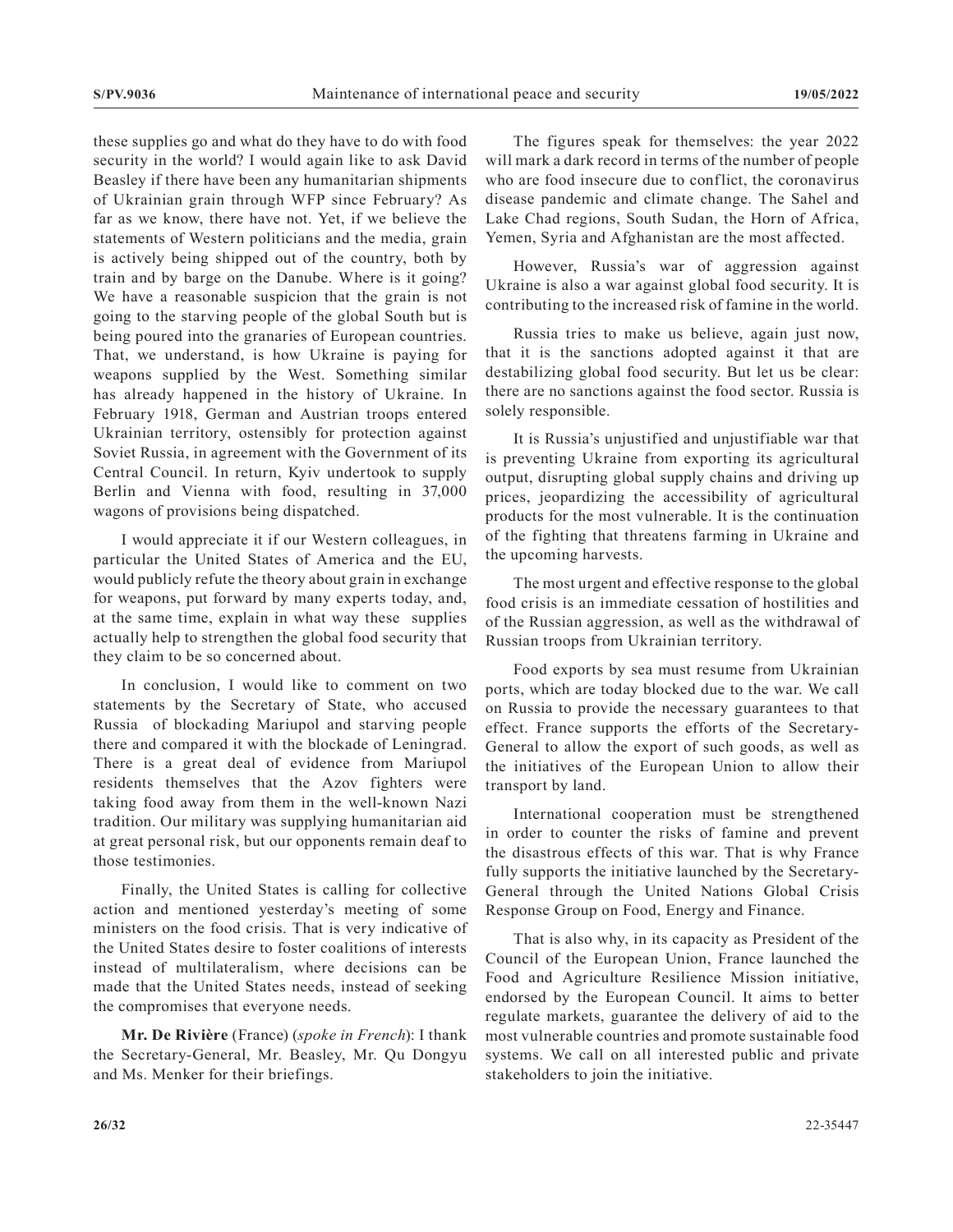France continues to increase its financial contribution to food aid, which this year has amounted to €114 million and represents a 241 per cent increase since 2018. Through its contributions to international organizations, France is also supporting projects led by civil society and the activities of the French Development Agency.

France will continue to act to counter the negative repercussions of Russia's war against Ukraine on global food security.

**Mr. Costa Filho** (Brazil): I would like to start by thanking the Secretary-General, the Executive Director of the World Food Programme (WFP), the Director-General of the Food and Agriculture Organization of the United Nations (FAO), and the Chief Executive Officer of Gro Intelligence for the eloquent and stark briefings presented, which all attest to the urgency of the issue. I therefore thank the United States for facilitating this high-level debate today.

Armed conflict and hunger interact in complex and multiple forms. Conflict disrupts supply chains and food markets, impacts essential infrastructure for trade and distribution and generates displacement from otherwise productive lands; whereas hunger may increase disputes for available resources and worsen political and social instability.

It is no coincidence, therefore, that the majority of chronically undernourished people live in countries affected by conflict, or that people facing acute hunger owing to conflict represent about three-quarters of all those affected by it. Many of those countries, such as Yemen and the Sudan, which were already at the forefront of global food insecurity, face increasing risks in ensuring an affordable supply of wheat, maize, other staples and fertilizers.

The international food supply and production chains were already stressed to the breaking point by the pandemic. The situation has now been exacerbated by the conflict in Ukraine. The conflict involves States that significantly contribute to the global supply of food, fuel and other critical inputs, such as fertilizers, all of which have direct impacts on inflation. The conflict is also affecting critical infrastructure and raising the price of insurance.

Brazil is among the countries that have also drawn attention to the risk that unilateral economic measures adopted by a number of countries contribute to further distorting the flow of foodstuffs. We do so in a manner consistent with our approach since the beginning of the conflict, in the sense that our efforts would best be spent on working on joint solutions to problems rather than to pointing fingers.

While acknowledging that sanctions have not been applied to food and fertilizer, our point is that it is undeniable that the unilateral economic measures imposed have a secondary impact on the operation of markets through sanctions on the financial and logistical aspects of agricultural trade, thereby increasing costs and hampering the availability of foodstuffs and fertilizers. It seems somewhat futile to seek to address the current difficulties while denying those secondary impacts. It is also critical to remind ourselves that it is developing countries that are most affected, especially the most vulnerable ones, and are losing access to vital food markets and suppliers.

As repeatedly pointed out by FAO and the WFP, food insecurity is not a by-product of food scarcity, but rather a lack of affordability and access. In the short term, international donors must mobilize additional resources to support countries most affected. Countries must also refrain from the unnecessary accumulation of food stocks, avoid trade-restrictive barriers, such as quantitative export restrictions or prohibitions, and abstain from imposing unilateral measures that may endanger a country`s capacity to participate in free international agricultural markets.

Brazil is concerned about the exponential growth in agricultural subsidies in developed and developing countries that are already major agricultural powerhouses. As demonstrated by the Organization for Economic Cooperation and Development, market price support policies generally result in lower real incomes and reduced access to food. Poor consumers are disproportionately burdened.

In the longer term, we must ensure a truly universal, rules-based, open, non-discriminatory and equitable trade system. We must also redouble our efforts to invest in innovation and technology, which are key for sustainable, science-based intensification of agriculture and livestock rearing. We are therefore glad to be part of the Agriculture Innovation Mission for Climate initiative, focused on promoting innovation and investments in sustainable agriculture for the coming years.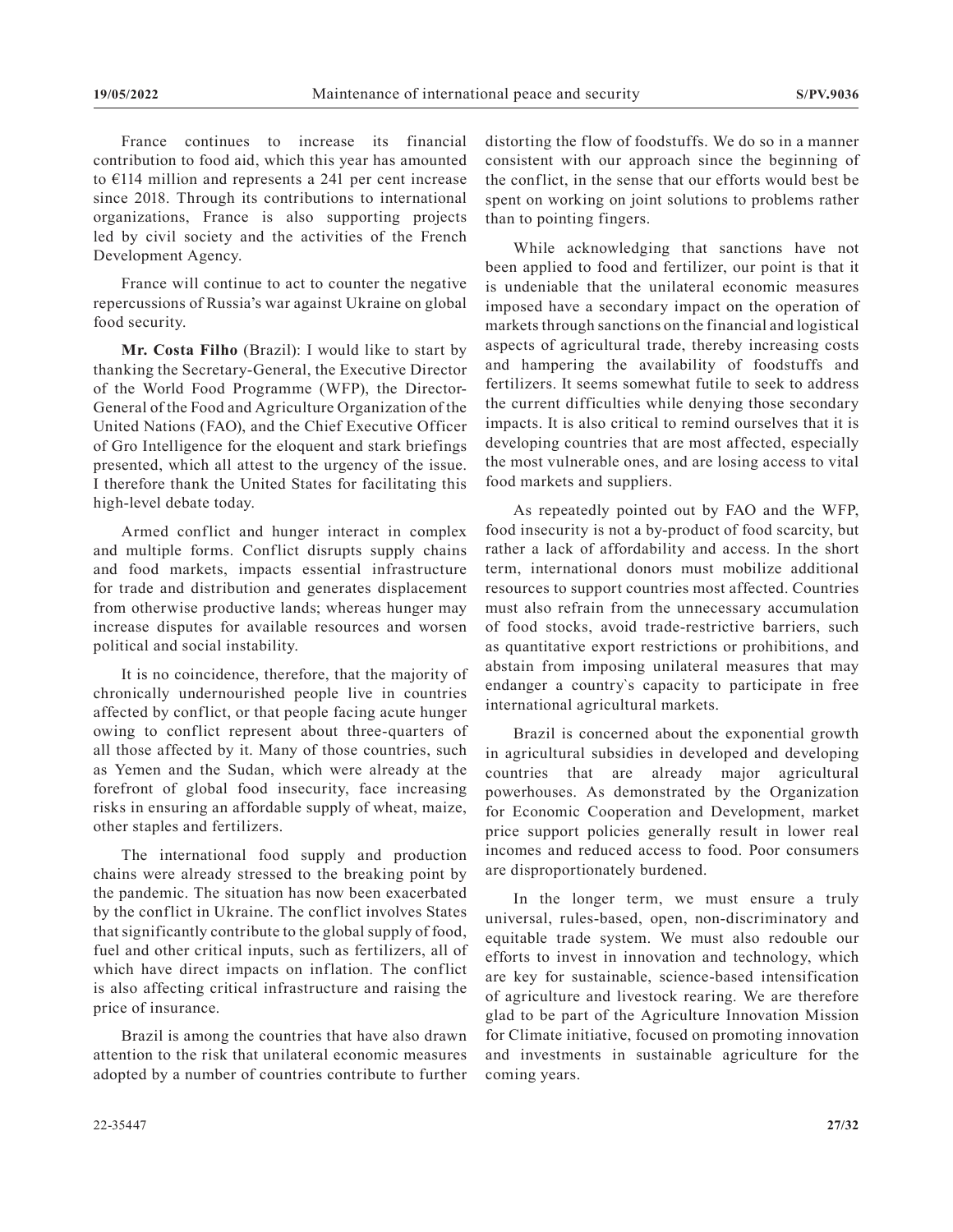On the humanitarian front, we must ensure that international agencies are adequately equipped and financed so that food supplies can reach those who most need it, especially in conflict situations. For more than 50 years, the WFP has been providing direct assistance to many countries, and yet it faces budgetary and supply constraints owing to rising food prices and the increasing number of people in need of assistance. We reiterate our call on donor countries to increase funding and in-kind donations to the Rome-based agencies in support of countries in armed-conflict situations.

However, emergency-food aid cannot be a permanent solution. At some point, countries affected by conflicts will need to return to international markets and organize their food systems and supply chains in order to avoid the repetition of the hunger-conflict cycle. In order to do that, they will need adequate and targeted financing to bring their national supply back to order, as well as capacity-building and technology transfers. We are very proud of our long-standing partnership with WFP and the FAO to promote trilateral South-South cooperation, including in countries affected by conflict.

Parties involved in conflicts must respect resolution 2417 (2018) and uphold international humanitarian law. That means condemning and refraining from the use of starvation as a tool of warfare, as well as protecting critical infrastructure for the production, storage and transport of food and agricultural assets. Civilians must not only be protected, but also be able to access food supplies, in line with article 25 of the Universal Declaration of Human Rights and with article 54 (2) of the 1977 Protocol Additional I and article 14 of the 1977 Protocol Additional II to the Geneva Conventions of 1949.

It is clear that food security needs a whole-ofsociety approach. In many instances, civil society organizations are the ones capable of bridging the gap between Governments and people forced into precarious situations. Furthermore, we believe that the private sector, including small- and medium-sized enterprises and smallholder farmers, can be a catalyst for investment and innovation.

We must break the vicious cycle of food insecurity and armed conflict and step up our efforts in order to meet our goal of zero hunger by 2030.

**Mr. Zhang Jun** (China) (*spoke in Chinese*): I thank Secretary-General Guterres, Director-General Qu Dongyu and Executive Director Beasley for their briefings. I also listened carefully to Ms. Menker's remarks. In the briefings, we were presented with the current very troubling and disturbing state of food security. The recommendations provided should therefore be taken seriously.

Food security is a top priority, as it relates to people's well-being and livelihoods. It is also a longstanding challenge facing the international community. The coronavirus disease pandemic, extreme weather events, economic recession and geopolitical conflicts are factors in play that have contributed to the sharp increase in food prices, further accentuating the imbalance between supply and demand. As a result, developing countries are being hit the hardest.

We need to remain calm and objective and take practical measures to consider the food security issue holistically. We need to tackle, in a timely fashion, the bottlenecks and breakpoints of food production and supply chains and jointly address the challenge of global food security.

First, we need to strengthen coordination in order to stabilize the global food market. The current food crisis is caused by reduced supply, disruption in logistics and, in particular, rising prices. In order to fill the supply gap, the international community needs to work together to seek diversified food supplies and maintain the smooth operation of the international trade in agricultural commodities. It is important to bring agricultural products and fertilizers from Ukraine, Russia and Belarus back to the international market. We welcome the efforts of the Secretary-General in that regard.

In the context of globalization, any slight disruption in the supply chain is quickly transmitted, generating a ripple effect. Weaponizing economic interdependence will only introduce artificially created difficulties and amplify local risks. We call for a speedy removal of the restrictions on food production and exportation imposed by unilateral sanctions, so as to allow for steady and unobstructed food production and supply operation. The World Bank estimates that, for every 1 percentage point increase in food prices, 10 million people worldwide will fall into extreme poverty. Major food exporting countries and countries with major food enterprises have a shared responsibility to combat hoarding for profiteering purposes, to limit financial speculation, to instil stability and confidence in the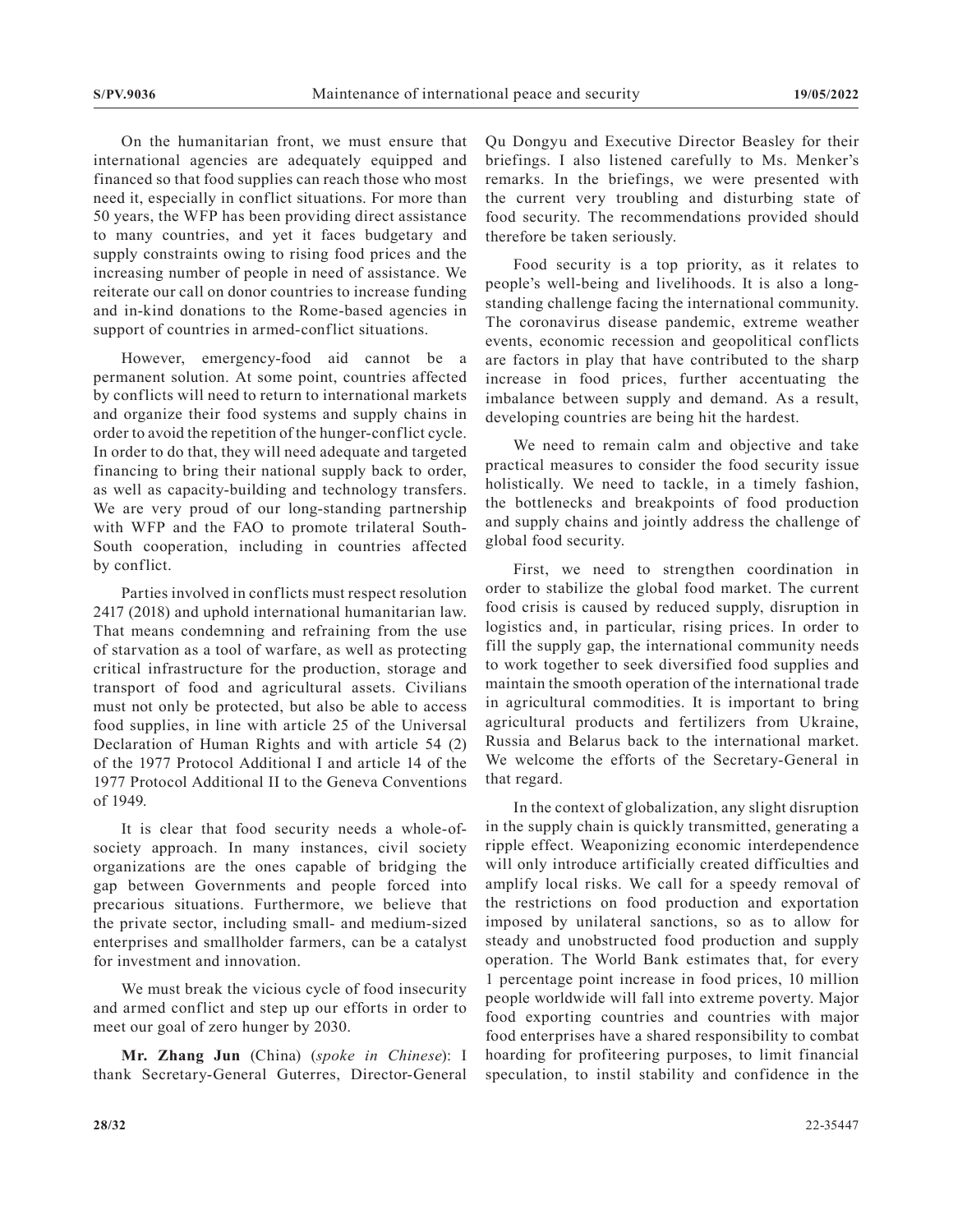market and to bring the steady rise in food prices under control.

Secondly, we must scale up emergency assistance to help vulnerable countries weather the storm. In the past year, some 193 million people in 53 countries have faced food insecurity — the situation this year will only worsen. When people do not have enough to eat, social, and indeed even security, problems will arise. At present, a number of countries are already experiencing foodrelated social unrest, which is a troubling development. Afghanistan, Syria, Lebanon and countries in the Horn of Africa and Sahel regions are highly dependent on food imports. The international community — and developed countries in particular — should increase the provision of emergency food supplies and assistance while providing timely and targeted help to vulnerable groups such as women and children.

It is important that international relief agencies be guaranteed humanitarian access. Many countries are under pressure in relation to the balance of payments due to rising food prices. International financial institutions and developed economies should strengthen policy and financial support to developing countries in particular difficulty. A certain country should adopt responsible monetary policies fully taking into account the spillover effects of its own interest rate adjustments in order to avoid adding to the debt service burden of the developing countries concerned, thereby weakening their food purchasing power.

Thirdly, we need to promote profound transformation and enhance the resilience of the global food system. As with the many food crises that have erupted since the twentieth century, the current crisis has once again shed light on the structural problems of the global food system. The world's food supply-anddemand pattern is categorized by food production that is highly concentrated in a few countries, while consumer countries are geographically dispersed. That makes the balance in food supply and demand highly vulnerable to extreme weather events, pandemics, armed conflicts and other emergency and unforeseen factors.

In order to strengthen the resilience of the global food system so that it may better withstand risks, it is crucial to have a long-term strategic perspective and help developing countries enhance their selfsustaining capacity, increase agricultural and rural inputs, accelerate progress in agricultural science and technology, improve agricultural infrastructure and expand food availability.

The three Rome-based United Nations agencies and the international financial institutions should leverage their respective strengths and play an active role in situational analysis, policy advice and aid coordination in order to provide greater support to developing countries. Developed countries should reduce trade and technical barriers and offer greater help to developing countries in terms of capital, technology, market access and capacity-building, thereby fulfilling their dutiful role in building a fair, open and efficient global food supply system.

Developed countries' long-standing practice of providing large agricultural subsidies have exacerbated the uneven development of the international food market, which de-incentivizes developing countries in terms of grain production. That is an issue to which we need to pay greater attention and find a solution. In addition, in order to achieve the energy transition, developed countries are engaging in large-scale cornand soybean-based biofuel development. Objectively, that also competes with global food demand. We need to develop a more integrated and balanced strategy on that issue.

China has always made food provision for its population a top priority in its national governance. Home to 9 per cent of the world's arable land, we feed nearly a fifth of the total global population. We have eliminated the absolute poverty that plagued our country for thousands of years. We have also helped other developing countries to improve their agricultural production capacity through our foreign aid programmes and South-South cooperation. China has put forward the Global Development Initiative, making food security a key area of cooperation. That will make a positive contribution to the response to the challenge of global food security.

In conclusion, I wish to emphasize that the world today is facing multiple crises. There is no greater crisis than the prevalence of hegemony and power politics, which poses serious challenges to international equity and justice. China's President, Xi Jinping, has pointed out that the futures of all countries are closely interlinked. We should choose dialogue over confrontation and tear down walls rather than build them. We should pursue integration instead of decoupling and opt for inclusiveness, not exclusion, while guiding the reform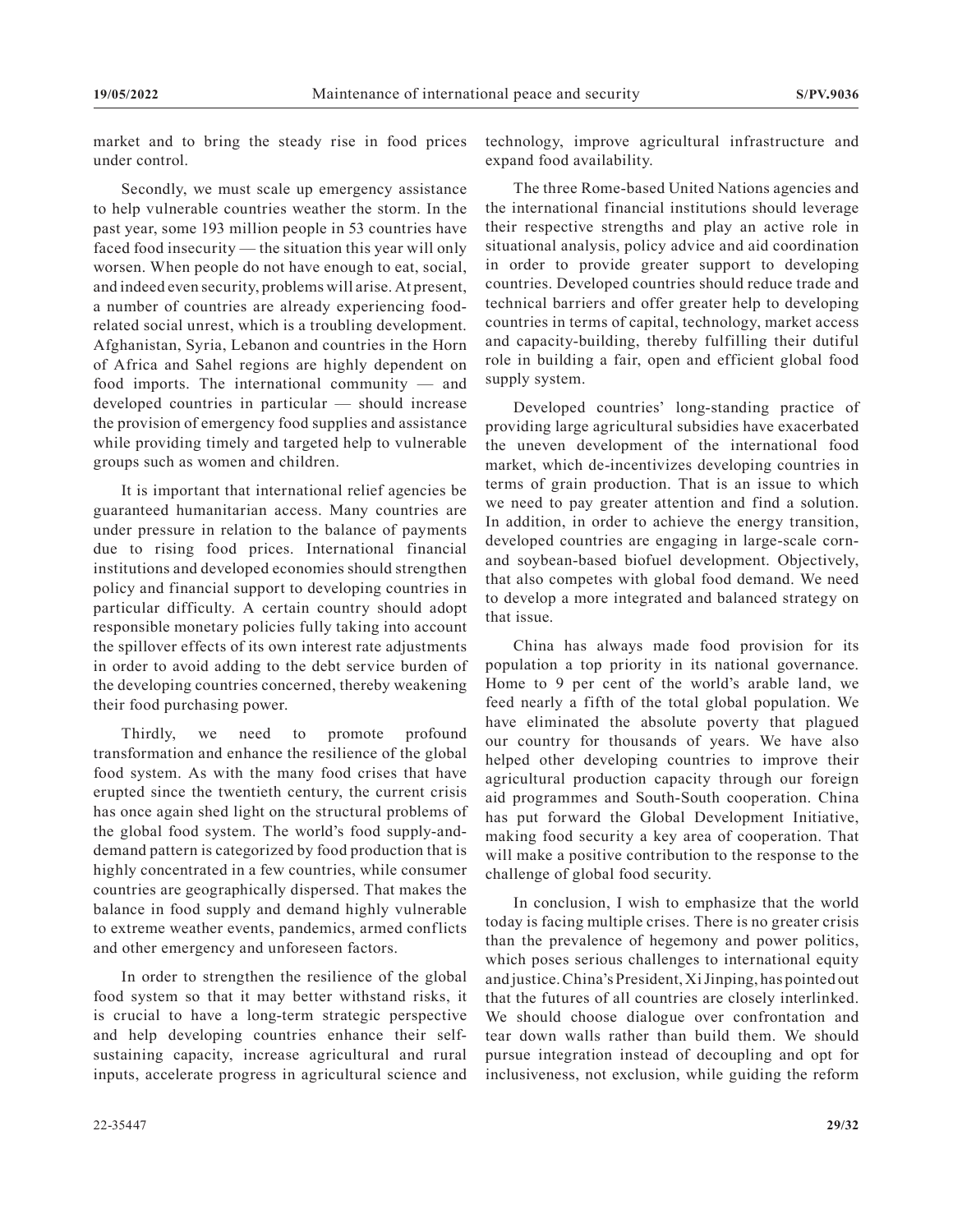of the global governance system based on the principles of fairness and justice.

In this era plagued with risks and crises, initiating a new Cold War, provoking bloc confrontation and seeking decoupling in the economic, scientific and technological domains will not solve any problems. On the contrary, that would only bring more trouble to the world. What the world needs most is true multilateralism, with consistent, exemplary and responsible actions by major Powers and equal and inclusive global cooperation where we all work and share together.

**The President**: I wish to remind all speakers to limit their statements to no more than four minutes in order to enable the Council to carry out its work expeditiously. Flashing lights on the collars of the microphones will prompt speakers to bring their remarks to a close after four minutes.

I now give the floor to the Minister for Foreign Affairs of Pakistan.

**Mr. Zardari** (Pakistan): I am honoured and humbled to represent my country as Foreign Minister at this forum. Pakistan welcomes today's timely debate on global food security and conflict.

Throughout history, hunger and war have been grim handmaidens. Although the world has progressed in promoting prosperity, the systemic causes of conflict and poverty have yet to be overcome. Inequality and insecurity are the hallmarks of our era. In this decade of action to achieve the Sustainable Development Goals, we have instead confronted a series of disasters — the coronavirus disease pandemic, economic recession, spiralling prices and the escalating impacts of climate change. Those disasters have reversed global growth and, for the first time in 30 years, increased poverty and hunger.

Meanwhile, with rising great Power rivalries, political dialogue has frequently frozen, and the Security Council has often been paralysed. Old conflicts have festered, and new conflicts have emerged, eroding the edifice of the world order established 76 years ago by the principles of the Charter of the United Nations.

Indeed, the United Nations was founded for that very purpose — to resolve conflicts, end wars, make peace and battle hunger, poverty and desperation. Some 80 per cent of the 800 million undernourished people and the 40 million facing famine inhabit countries riven

by conflict or emerging from conflict. Just yesterday, we participated in the ministerial meeting on the Global Food Security Call to Action. That initiative will go a long way in addressing the immediate crises of food security, and the leadership behind such humanitarian efforts must be appreciated. The Call to Action will help ramp up food production, help keep supply chains open and address blockages, mobilize financial and agricultural resources to where they are needed, help poor farmers expand local production and much more. Pakistan looks forward to playing its active part in this bold Call to Action. We also look to the United Nations to provide the leadership to address the root causes of food insecurity and conflict.

The people of Ukraine go hungry due to the ongoing conflict. Some 95 per cent of the people of Afghanistan are under the threat of poverty as a direct result of conflict. The people in the occupied territories in Palestine and Indian-occupied Jammu and Kashmir are constantly imprisoned by perpetual conflict. They are arbitrarily and inhumanely suffering immense misery, including hunger. Kashmir has become a symbol of the dysfunction of this institution and the Council. The actions on 5 August 2019 and 5 May 2022 by India in illegally occupied Jammu and Kashmir are not only an assault on the people of Kashmir, but an assault on the United Nations, the Security Council and its resolutions and the Fourth Geneva Convention. They highlight the inaction of this body as the internationally recognized disputed status of the region is undermined, and as the Muslim majority of Kashmir are being turned into a minority on their own land, in their own home. It leads the youth of Kashmir to ask the question who will resolve the conflict. Who will deliver the peace they were promised? We challenge those who worry about food security to resolve the Kashmir dispute, open the doors to peace in South Asia and watch how the farmers of Pakistan and India can feed the world.

Even those not directly involved in a conflict pay the price of war. The conflict in Ukraine means that many across the world will become food insecure and risk going hungry. Pakistan relied heavily on wheat and fertilizer from the region. Our farmers are suffering, and so are our people. The price of such conflicts is paid at the petrol pump and at the grocery store. For everyone who finds it difficult to make ends meet, things just became much more difficult.

We are in the middle of the deadliest pandemic of our time. Millions have died; people continue to die.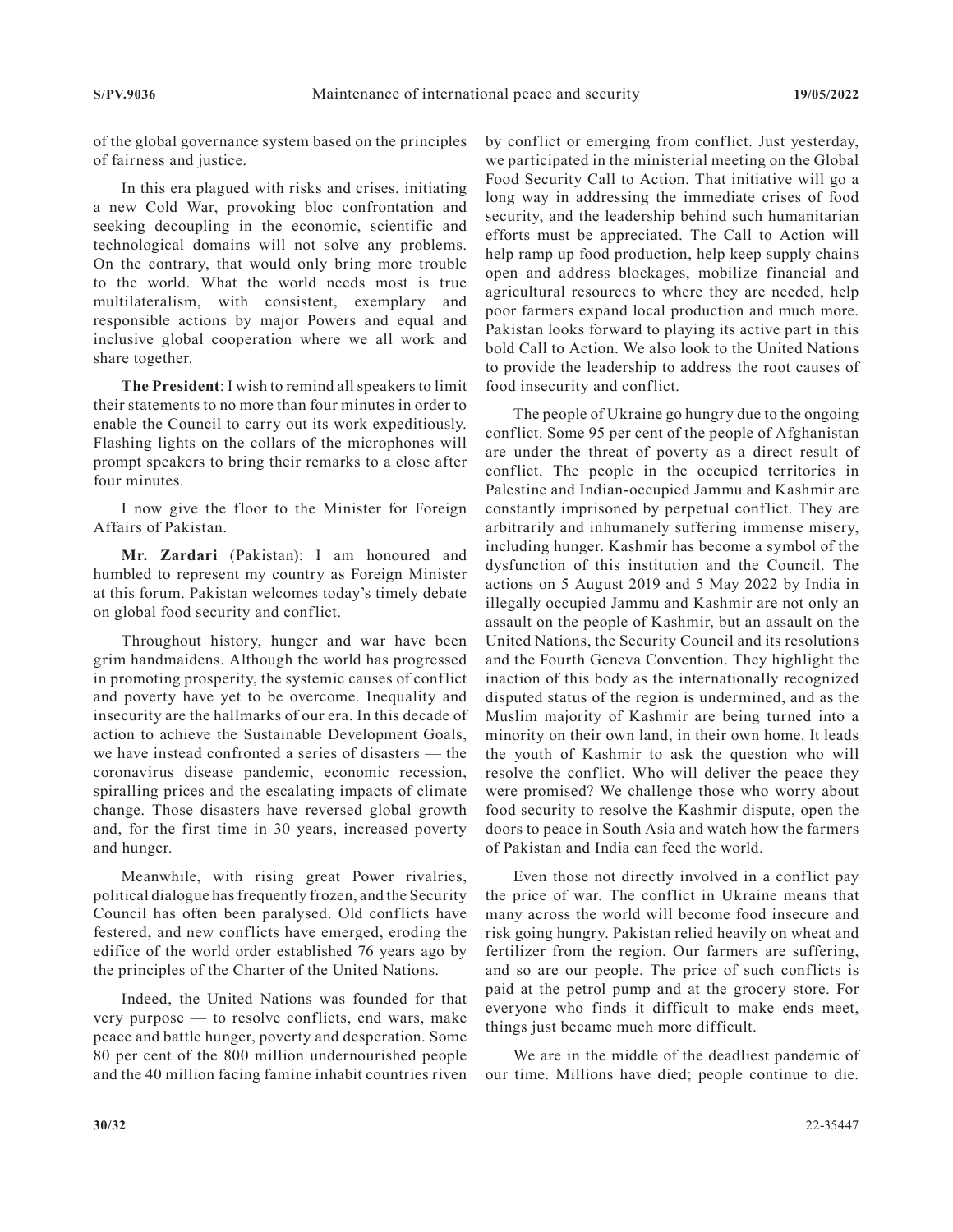The health and economic toll of the pandemic will outlast the pandemic itself. Our continents are sinking. Our planet is under threat. Is it not the time to rise above the conflicts of man and face the threats to humankind?

They say history repeats itself — first, as tragedy and then as farce. They say that when new wars end, old wars return. At the end of the Cold War, we saw the beginning of what was to become the new war. Afghanistan was abandoned, and out of the wreckage emerged the Taliban, Al-Qaida, extremism and terrorism. Today Afghanistan runs the risk of being abandoned yet again, and we find ourselves at the precipice of what many fear may be a new era of great Power conflict.

Pakistan has seen the costs of war up close. We are exhausted by conflict. We just witnessed how, after decades of conflict, ultimately dialogue and diplomacy were the path to a conclusion. From our own experience, we most humbly and respectfully appeal to the Council to deploy dialogue and diplomacy in the pursuit of peace before, and not after, the next great war.

Save another generation of humankind from the misery of conflict, and then watch as a new generation unlocks its true potential. We can rise to the challenges of our time. We can be the generation that ends hunger. We can be the generation that saves our planet. We can be the generation that breaks the cycle, if the Council allows us to do so.

**The President**: I now give the floor to the Minister for Foreign Affairs of Romania.

**Mr. Aurescu** (Romania): Romania commends the initiative of the United States to convene an open debate on this timely topic, especially in the current dire circumstances generated by the brutal, unjustified and unprovoked illegal military aggression of the Russian Federation against Ukraine.

Romania is the NATO and European Union member State that shares the longest border with Ukraine. We have been on the front line, responding to the humanitarian crisis caused by the invasion. Since the beginning of the war, more than 1 million refugees have crossed the Ukrainian-Romanian border, and the humanitarian support offered by Romania has been very consistent. The humanitarian hub for the collection and distribution of international humanitarian aid has been functioning since March, near the Romanian-Ukrainian border. We have also responded to international

The consequences of this irrational war are multidimensional, and the need for ensuring food security becomes clearer every day. We already face production and export challenges and rising prices. Food and energy import bills are already at record levels. In an environment reeling from high levels of socioeconomic stress, the increase in food prices might generate effects such as social unrest, as it primarily affects people with low income.

There is no better time for considerable action to be taken to address food insecurity. It is crucial to stress the importance of food systems for progress to be made on issues related to climate development, finance and other global priorities. The grain market is already severely affected following the Russian aggression against Ukraine, given the market share of the two countries in world trade in grain and seeds. The response of the United Nations and international financial institutions is essential for ensuring global food security.

As an immediate response to this challenge, Romanian authorities are facilitating the transit of products from Ukraine through the ports of Galati, on the Danube River, and Constanța, the largest port on the Black Sea coast. Romania is in one of the best geographic positions to act as a transit and export hub in that context.

We are looking at all possible solutions in order to ensure better access to Romanian ports on the Danube River and the Constanța port. Since the start of the Russian invasion of Ukraine, Constanța has become the main gateway for Ukrainian grain shipments to the outside world. So far, over 240,000 tons of grain have been exported from Ukraine through the port of Constanța.

I use this opportunity to stress the need for wider international efforts, such as a coalition of the willing, to mobilize as much support as possible for the creation of a transport corridor, including maritime access, for Ukrainian products, especially grain, to third destinations, including by using routes through Romania such as the port of Constanța.